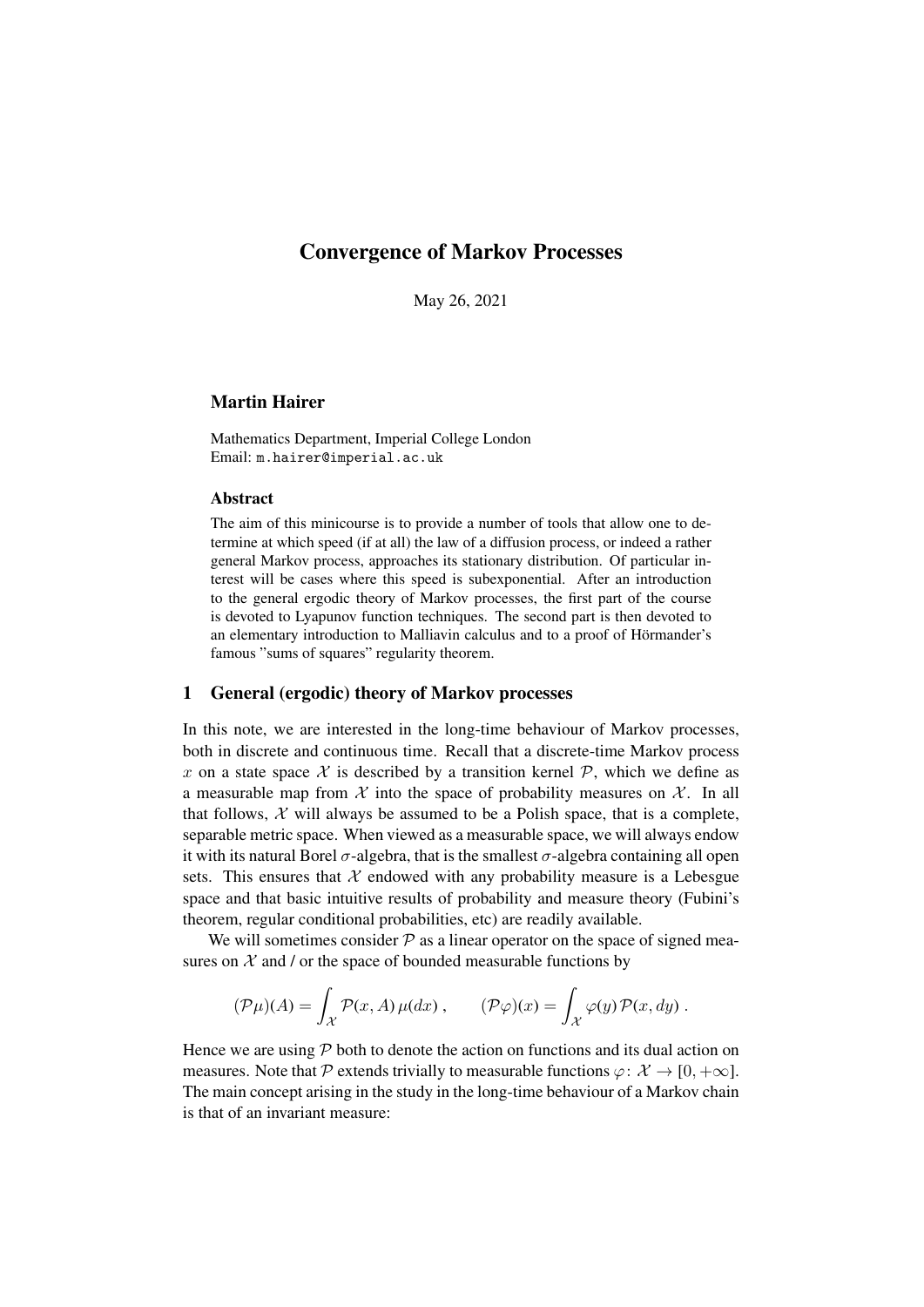**Definition 1.1** A positive measure  $\mu$  on X is invariant for the Markov process x if  $\mathcal{P}\mu = \mu.$ 

In the case of discrete state space, another key notion is that of transience, recurrence and positive recurrence of a Markov chain. The next subsection explores these notions and how they relate to the concept of an invariant measure.

#### 1.1 Transience and recurrence

Take a Markov process on a countable state space, say  $Z$  and denote its transition probabilities by  $P_{ij} = \mathcal{P}(j, \{i\})$ . In this simple case, the qualitative long-time behaviour of the chain can be described in the following way. For a given state i, we denote by  $\tau_i$  the first return time of the process to  $\{i\}$ , i.e.

$$
\tau_i = \inf\{k \geq 1 \,:\, x_k = i\} \;.
$$

We also denote by  $P_i$  the law of the process started at i. With these notations, we say that the state  $i$  is:

- Transient if  $P_i(\tau_i = \infty) > 0$ .
- Recurrent if  $P_i(\tau_i < \infty) = 1$ .
- Positive recurrent if it is recurrent and  $\mathbf{E}_i \tau_i < \infty$ .

We assume that P is irreducible in the sense that for every pair  $(i, j)$  there exists  $n > 0$  such that  $P_{ij}^n > 0$ . Given a state i, we also denote by  $\tau_i$  the first return time to *i*, that is  $\tau_i = \inf\{n > 0 : x_n = i\}$ . We have

Proposition 1.2 *If* P *is irreducible, then all of the states are of the same type.*

*Proof.* The proof is based on the following fact. If P is irreducible and  $j \neq k$ are any two states, then  $P_i(\tau_k < \tau_i) > 0$ . The argument goes by contradiction: assume that the probability vanishes. Then, by the strong Markov property, the process starting from j would never visit the state  $k$ . This is in contradiction with the irreducibility of P.

We first show that we cannot have one recurrent and one transient state. Assume by contradiction that i is transient and that  $k \neq i$  is recurrent. Start the process in the state  $k$  so that, by the recurrence of  $k$  and the strong Markov property, it almost surely visits  $k$  infinitely often. The above remark on the other hand ensure that between each of these visits, the process has a strictly positive probability of visiting  $i$ . Since these 'trials' are independent, the process almost surely visits  $i$  infinitely often. From the strong Markov property applied at the first hitting time of  $i$ , we conclude that  $i$  must be recurrent as well.

It remains to show that if k is positive recurrent, then i must also be so. Denote by A the event that the process visits  $i$  between two successive visits to  $k$ , and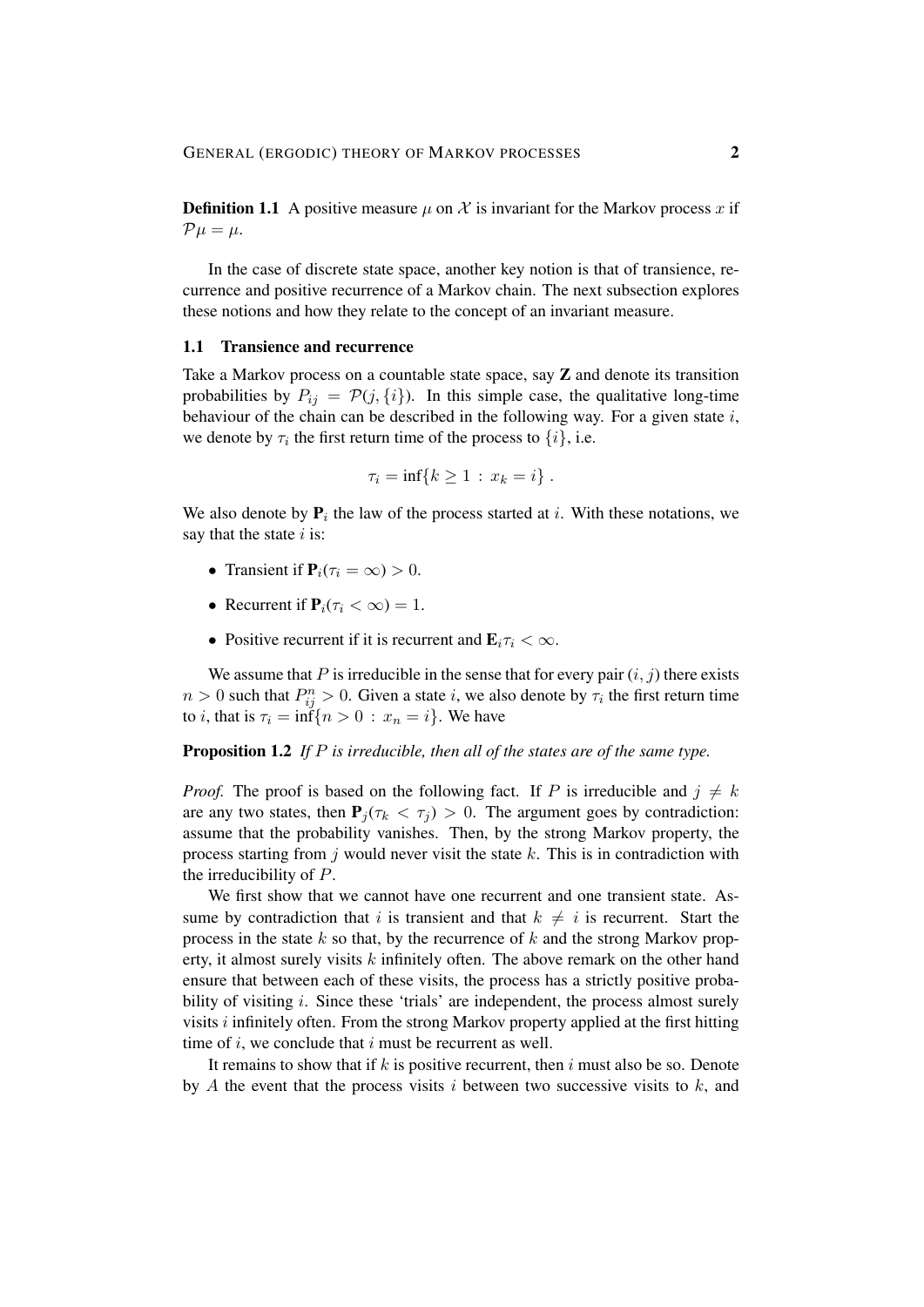denote by p the probability of A. If  $p = 1$ , then  $\mathbf{E}_i \tau_i \leq 2\mathbf{E}_k \tau_k$  and we are done, so we can assume that  $p \in (0, 1)$ , so that

$$
\mathbf{E}_k(\tau_k \mid A) \leq \frac{\mathbf{E}_k \tau_k}{p} , \qquad \mathbf{E}_k(\tau_k \mid \bar{A}) \leq \frac{\mathbf{E}_k \tau_k}{1-p} .
$$

We now break the excursion from i into a trajectory from i to  $k$ , a number of excursions from  $k$  to  $k$ , and a final piece of trajectory from  $k$  back to  $i$ . Since the first and the last piece of trajectory are part of an excursion from  $k$  that does visit  $i$ , this yields the upper bound

$$
\mathbf{E}_i \tau_i \leq 2 \frac{\mathbf{E}_k \tau_k}{p} + p \sum_{n \geq 0} (1-p)^n n \frac{\mathbf{E}_k \tau_k}{1-p} \leq 3 \frac{\mathbf{E}_k \tau_k}{p} ,
$$

thus concluding the proof.

It turns out that if a Markov chain is positive recurrent, then it has a finite invariant measure. If it is only recurrent, then it still has a  $\sigma$ -finite invariant measure. If on the other hand it is transient, the notion of an invariant measure is useless since the process visits states only finitely often. To show this, it suffices to make the following construction. Fix a distinguished state  $\triangle$  and denote by  $\tilde{x}$  the process that starts at  $\triangle$  and stops as soon as it reaches  $\triangle$  again, but is conditioned to spend at least one time step outside of  $\triangle$ . The transition probabilities  $\tilde{P}_{ij}$  for  $\tilde{x}$  are then given by

$$
\tilde{P}_{ij} = \begin{cases}\nP_{ij} & \text{if } j \neq \triangle, \\
1 & \text{if } i = j = \triangle, \\
0 & \text{otherwise.}\n\end{cases}
$$

We now set  $\pi_{\triangle} = 1$  and, for  $j \neq \triangle$ ,

$$
\pi_j = \sum_{k=1}^{\infty} \mathbf{P}(\tilde{x}_k = j) = \mathbf{E} \sum_{k=1}^{\infty} \mathbf{1}_{\{j\}}(\tilde{x}_k) .
$$

Note first that since there is a non-zero probability that the process reaches  $\triangle$ between any two successive return times to  $j$ , this quantity is finite for every  $j$ . Furthermore, it follows from the definition of  $\tilde{x}$  that we have the identity

$$
\pi_j = \left\{ \begin{array}{cc} \sum_{k=0}^{\infty} \sum_{i \neq \triangle} \tilde{P}_{ji}^k P_{i\triangle} & \text{if } j \neq \triangle, \\ 1 & \text{if } j = \triangle. \end{array} \right.
$$

Therefore, for  $\ell \neq \triangle$  we have

$$
(P\pi)_{\ell} = P_{\ell\Delta} + \sum_{j\neq \Delta}\sum_{k\geq 0}\sum_{i\neq \Delta} P_{\ell j}\tilde{P}_{ji}^k P_{i\Delta} = P_{\ell\Delta} + \sum_j \sum_{k\geq 0}\sum_{i\neq \Delta} \tilde{P}_{\ell j}\tilde{P}_{ji}^k P_{i\Delta} = \pi_{\ell}.
$$

On the other hand, we have

$$
\label{eq:3.1} (P\pi)_{\triangle}=P_{\triangle\triangle}+\sum_{j\neq \triangle}\sum_{k=0}^{\infty}\sum_{i\neq \triangle}P_{\triangle j}\tilde{P}^k_{ji}P_{i\triangle}=1\;,
$$

since this is precisely the probability that the process x eventually returns to  $\triangle$ .

 $\Box$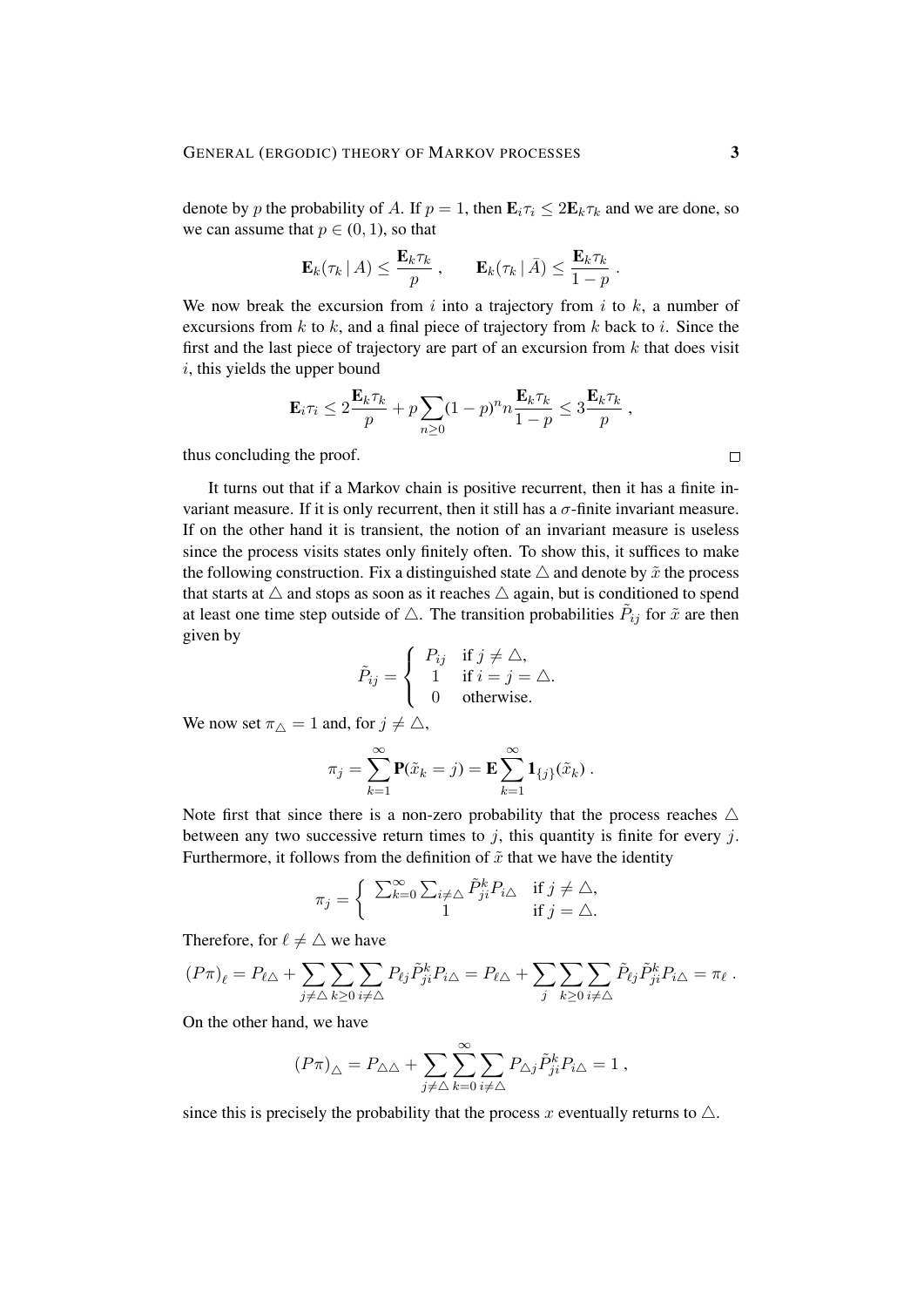#### 1.2 Foster-Lyapunov criteria

We have the following Foster-Lyapunov drift criteria on *countable* state space. As a shorthand notation, we define the 'discrete generator' of our Markov process by  $\mathcal{L}f = \mathcal{P}f - f.$ 

Proposition 1.3 *Consider an irreducible Markov process with transition probabilities* P *on a countable state space. Then:*

- It is transient if and only if there exists a function  $V: \mathcal{X} \to \mathbf{R}_+$  and a non*empty set*  $A \subset \mathcal{X}$  *such that*  $\mathcal{L}V(x) \leq 0$  *for all*  $x \notin A$  *and there exists*  $x \notin A$ *such that*  $V(x) < \inf_{y \in A} V(y)$ .
- It is recurrent if and only if there exists a function  $V: \mathcal{X} \to \mathbf{R}_+$  such that  ${x: V(x) \le N}$  *is finite for every*  $N > 0$  *and such that*  $\mathcal{L}V(x) \le 0$  *for all but finitely many values of* x*.*
- It is positive recurrent if and only if there exists a function  $V: \mathcal{X} \to \mathbf{R}_{+}$  such *that*  $\mathcal{L}V(x) \leq -1$  *for all but finitely many values of x.*

*Proof.* In all three cases, we will show that the existence of a function V with the specified properties is sufficient to obtain the corresponding transience / recurrence properties. We then show how to construct such a function in an abstract way.

Let us first show the criterion for transience. Multiplying  $V$  by a positive constant, we can assume without loss of generality that inf<sub>y∈A</sub>  $V(y) = 1$ . Consider now  $x \notin A$  such that  $V(x) < 1$ . Since  $\mathcal{L}V(z) \leq 0$  for  $z \notin A$ , we have

$$
V(x) \ge \int V(y)\mathcal{P}(x, dy) \ge \mathcal{P}(x, A) + \int_{A^c} V(y)\mathcal{P}(x, dy)
$$
  
\n
$$
\ge \mathcal{P}(x, A) + \int_{A^c} \mathcal{P}(y, A)\mathcal{P}(x, dy) + \int_{A^c} \int_{A^c} V(z)\mathcal{P}(y, dz)\mathcal{P}(x, dy) \ge \dots
$$
 (1.1)

Taking limits, we see that  $V(x) \ge \mathbf{P}_x(\tau_A < \infty)$ . Since  $V(x) < 1$ , this immediately implies that the process is transient. Conversely, if the process is transient, the function  $V(x) = \mathbf{P}_x(\tau_A < \infty)$  satisfies the required conditions.

We now turn to the condition for recurrence. For  $N \geq 0$ , set  $V_N(x) = V(x)/N$ and set  $D_N = \{x : V_N(x) \ge 1\}$ . It follows from the assumption that the sets  $D_N$  have finite complements. Denote furthermore  $A = \{x : \mathcal{L}V(x) > 0\}$ . A calculation virtually identical to (1.1) then shows that  $V_N(x) \ge \mathbf{P}_x(\tau_{D_N} < \tau_A) \ge$  ${\bf P}_x(\tau_A = \infty)$ . In particular, one has  ${\bf P}_x(\tau_A = \infty) = 0$  for every x, so that the process is recurrent. Conversely, assume that the process is transient and consider an arbitrary finite set  $A$ , as well as a sequence of decreasing sets  $D<sub>N</sub>$  with finite complements and such that  $\bigcap_{N>0} D_N = \phi$ . We then set  $W_N(x) = \mathbf{P}_x(\tau_{D_N} < \tau_A)$ with the convention that  $W_N(x) = 0$  for  $x \in A$  and  $W_N(x) = 1$  for  $x \in D_N$ . It is straightforward do check that one does have  $\mathcal{L}W_N \leq 0$  for  $x \notin A$ . Furthermore, it follows from the recurrence of the process that  $\lim_{N\to\infty}W_N(x)=0$  for every x. We can therefore find a sequence  $N_k \to \infty$  such that  $V(x) = \sum_{k \geq 0} W_{N_k}(x) < \infty$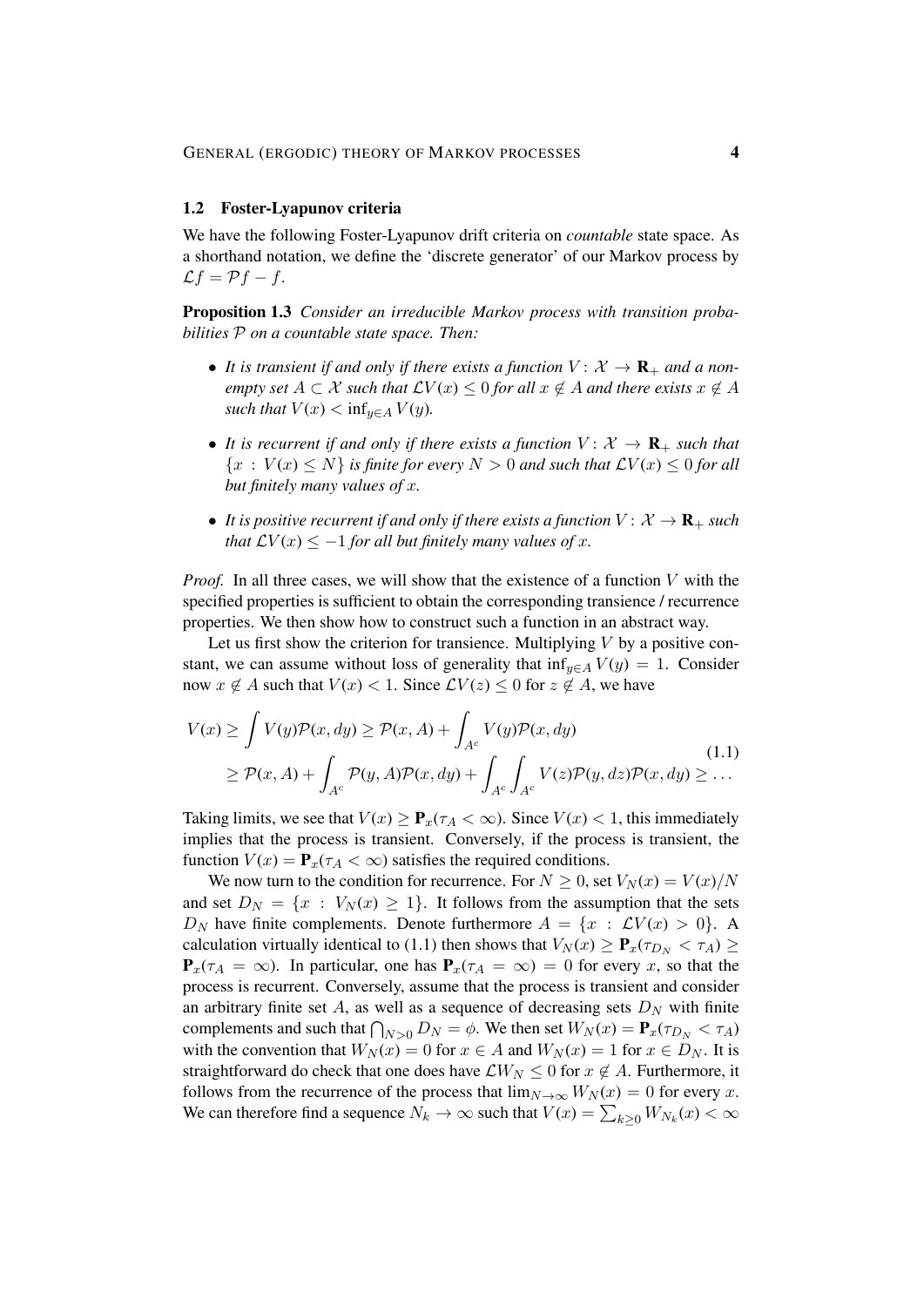for every x. Since  $V$  grows at infinity by construction, it does indeed satisfy the required conditions.

We finally consider the criterion for positive recurrence. We define the set  $A = \{x : LV(x) > -1\}$  which is finite by assumption. For  $x \notin A$  we now have

$$
V(x) \ge 1 + \int V(y)\mathcal{P}(x, dy) \ge 1 + \int_{A^c} V(y)\mathcal{P}(x, dy)
$$
  
 
$$
\ge 1 + \mathcal{P}(x, A^c) + \int_{A^c} \int_{A^c} V(z)\mathcal{P}(y, dz)\mathcal{P}(x, dy) \ge \dots
$$

Taking limits again, we obtain that  $V(x) \geq \mathbf{E}_x \tau_A$ , so that the first hitting time of A has finite expectation. Since it follows from our assumption that  $\mathcal{L}V$  is bounded from above (in particular  $\mathcal{L}V(x) < \infty$  on A), this shows that the return time to any fixed state has finite expectation. Conversely, if the process is positive recurrent, we set  $V(x) = \mathbf{E}_x \tau_A$  for an arbitrary finite set A and we check as before that it does have the required properties.  $\Box$ 

Actually the criterion for positive recurrence can be slightly strengthened:

**Proposition 1.4** *if there exist functions*  $V, F: \mathcal{X} \rightarrow \mathbf{R}_{+}$  *such that*  $\mathcal{L}V$  *is bounded and*  $\mathcal{L}V(x) \leq -1 - F(x)$  *for all but finitely many values of x, then the unique invariant measure*  $\pi$  *satisfies*  $\int F(x) \pi(dx) < \infty$ *.* 

*Proof.* It suffices to show that  $\pi$  has the desired property. Denoting  $V_N(x)$  =  $V(x) \wedge N$ , we see that  $G_N = \mathcal{L}V_N$  is bounded, negative outside a finite set, and satisfies  $\lim_{N \to \infty} G_N(x) = G(x) = \mathcal{L}V(x)$ . Furthermore,  $\int G_N(x) \pi(dx) = 0$  by the invariance of  $\pi$ . The claim now follows from Fatou's lemma.  $\Box$ 

**Recurrence / transience of the random walk.** The random walk on  $\mathbb{Z}^d$  has generator

$$
\mathcal{L}f(x) = \frac{1}{2d} \sum_{y \sim x} (f(y) - f(x)) \; .
$$

Our aim is to use the above criteria to show that it is recurrent if and only if  $d \leq 2$ .

It is clear that it is irreducible and aperiodic. It cannot be positive recurrent since the density of any invariant probability measure would have to satisfy  $\mathcal{L}\pi$  = 0, so that there cannot be a point x with  $p(x)$  maximal. The question of interest is whether the random walk is transient or recurrent. We use the fact that if  $f$  varies slowly, then  $\mathcal{L}f(x) \approx \Delta f(x)$ .

Note now that if we set  $f(x) = ||x||^{2\alpha}$ , we have

$$
\Delta f(x) = 2\alpha(d + 2\alpha - 2) ||x||^{2\alpha - 2}.
$$

This simple calculation already shows that 2 is the critical dimension for the transience / recurrence transition since for  $d < 2$  one can find  $\alpha > 0$  so that f satisfies the conditions for the recurrence criterion, whereas for  $d > 2$ , one can find  $\alpha < 0$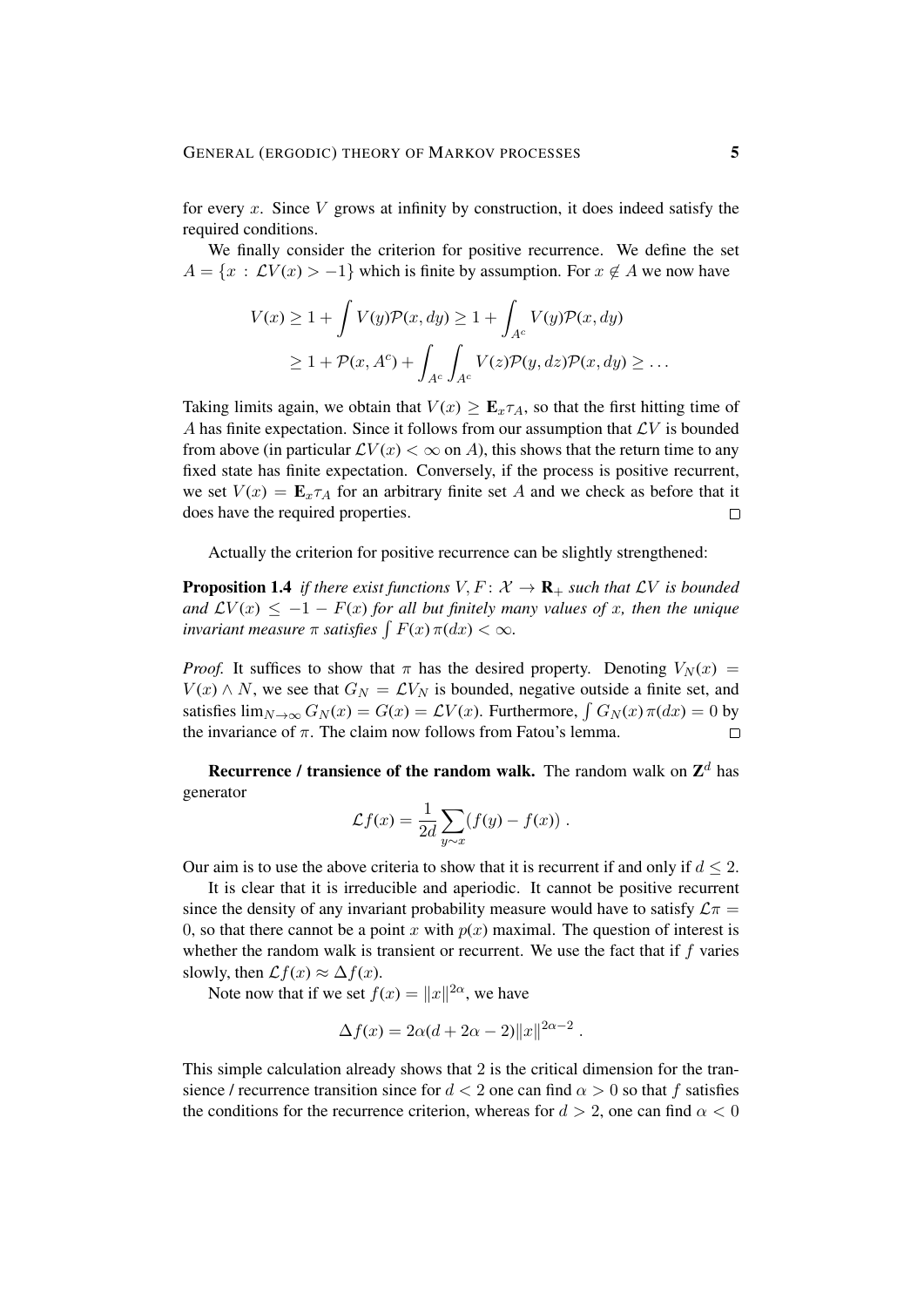such that f satisfies the conditions for the transience criterion. What happens at the critical dimension? We consider

$$
f(x) = (\log(x_1^2 + x_2^2))^{\alpha},
$$

so that

$$
\Delta f(x) = \frac{4\alpha(\alpha - 1)}{x_1^2 + x_2^2} (\log(x_1^2 + x_2^2))^{\alpha - 2} .
$$

Choosing  $\alpha \in (0, 1)$  allows to construct a function such that the criterion for recurrence is satisfied.

#### 1.3 Ergodic invariant measures

An important class of invariant measures are the ergodic invariant measures. Informally speaking, these are precisely those measures for which a law of large numbers holds. In order to describe them more precisely, we introduce the notion of a P-invariant set:

**Definition 1.5** Given a Markov kernel P, a measurable set  $A \subset \mathcal{P}$  is P-invariant if  $\mathcal{P}(x, A) = 1$  for every  $x \in A$ .

With this definition at hand, we have

**Definition 1.6** An invariant probability measure  $\mu$  for  $\mathcal{P}$  is ergodic if every  $\mathcal{P}$ invariant set has  $\mu$ -measure either 0 or 1.

The importance of invariant measures can be seen in the following structural theorem, which is a consequence of Birkhoff's ergodic theorem:

Theorem 1.7 *Given a Markov kernel* P*, denote by* I *the set of all invariant probability measures for*  $P$  *and by*  $E \subset I$  *the set of all those that are ergodic. Then,*  $I$ *is convex and* E *is precisely the set of its extremal points. Furthermore, for every invariant measure*  $\mu \in \mathcal{I}$ *, there exists a probability measure*  $\mathcal{Q}_{\mu}$  *on*  $\mathcal{E}$  *such that* 

$$
\mu(A) = \int_{\mathcal{E}} \nu(A) \mathcal{Q}_{\mu}(d\nu) .
$$

*In other words, every invariant measure is a convex combination of ergodic invariant measures. Finally, any two distinct elements of* E *are mutually singular.*

Remark 1.8 As a consequence, if a Markov process admits more than one invariant measure, it does admit at least two ergodic (and therefore mutually singular) ones. This leads to the intuition that, in order to guarantee the uniqueness of its invariant measure, it suffices to show that a Markov process explores its state space 'sufficiently thoroughly'.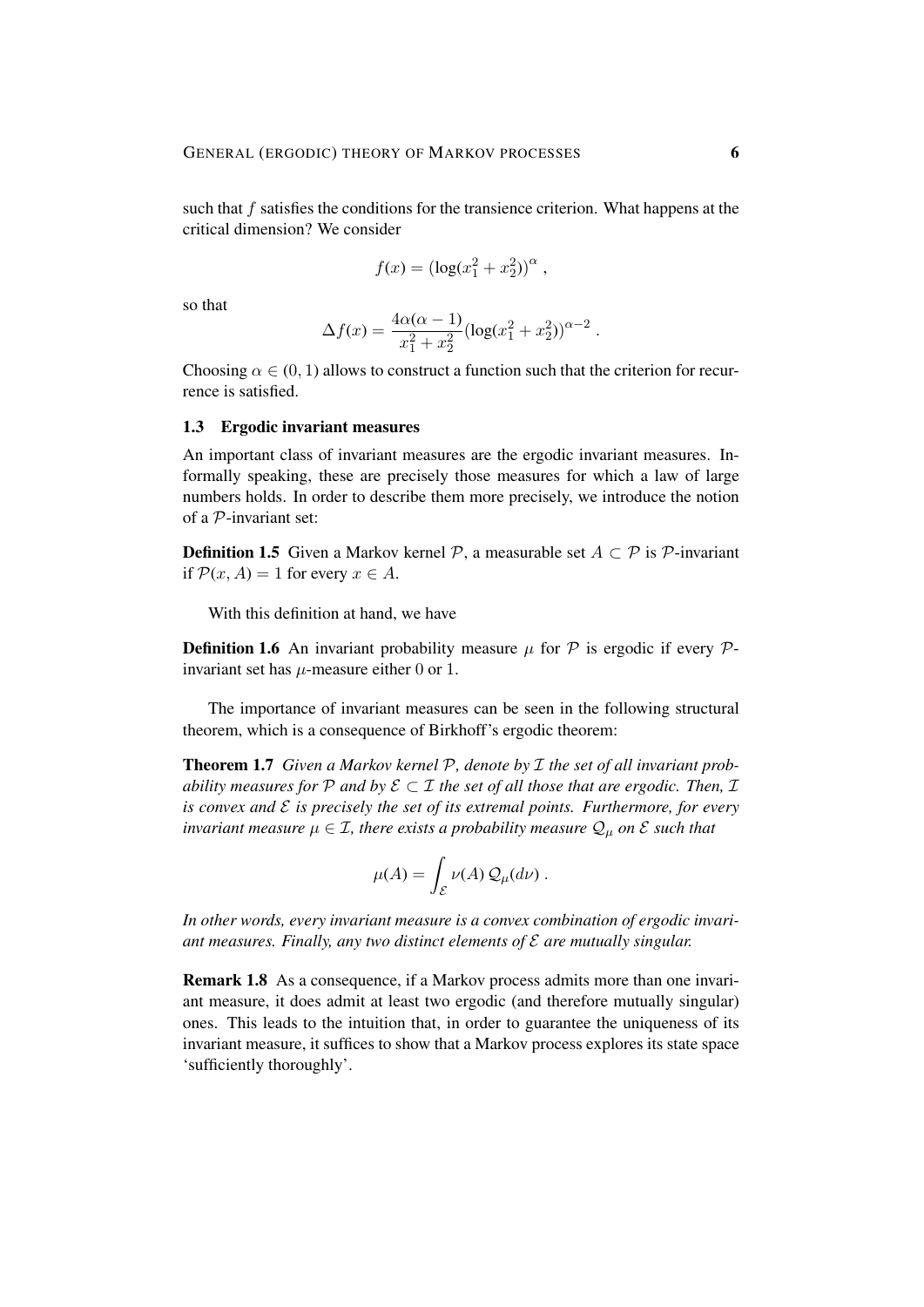#### 1.4 Existence and uniqueness criteria

In this section, we present two main existence and uniqueness criteria for the invariant measure of a Markov process. First, existence essentially follows from a continuity and compactness result, which can be formulated in terms of the Feller property:

**Definition 1.9** A Markov operator  $\mathcal{P}$  is Feller if  $\mathcal{P}\varphi$  is continuous for every continuous bounded function  $\varphi: \mathcal{X} \to \mathbf{R}$ . In other words, it is Feller if and only if the map  $x \mapsto \mathcal{P}(x, \cdot)$  is continuous in the topology of weak convergence.

Theorem 1.10 (Krylov-Bogolioubov) *Let* P *be a Feller Markov operator over a Polish space* X. Assume that there exists  $x_0 \in \mathcal{X}$  such that the sequence  $\mathcal{P}^n(x_0, \cdot)$ *is tight. Then, there exists at least one invariant probability measure for* P*.*

*Proof.* Let  $\mu_N$  be the sequence of probability measures defined by

$$
\mu_N(A) = \frac{1}{N} \sum_{n=0}^{N-1} \mathcal{P}^n(x_0, A) \,. \tag{1.2}
$$

Since our assumption immediately implies that  $\{\mu_N\}_{N>1}$  is tight, there exists at least one accumulation point  $\mu_*$  and a sequence  $N_k$  with  $N_k \to \infty$  such that  $\mu_{N_k} \to \mu_*$  weakly. Take now an arbitrary test function  $\varphi \in C_b(\mathcal{X})$  and denote by  $\|\cdot\|$  the supremum norm of  $\varphi$ . One has

$$
\begin{aligned} ||(\mathcal{P}\mu_*)(\varphi) - \mu_*(\varphi)|| &= \|\mu_*(\mathcal{P}\varphi) - \mu_*(\varphi)\| = \lim_{k \to \infty} \|\mu_{N_k}(\mathcal{P}\varphi) - \mu_{N_k}(\varphi)\| \\ &= \lim_{k \to \infty} \|\mu_{N_k}(\mathcal{P}\varphi) - \mu_{N_k}(\varphi)\| = \lim_{k \to \infty} \frac{1}{N_k} \|\mathcal{P}^N \varphi - \varphi\| \\ &\le \lim_{k \to \infty} \frac{2\|\varphi\|}{N_k} = 0 \,. \end{aligned}
$$

Here, the second equality relies on the fact that  $\mathcal{P}\varphi$  is continuous since  $\mathcal P$  was assumed to be Feller. Since  $\varphi$  was arbitrary, this shows that  $\mathcal{P}\mu_* = \mu_*$  as requested.  $\Box$ 

**Example 1.11** *Take*  $\mathcal{X} = [0, 1]$  *and consider the transition probabilities defined by*

$$
\mathcal{P}(x,\cdot) = \begin{cases} \delta_{x/2} & \text{if } x > 0 \\ \delta_1 & \text{if } x = 0. \end{cases}
$$

*It is clear that this Markov operator cannot have any invariant probability measure. Indeed, assume that*  $\mu$  *is invariant. Clearly, one must have*  $\mu({0}) = 0$  *since*  $\mathcal{P}(x, \{0\}) = 0$  *for every* x*.* Since, for  $x \neq 0$ , one has  $\mathcal{P}(x, \{(1/2, 1]\}) = 0$ , *one must also have*  $\mu((1/2, 1]) = 0$ *. Proceeding by induction, we have that*  $\mu((1/2^n, 1]) = 0$  for every *n* and therefore  $\mu((0, 1]) = 0$ . Therefore,  $\mu(\mathcal{X}) = 0$ *which is a contradiction.*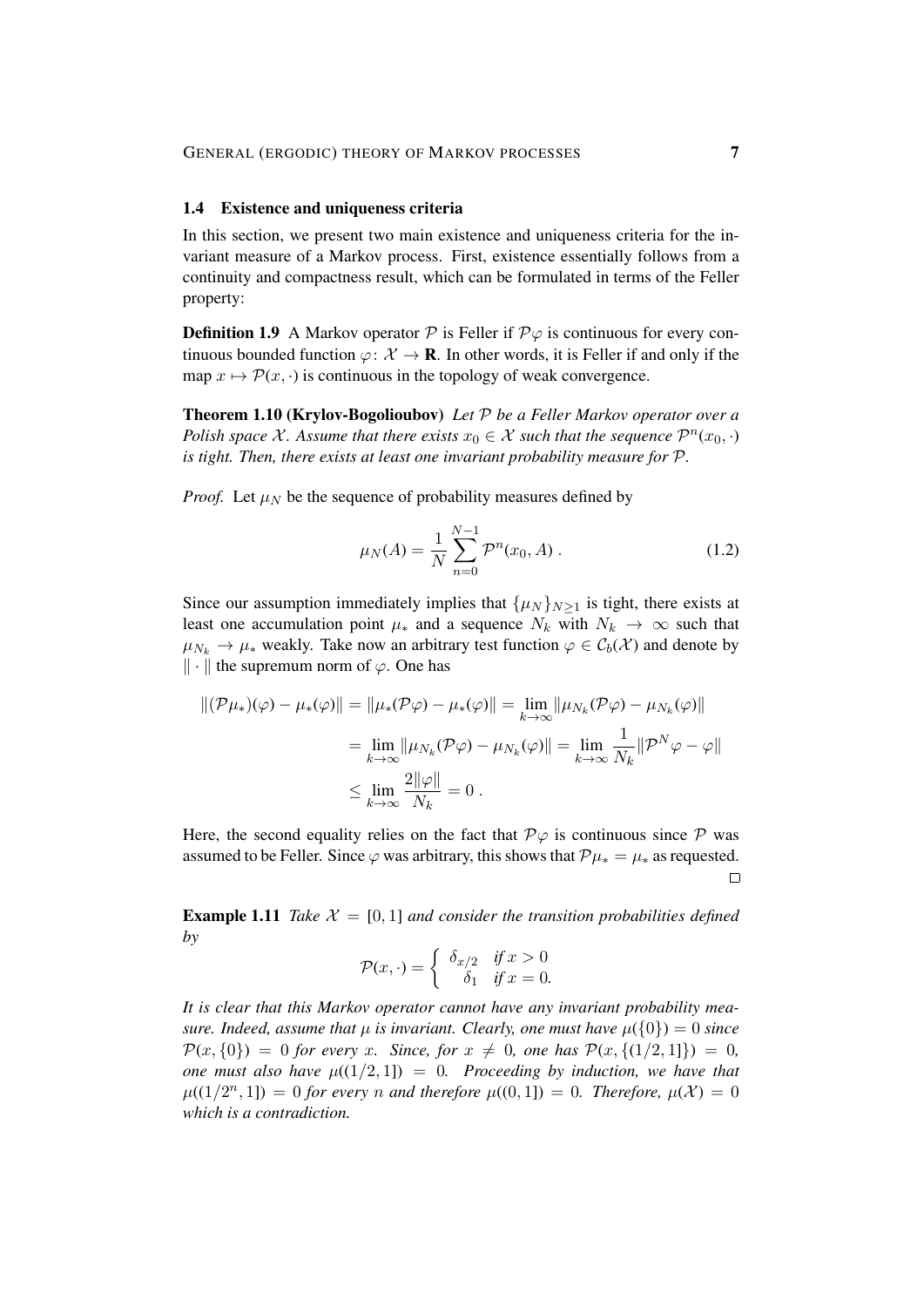*Endowing* X *with the usual topology, it is clear that the 'Feller' assumption of the Krylov-Bogolioubov criteria is not satisfied around* 0*. The tightness criterion however is satisfied since* X *is a compact space. On the other hand, we could add the set*  $\{0\}$  *to the topology of* X, therefore really interpreting it as  $\mathcal{X} = \{0\} \sqcup (0, 1]$ . *Since*  $\{0\}$  *already belongs to the Borel σ-algebra of*  $X$ *, this change of topology does not affect the Borel sets. Furthermore, the space* X *is still a Polish space and it is easy to check that the Markov operator* P *now has the Feller property! However, the space*  $\mathcal X$  *is no longer compact and a sequence*  $\{x_n\}$  *accumulating at* 0 *is no longer a precompact set, so that it is now the tightness assumption that is no longer satisfied.*

# 2 Some simple uniqueness criteria

The following definition captures what we mean by the fact that a given point of the state space can be 'visited' by the dynamic:

**Definition 2.1** Let P be a Markov operator over a Polish space X and let  $x \in \mathcal{X}$ . We say that x is *accessible* for P if, for every  $y \in \mathcal{X}$  and every open neighborhood U of x, there exists  $k > 0$  such that  $\mathcal{P}^k(y, U) > 0$ .

It is straightforward to show that if a given point is accessible, then it must belong to the topological support of every invariant measure of the semigroup:

**Lemma 2.2** *Let*  $P$  *be a Markov operator over a Polish space*  $X$  *and let*  $x \in X$  *be accessible. Then,*  $x \in \text{supp } \mu$  *for every invariant probability measure*  $\mu$ *.* 

*Proof.* Let  $\mu$  be invariant for the Markov operator  $\mathcal P$  and define the resolvent kernel R by

$$
\mathcal{R}(y, A) = \sum_{n>0} 2^{-n} \mathcal{P}^n(y, A) .
$$

Clearly, the accessibility assumption implies that  $\mathcal{R}(y, A) > 0$  for every  $y \in \mathcal{X}$ and every neighborhood  $U \subset \mathcal{X}$  of x. Then, the invariance of  $\mu$  implies that

$$
\mu(U) = \int_{\mathcal{X}} \mathcal{R}(y, U) \,\mu(dy) > 0,
$$

as required.

It is important to realise that this definition depends on the topology of  $X$  and not just on the Borel  $\sigma$ -algebra. Considering again Example 1.11, we see that the point  $0$  is reachable when  $[0, 1]$  is endowed with its usual topology, whereas it is *not* reachable if we interpret the state space as  $\{0\} \sqcup (0, 1]$ . Therefore, as in the previous section, this definition can be useful only in conjunction with an appropriate regularity property of the Markov semigroup. The following example shows that the Feller property is too weak to serve our purpose.

$$
\qquad \qquad \Box
$$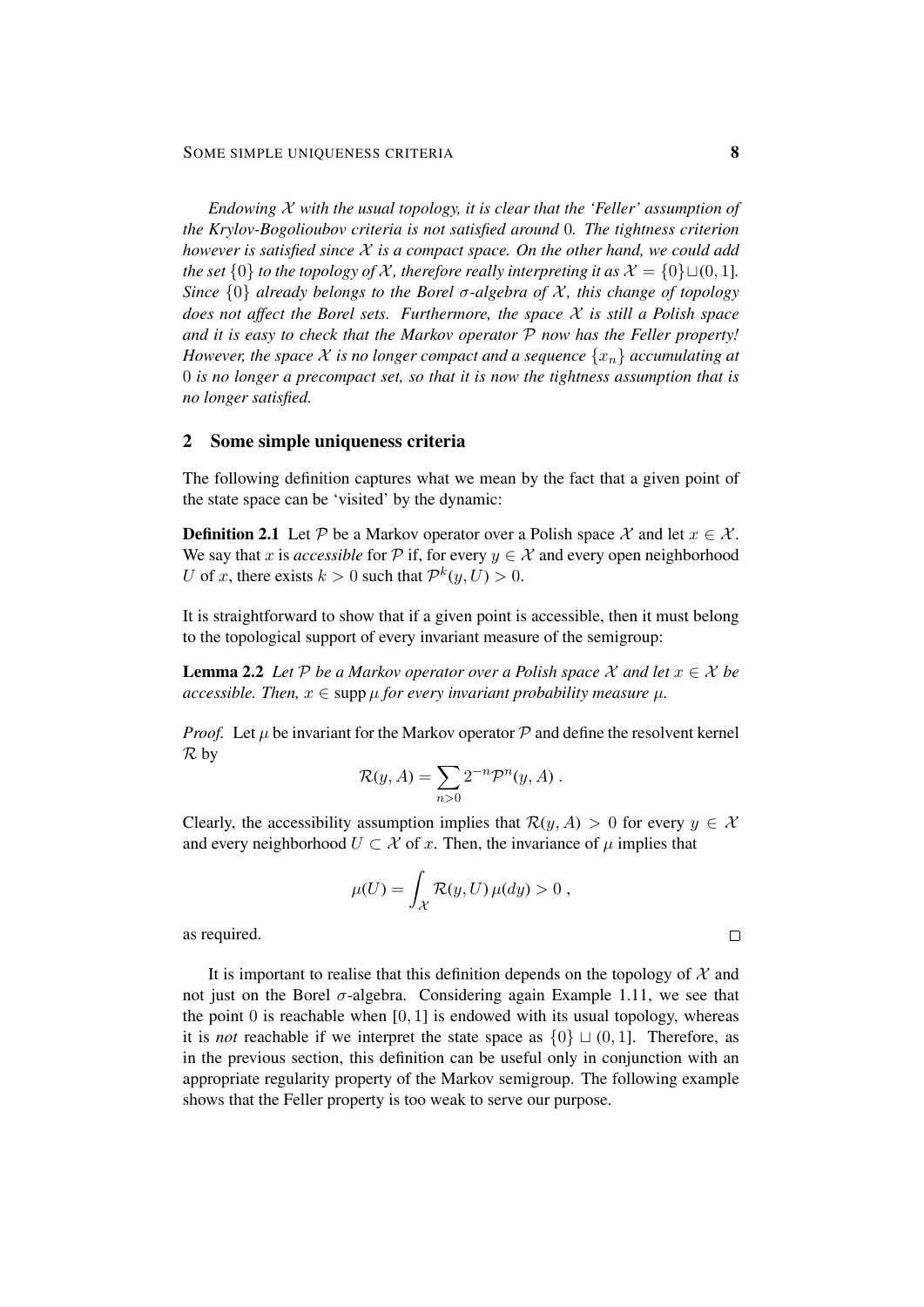Example 2.3 (Ising model) *The Ising model is one of the most popular toy models of statistical mechanics. It is one of the simplest models describing the evolution* of a ferromagnet. The physical space is modelled by a lattice  $\mathbb{Z}^d$  and the mag*netisation at each lattice site is modelled by a 'spin', an element of*  $\{\pm 1\}$ *. The state space of the system is therefore given by*  $\mathcal{X} = {\pm 1}^{\mathbf{Z}^2}$ , which we endow with *the product topology. This topology can be metrized for example by the distance function*

$$
d(x,y) = \sum_{k \in \mathbb{Z}^2} \frac{|x_k - y_k|}{2^{|k|}},
$$

*and the space* X *endowed with this distance function is easily seen to be separable.*

*The (Glauber) dynamic for the Ising model depends on a parameter* β *and can be described in the following way. At each lattice site, we consider independent clocks that ring at Poisson distributed times. Whenever the clock at a given site* (say the site k) rings, we consider the quantity  $\delta E_k(x) = \sum_{j \sim k} x_j x_k$ , where the *sum runs over all sites* j *that are nearest neighbors of* k*. We then flip the spin at site* k *with probability* min $\{1, \exp(-\beta \delta E_k(x))\}.$ 

*Let us first show that every point is accessible for this dynamic. Fix an arbitrary configuration*  $x \in \mathcal{X}$  *and a neighbourhood* U *containing* x. By the definition of the *product topology,* U *contains an 'elementary' neighbourhood*  $U_N(x)$  *of the type*  $U_N(x) = \{y \in \mathcal{X} \mid y_k = x_k \; \forall \, |k| \leq N\}.$  Given now an arbitrary initial condition  $y \in \mathcal{X}$ , we can find a sequence of m spin flips at distinct locations  $k_1, \ldots, k_m$ , all *of them located inside the ball*  $\{|k| \leq N\}$ *, that allows to go from y into*  $U_N(x)$ *. Fix now*  $t > 0$ *. There is a very small but nevertheless strictly positive probability that within that time interval, the Poisson clocks located at*  $k_1, \ldots, k_m$  *ring exactly once and exactly in that order, whereas all the other clocks located in the ball*  $\{|k| \leq N+2\}$  *do not ring. Furthermore, there is a strictly positive probability that all the corresponding spin flips do actually happen. As a consequence, the Ising model is topologically irreducible in the sense that for any state*  $x \in \mathcal{X}$ , any *open set*  $U \subset \mathcal{X}$  *and any*  $t > 0$ *, one has*  $\mathcal{P}_t(x, U) > 0$ *.* 

*It is also relatively straightforward to show that the dynamic has the Feller property, but this is outside the scope of these notes. However, despite the fact that the dynamic is both Feller and topologically irreducible, one has the following:*

**Theorem 2.4** *For*  $d \geq 2$  *there exists*  $\beta_c > 0$  *such that the Ising model has at least two distinct invariant measures for*  $\beta > \beta_c$ *.* 

*The proof of this theorem is not simple and we will not give it here. It was a celebrated tour de force by Onsager to be able to compute the critical value*  $\beta_c$  = *celebrated tour de force by Onsager to be able to compule the critical value*  $\rho_c =$ <br> $\ln(1 + \sqrt{2})/2$  explicitly in [Ons44] for the case  $d = 2$ . We refer to the monograph *[Geo88] for a more detailed discussion of this and related models.*

This example shows that if we wish to base a uniqueness argument on the accessibility of a point or on the topological irreduciblity of a system, we need to combine this with a stronger regularity property than the Feller property. One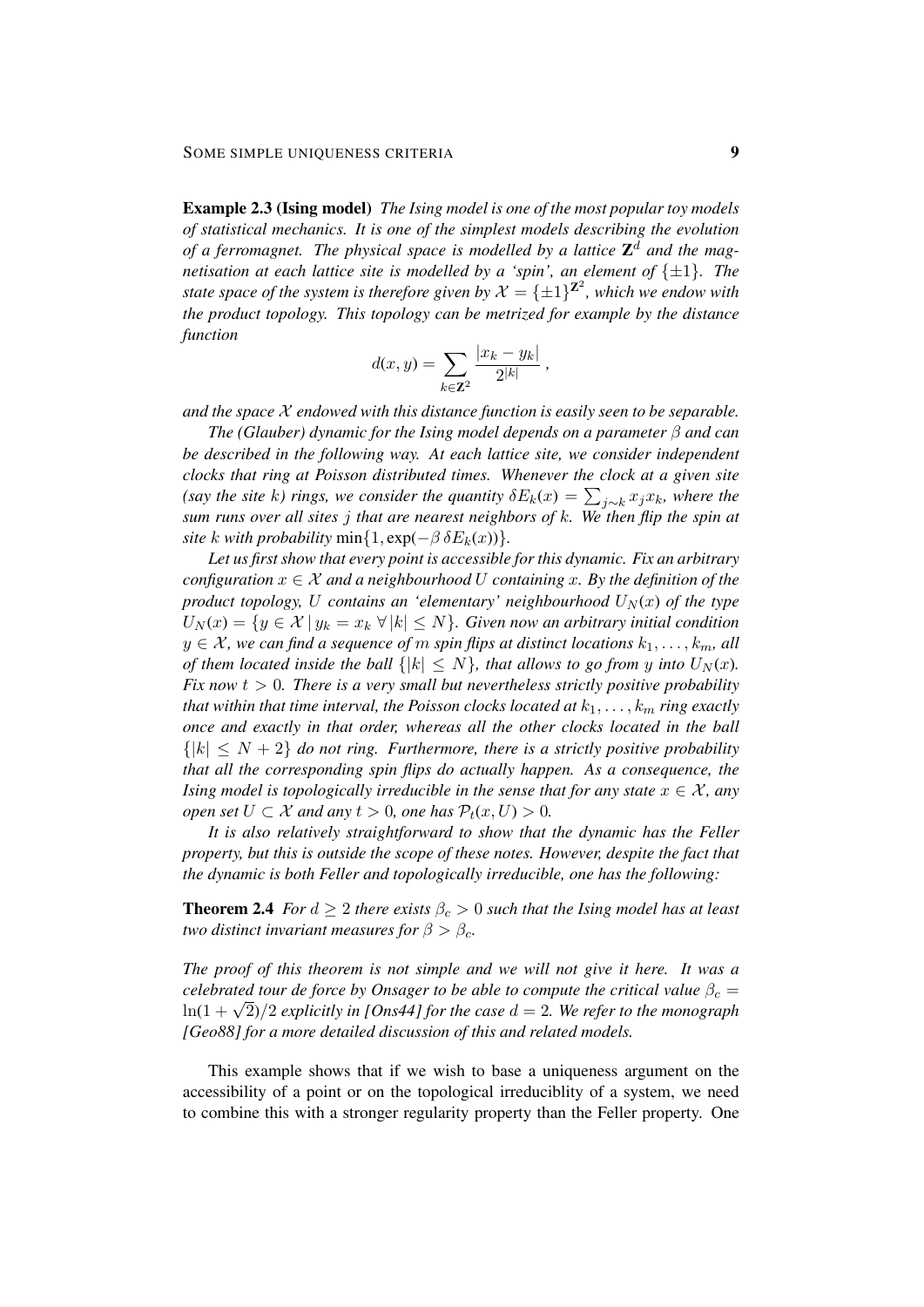possible regularity property that yields the required properties is the *strong Feller* property:

Definition 2.5 A Markov operator P over a Polish space X has the *strong Feller* property if, for every function  $\varphi \in \mathcal{B}_b(\mathcal{X})$ , one has  $\mathcal{P}\varphi \in \mathcal{C}_b(\mathcal{X})$ .

With this definition, one has:

Proposition 2.6 *If a Markov operator* P *over a Polish space* X *has the strong Feller property, then the topological supports of any two mutually singular invariant measures are disjoint.*

*Proof.* Let  $\mu$  and  $\nu$  be two mutually singular invariant measures for  $\mathcal{P}$ , so that there exists a set  $A \subset \mathcal{X}$  such that  $\mu(A) = 1$  and  $\nu(A) = 0$ . The invariance of  $\mu$  and  $\nu$ then implies that  $\mathcal{P}(x, A) = 1$  for  $\mu$ -almost every x and  $\mathcal{P}(x, A) = 0$  for  $\nu$ -almost every x.

Set  $\varphi = \mathcal{P}1_A$ , where  $1_A$  is the characteristic function of A. It follows from the previous remarks that  $\varphi(x) = 1$   $\mu$ -almost everywhere and  $\varphi(x) = 0$   $\nu$ -almost everywhere. Since  $\varphi$  is continuous by the strong Feller property, the claim now follows from the fact that if a continuous function is constant  $\mu$ -almost everywhere, it must be constant on the topological support of  $\mu$ .  $\Box$ 

Corollary 2.7 *Let* P *be a strong Feller Markov operator over a Polish space* X *. If there exists an accessible point*  $x \in \mathcal{X}$  *for*  $\mathcal{P}$ *, then it can have at most one invariant measure.*

*Proof.* Combine Proposition 2.6 with Lemma 2.2 and the fact that if  $\mathcal I$  contains more than one element, then by Theorem 1.7 there must be at least two distinct ergodic invariant measures for P.  $\Box$ 

# 2.1 Continuous time Markov processes

A continuous time Markov process is no longer described by a single Markov transition kernel  $P$ , but by a family of transition kernels  $P_t$  satisfying the semigroup property  $P_{s+t} = P_s P_t$  and such that  $P_0$  is the identity:  $P_0(x, \cdot) = \delta_x$ . Without further restrictions, a continuous-time Markov process could have very pathological properties. We will therefore always assume that  $t \mapsto \mathcal{P}_t(x, A)$  is measurable for every x and every measurable set A and that, for every initial condition  $x \in \mathcal{X}$ , the process admits a version that is càdlàg (right-continuous with left limits) as a function of time.

In other words, we will assume that for every  $x \in \mathcal{X}$ , there exists a probability measure  $P_x$  on  $\mathcal{D}(R_+, \mathcal{X})$  such that its marginals on  $\mathcal{X}^n$  at any finite number of times  $t_1 < \ldots < t_n$  are given by the probability measure

$$
\mathcal{P}_{t_1}(x,dx_1)\mathcal{P}_{t_2-t_1}(x_1,dx_2)\cdots \mathcal{P}_{t_n-t_n-1}(x_{n-1},dx_n) .
$$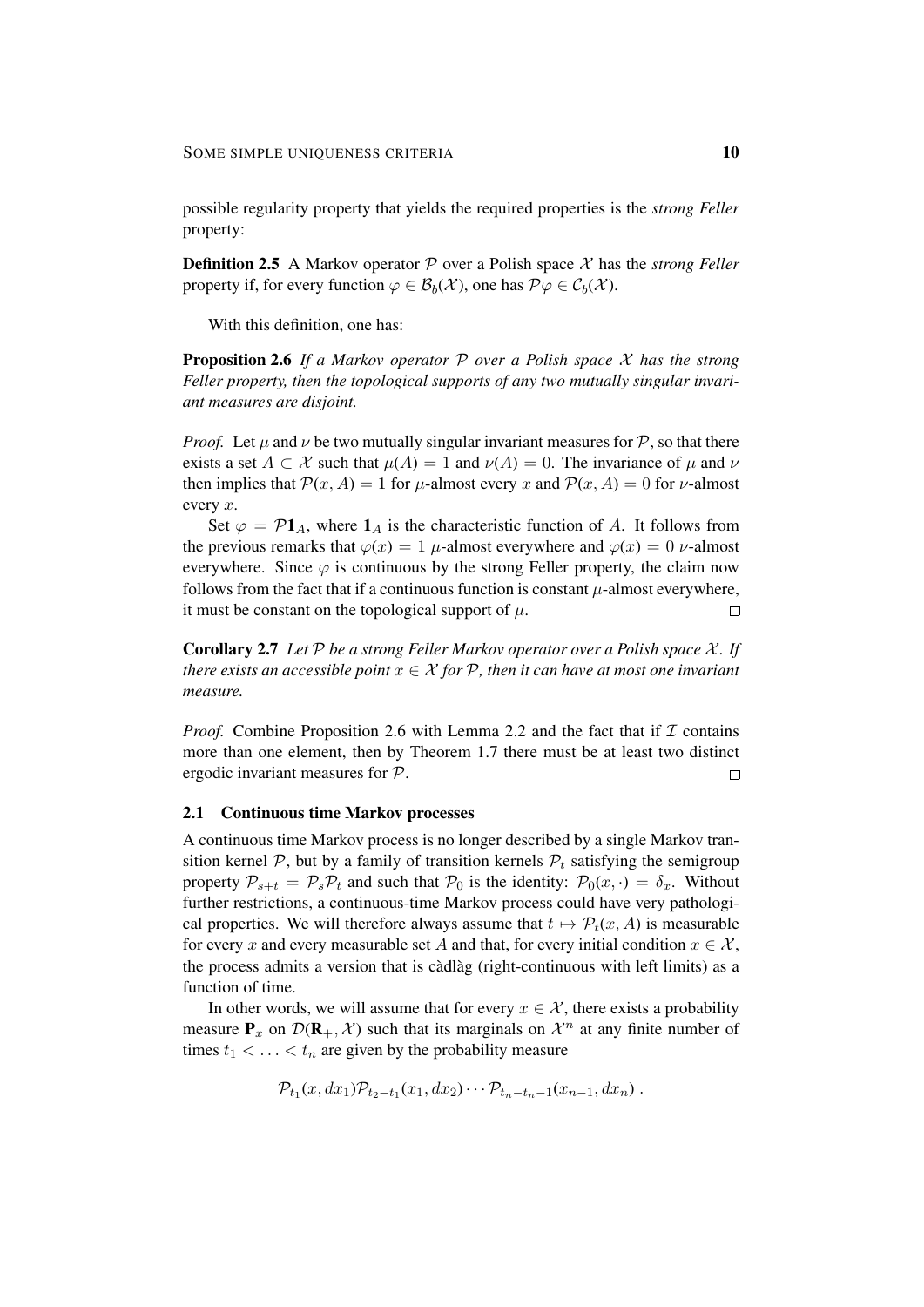In the case of continuous time, we say that a positive measure  $\mu$  is invariant if  $P_t \mu = \mu$  for every  $t \geq 0$ . Note that in theory, it is always possible to restrict oneself to the case of discrete time in the study of the existence and uniqueness of an invariant measure:

**Proposition 2.8** Let  $P_t$  be a Markov semigroup over X and let  $P = P_T$  for some *fixed*  $T > 0$ *. Then, if*  $\mu$  *is invariant for*  $P$ *, the measure*  $\hat{\mu}$  *defined by* 

$$
\hat{\mu}(A) = \frac{1}{T} \int_0^T \mathcal{P}_t \mu(A) dt
$$

*is invariant for the semigroup*  $P_t$ *.* 

Remark 2.9 The converse is not true at this level of generality. This can be seen for example by taking  $P_t(x, \cdot) = \delta_{x+t}$  with  $\mathcal{X} = S^1$ .

In the case of continuous-time Markov processes, it is however often convenient to formulate Lyapunov-Foster type conditions in terms of the generator  $\mathcal L$ of the process. Formally, one has  $\mathcal{L} = \partial_t \mathcal{P}_t|_{t=0}$ , but it turns out that the natural domain of the generator with this definition may be too restrictive for our usage. We therefore take a rather pragmatic view of the definition of the generator  $\mathcal L$  of a Markov process, in the sense that writing

$$
\mathcal{L}F=G,
$$

is considered to be merely a shorthand notation for the statement that the process  $F(x_t, t) - \int_0^t G(x_s, s) ds$  is a martingale for every initial condition  $x_0$ . Similarly,

$$
\mathcal{L}F\leq G,
$$

is a shorthand notation for the statement that  $F(x_t, t) - \int_0^t G(x_s, s) ds$  is a supermartingale for every  $x_0$ .

**Remark 2.10** It is possible to have  $\mathcal{L}F \leq G$  even in situations where there does not exist any function H such that  $\mathcal{L}F = H$ . Think of the case  $F(x) = -|x|$ when the process  $x_t$  is a Brownian motion. There, one has  $\mathcal{L}F \leq 0$ , but F does not belong to the domain of the generator, even in the weakened sense described above.

#### 3 Harris's theorem

The purpose of this section is to show that under a geometric drift condition and provided that  $P$  admits sufficiently large 'small sets', its transition probabilities converge towards a unique invariant measure at an exponential rate. This theorem dates back to [Har56] and extends the ideas of Doeblin to the unbounded state space setting. This is usually established by finding a Lyapunov function with "small"

 $\Box$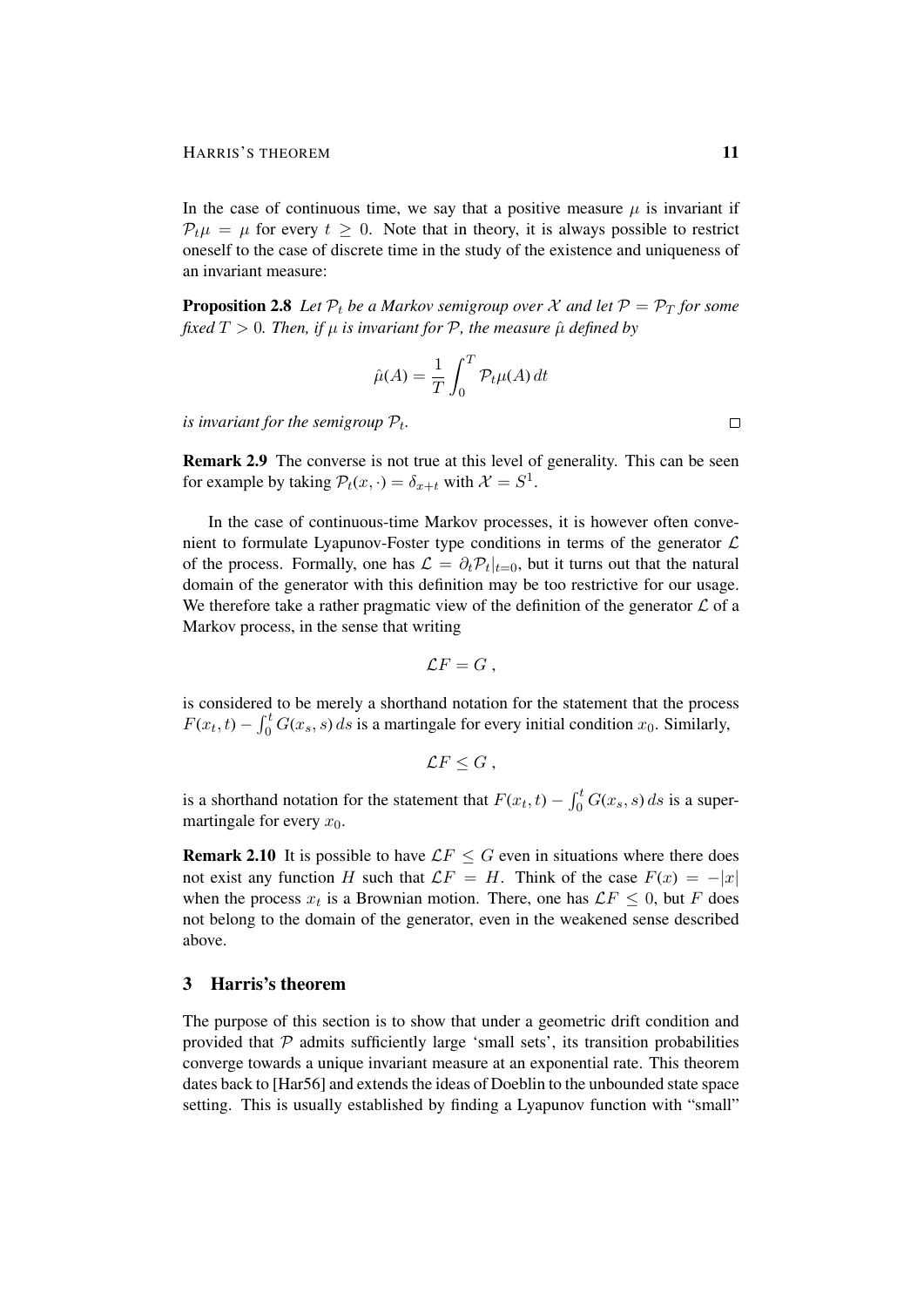level sets [Has80, MT93]. If the Lyapunov function is strong enough, one then has a spectral gap in a weighted supremum norm [MT92, MT93].

Traditional proofs of this result rely on the decomposition of the Markov chain into excursions away from the small set and a careful analysis of the exponential tail of the length of these excursions [Num84, Cha89, MT92, MT93]. There have been other variations which have made use of Poisson equations or worked at getting explicit constants [KM05, DMR04, DMLM03, Bax05]. The proof given in the present notes is a slight simplification of the proof given in [HM10]. It is very direct, and relies instead on introducing a family of equivalent weighted norms indexed by a parameter  $\beta$  and to make an appropriate choice of this parameter that allows to combine in a very elementary way the two ingredients (existence of a Lyapunov function and irreducibility) that are crucial in obtaining a spectral gap. The original motivation was to provide a proof which could be extended to more general settings in which no "minorisation condition" holds. This has been applied successfully to the study of the two-dimensional stochastic Navier-Stokes equations in [HM08].

We will assume throughout this section that  $P$  satisfies the following geometric drift condition:

**Assumption 3.1** *There exists a function*  $V : \mathcal{X} \to [0, \infty)$  *and constants*  $K \geq 0$ *and*  $\gamma \in (0, 1)$  *such that* 

$$
(\mathcal{P}V)(x) \le \gamma V(x) + K \,, \tag{3.1}
$$

*for all*  $x \in \mathcal{X}$ *.* 

**Remark 3.2** One could allow V to also take the value  $+\infty$ . However, since we do not assume any particular structure on  $X$ , this case can immediately be reduced to the present case by simply replacing X by  $\{x : V(x) < \infty\}.$ 

Exercise 3.3 *Show that in the case of continuous time, a sufficient condition for Assumption 3.1 to hold is that there exists a measurable function*  $V : \mathcal{X} \to [0, \infty)$ *and positive constants* c, K *such that*  $\mathcal{L}V \leq K - cV$ .

Assumption 3.1 ensures that the dynamic enters the "centre" of the state space regularly with tight control on the length of the excursions from the centre. We now assume that a sufficiently large level set of  $V$  is sufficiently "nice" in the sense that we have a uniform "minorisation" condition reminiscent of Doeblin's condition, but localised to the sublevel sets of  $V$ .

**Assumption 3.4** *For every*  $R > 0$ *, there exists a constant*  $\alpha > 0$  *so that* 

$$
\|\mathcal{P}(x,\cdot) - \mathcal{P}(y,\cdot)\|_{\text{TV}} \le 2(1-\alpha),\tag{3.2}
$$

*for all* x, y *such that*  $V(x) + V(y) \le R$ *.*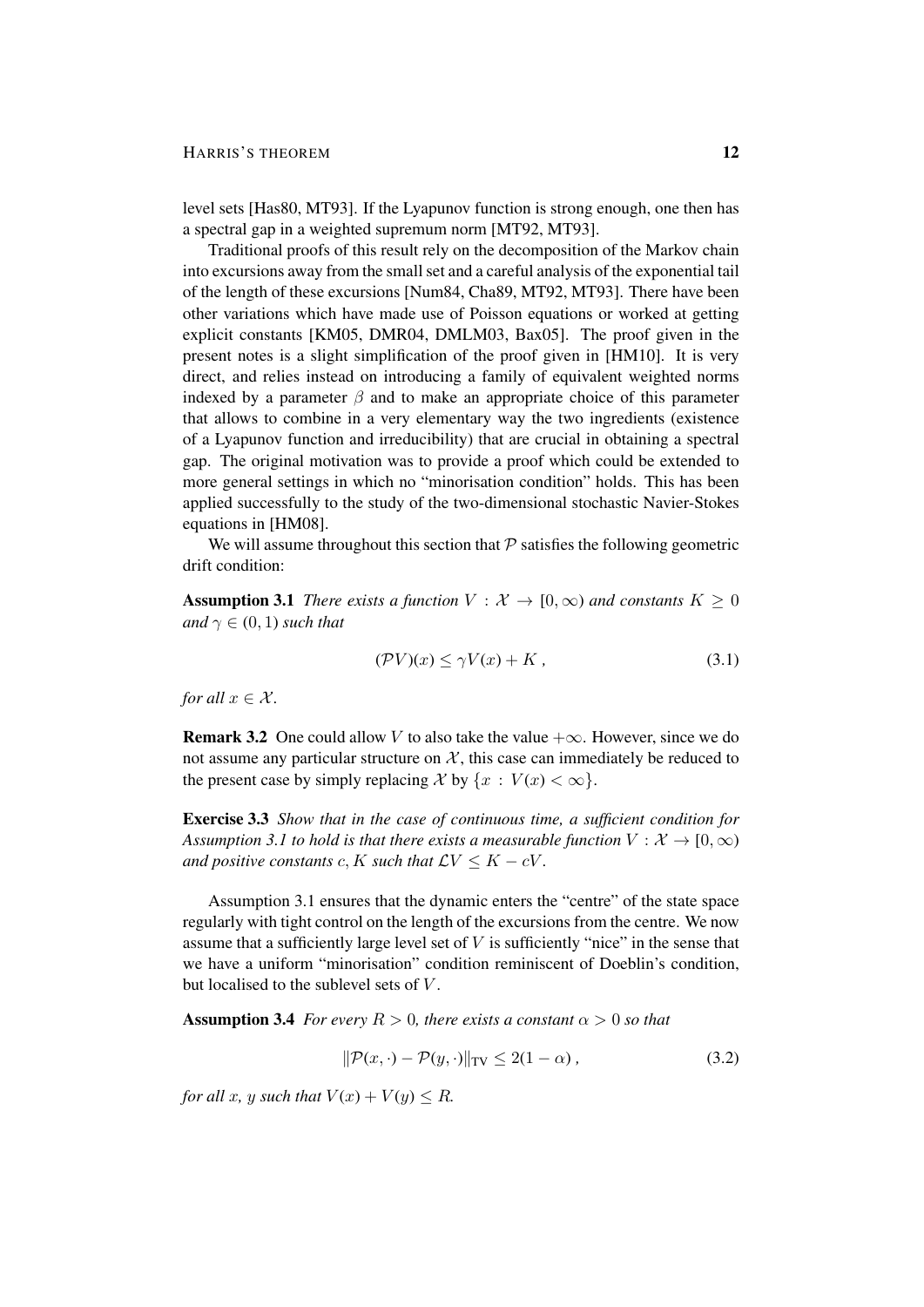Remark 3.5 An alternative way of formulating (3.2) is to say that the bound

$$
|\mathcal{P}\varphi(x)-\mathcal{P}\varphi(y)|\leq 2(1-\alpha)\,
$$

holds uniformly over all functions  $\varphi$  with absolute value bounded by 1.

In order to state the version of Harris' theorem under consideration, we introduce the following weighted supremum norm:

$$
\|\varphi\| = \sup_{x} \frac{|\varphi(x)|}{1 + V(x)} \,. \tag{3.3}
$$

With this notation at hand, one has:

Theorem 3.6 *If Assumptions 3.1 and 3.4 hold, then* P *admits a unique invariant measure*  $\mu_{\star}$ *. Furthermore, there exist constants*  $C > 0$  *and*  $\rho \in (0, 1)$  *such that the bound*

$$
\|\mathcal{P}^n\varphi - \mu_\star(\varphi)\| \le C\varrho^n \|\varphi - \mu_\star(\varphi)\|
$$

*holds for every measurable function*  $\varphi: \mathcal{X} \to \mathbf{R}$  *such that*  $\|\varphi\| < \infty$ *.* 

While this result is well-known, the proofs found in the literature are often quite involved and rely on careful estimates of the return times to small sets, combined with a clever application of Kendall's lemma. See for example [MT93, Section 15].

The aim of this note is to provide a very short and elementary proof of Theorem 3.6 based on a simple trick. Instead of working directly with (3.3), we define a whole family of weighted supremum norms depending on a scale parameter  $\beta > 0$ that are all equivalent to the original norm (3.3):

$$
\|\varphi\|_{\beta} = \sup_x \frac{|\varphi(x)|}{1 + \beta V(x)}.
$$

The advantage of this scale of norms is that it allows us to prove that:

**Theorem 3.7** *If Assumptions 3.1 and 3.4 hold, then there exist constants*  $\beta > 0$ *and*  $\bar{\varrho} \in (0, 1)$  *such that the bound* 

$$
\|\mathcal{P}^n\varphi-\mu_\star(\varphi)\|_\beta\leq \bar{\varrho}^n\|\varphi-\mu_\star(\varphi)\|_\beta,
$$

*holds for every measurable function*  $\varphi: \mathcal{X} \to \mathbf{R}$  *such that*  $\|\varphi\|_{\beta} < \infty$ *.* 

The interest of this result lies in the fact that it is possible to tune  $\beta$  in such a way that P is a strict contraction for the norm  $\|\cdot\|_{\beta}$ . In general, this does *not* imply that P is a contraction for  $\|\cdot\|$ , even though the equivalence of these two norms does of course imply that there exists  $n > 0$  such that  $\mathcal{P}^n$  is such a contraction.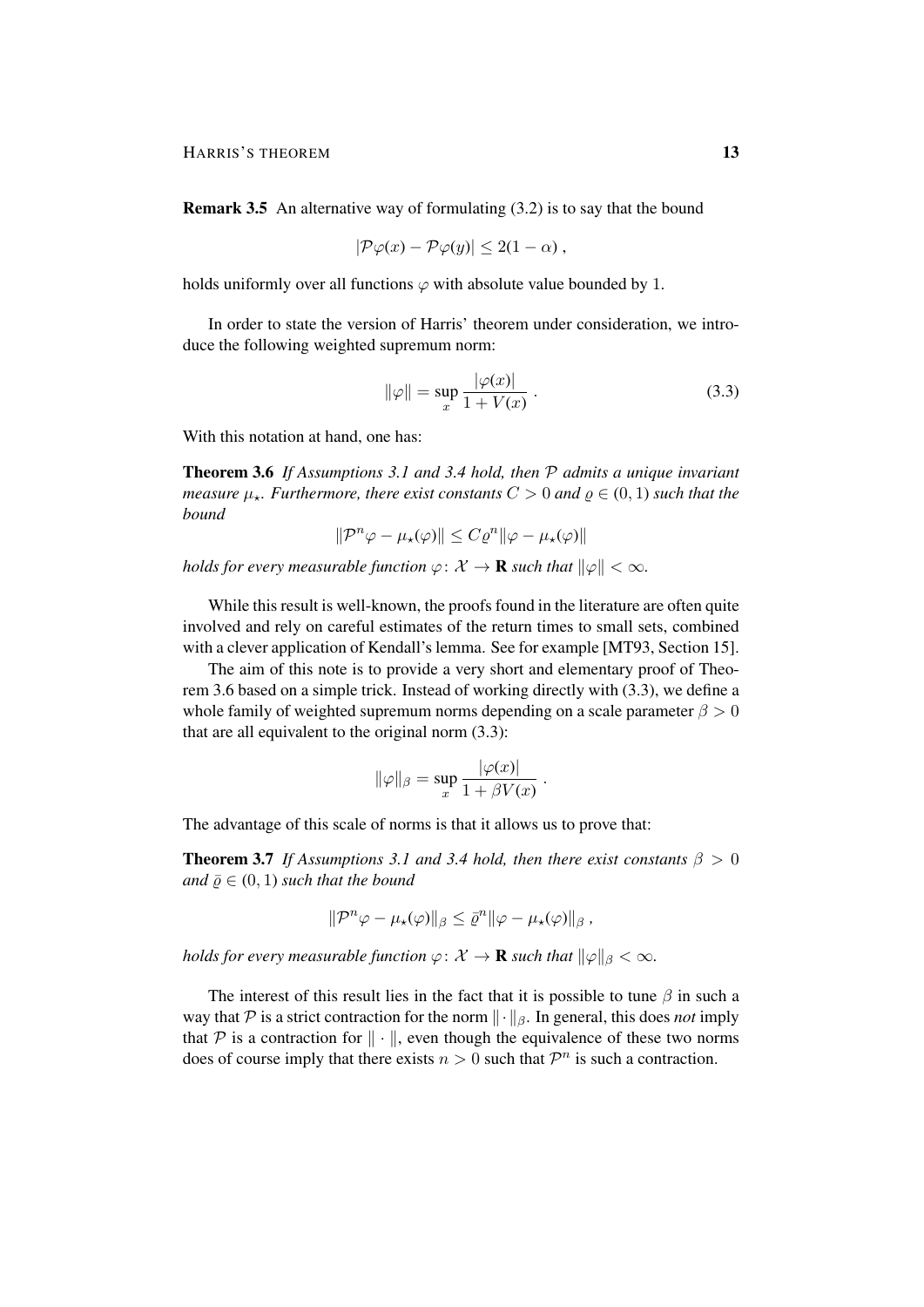#### 3.1 Formulation as a Lipschitz norm

We now introduce an alternative definition of the norm  $\|\cdot\|_{\beta}$ . We begin by defining a metric  $d_{\beta}$  between points in X by

$$
d_{\beta}(x,y) = \begin{cases} 0 & x = y, \\ 2 + \beta V(x) + \beta V(y) & x \neq y. \end{cases}
$$

Though sightly odd looking, the reader can readily verify that since  $V \geq 0$  by assumption,  $d_{\beta}$  indeed satisfies the axioms of a metric. This metric in turn induces a Lipschitz seminorm on measurable functions by

$$
\|\varphi\|_{\beta} = \sup_{x \neq y} \frac{|\varphi(x) - \varphi(y)|}{d_{\beta}(x, y)}.
$$

It turns out that this norm is almost identical to the one from the previous section. More precisely, one has:

**Lemma 3.8** *One has the identity*  $\|\varphi\|_{\beta} = \inf_{c \in \mathbb{R}} \|\varphi + c\|_{\beta}$ .

*Proof.* It is obvious that  $\|\varphi\|_{\beta} \le \|\varphi\|_{\beta}$  and therefore  $\|\varphi\|_{\beta} \le \inf_{c \in \mathbf{R}} \|\varphi + c\|_{\beta}$ , so it remains to show the reverse inequality.

Given any  $\varphi$  with  $\|\varphi\|_{\beta} \leq 1$ , we set  $c = \inf_x(1 + \beta V(x) - \varphi(x))$ . Observe that for any x and  $y, \varphi(x) \leq |\varphi(y)| + |\varphi(x) - \varphi(y)| \leq |\varphi(y)| + 2 + \beta V(x) + \beta V(y).$ Hence  $1 + \beta V(x) - \varphi(x) \ge -1 - \beta V(y) - |\varphi(y)|$ . Since there exists at least one point with  $V(y) < \infty$  we see that c is bounded from below and hence  $|c| < \infty$ .

Observe now that

$$
\varphi(x) + c \leq \varphi(x) + 1 + \beta V(x) - \varphi(x) = 1 + \beta V(x) ,
$$

and

$$
\varphi(x) + c = \inf_{y} \varphi(x) + 1 + \beta V(y) - \varphi(y)
$$
  
\n
$$
\geq \inf_{y} 1 + \beta V(y) - ||\varphi||_{\beta} \cdot d_{\beta}(x, y) \geq -(1 + \beta V(x)),
$$

so that  $|\varphi(x) + c| \leq 1 + \beta V(x)$  as required.

#### 3.2 Proof of main theorem

**Theorem 3.9** *If Assumptions 3.1 and 3.4 hold there exists an*  $\bar{\alpha} \in (0, 1)$  *and*  $\beta > 0$ *such that*

$$
\|\mathcal{P}\varphi\|_{\beta}\leq \bar{\alpha}\|\varphi\|_{\beta}.
$$

*Proof.* Fix a test function  $\varphi$  with  $\|\varphi\|_{\beta} \leq 1$ . By Lemma 3.8, we can assume without loss of generality that one also has  $\|\varphi\|_{\beta} \leq 1$ . The claim then follows if we can exhibit  $\bar{\alpha} < 1$  so that

$$
|\mathcal{P}\varphi(x)-\mathcal{P}\varphi(y)|\leq \bar{\alpha}d_{\beta}(x,y).
$$

 $\Box$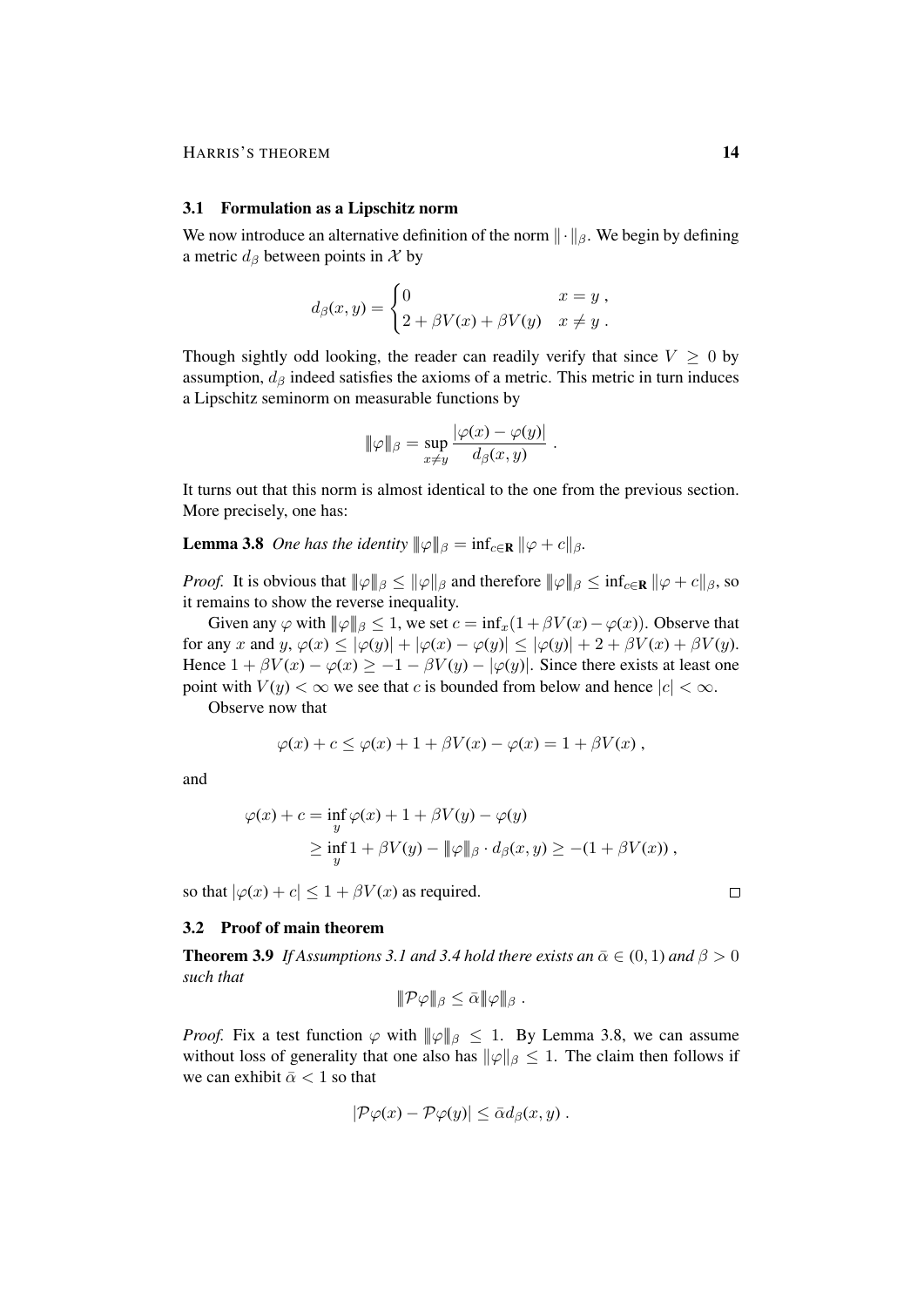If  $x = y$ , the claim is true. Henceforth we assume  $x \neq y$ . We begin by assuming that  $x$  and  $y$  are such that

$$
V(x) + V(y) \ge R. \tag{3.4}
$$

Choosing any  $\bar{\gamma} \in (\gamma, 1)$ , we then have from (3.1) and (3.3) the bound

$$
|\mathcal{P}\varphi(x) - \mathcal{P}\varphi(y)| \le 2 + \beta \mathcal{P}V(x) + \beta \mathcal{P}V(y)
$$
  
\n
$$
\le 2 + \beta \gamma V(x) + \beta \gamma V(y) + 2\beta K
$$
  
\n
$$
\le 2 + \beta \bar{\gamma}V(x) + \beta \bar{\gamma}V(y) + \beta(2K - (\bar{\gamma} - \gamma)R).
$$

It follows that if we ensure that R is sufficiently large so that  $(\bar{\gamma} - \gamma)R > 2K$ , then there exists some  $\alpha_1 < 1$  (depending on  $\beta$ ) such that we do indeed have

$$
|\mathcal{P}\varphi(x)-\mathcal{P}\varphi(y)|\leq \alpha_1 d_{\beta}(x,y).
$$

We emphasise that up to now  $\beta$  could be any positive number; only the precise value of  $\alpha_1$  depends on it (and gets "worse" for small values of  $\beta$ ). The second part of the proof will determine a choice of  $\beta > 0$ .

Now consider the case of x and y such that  $V(x) + V(y) \le R$ . To treat this case, we split the function  $\varphi$  as

$$
\varphi(x) = \varphi_1(x) + \varphi_2(x) ,
$$

where

$$
|\varphi_1(x)| \leq 1
$$
,  $|\varphi_2(x)| \leq \beta V(x)$ ,  $\forall x \in \mathcal{X}$ .

With this decomposition, we then obtain the bound

$$
|\mathcal{P}\varphi(x) - \mathcal{P}\varphi(y)| \leq |\mathcal{P}\varphi_1(x) - \mathcal{P}\varphi_1(y)| + |\mathcal{P}\varphi_2(x)| + |\mathcal{P}\varphi_2(y)|
$$
  
\n
$$
\leq 2(1 - \alpha) + \gamma\beta V(x) + \gamma\beta V(y) + 2\beta K
$$
  
\n
$$
\leq 2 - 2\alpha + \beta(\gamma R + 2K)
$$

Hence fixing for example  $\beta = \alpha/(\gamma R + 2K)$ , we obtain the bound

$$
|\mathcal{P}\varphi(x) - \mathcal{P}\varphi(y)| \leq 2 - \alpha \leq (1 - \alpha/2)d_{\beta}(x, y) ,
$$

simply because  $d_{\beta}(x, y) \geq 2$ . Setting  $\bar{\alpha} = \max\{1 - \alpha/2, \alpha_1\}$  concludes the proof.  $\Box$ 

**Remark 3.10** Actually, setting  $\gamma_0 = \gamma + 2K/R < 1$ , then for any  $\alpha_0 \in (0, \alpha)$  one can choose  $\beta = \alpha_0/K$  and  $\bar{\alpha} = (1 - \alpha + \alpha_0) \vee (2 + R\beta\gamma_0)/(2 + R\beta)$ .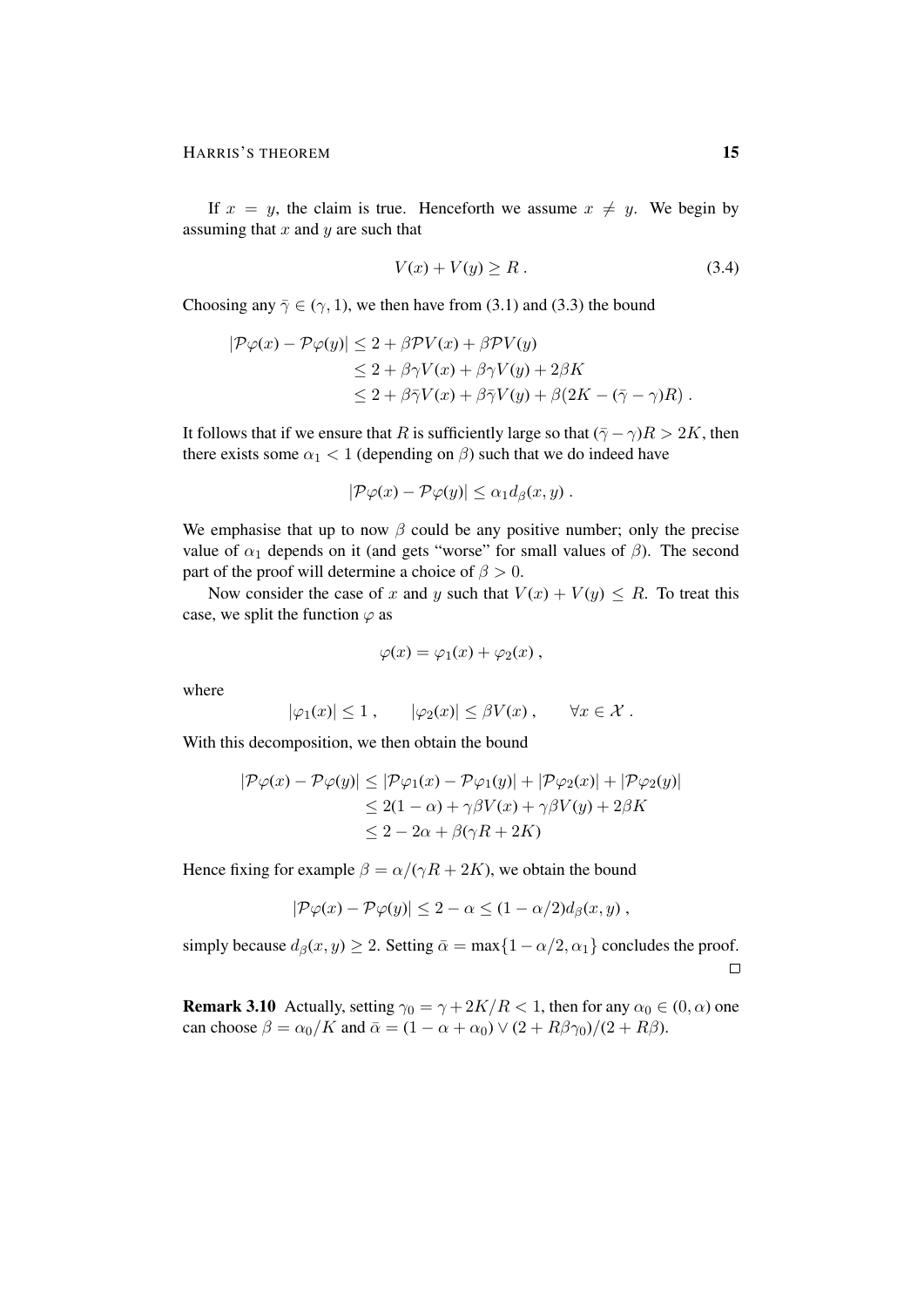#### 4 Subgeometric rates of convergence

Let x be a strong Markov process on a metric space X with generator  $\mathcal L$  and associated semigroup  $P_t$ . We assume that x has a càdlàg modification and that  $P_t$ is Feller for every  $t > 0$ , so that in particular the hitting times of closed sets are stopping times. The aim of this note is to obtain a short self-contained result on the convergence rate of such a process to its invariant measure (when one exists).

The main result of this section is the following:

**Theorem 4.1** *Assume that there exists a continuous function*  $V: X \rightarrow [1, \infty)$  *with precompact sublevel sets such that*

$$
\mathcal{L}V \leq K - \varphi(V) \tag{4.1}
$$

*for some constant* K *and for some strictly concave function*  $\varphi \colon \mathbf{R}_{+} \to \mathbf{R}_{+}$  *with*  $\varphi(0) = 0$  *and increasing to infinity. Assume furthermore that sublevel sets of* V *are 'small' in the sense that for every*  $C > 0$  *there exists*  $\alpha > 0$  *and*  $T > 0$  *such that* 

$$
\|\mathcal{P}_T(x,\cdot)-\mathcal{P}_T(y,\cdot)\|_{TV}\leq 2(1-\alpha)\,
$$

*for every*  $(x, y)$  *such that*  $V(x) + V(y) \leq C$ *. Then the following hold:* 

- *1. There exists a unique invariant measure* µ *for the Markov process* x *and* µ *is such that*  $\int \varphi(V(x)) \mu(dx) \leq K$ *.*
- *2. Let*  $H_{\varphi}$  *be the function defined by*

$$
H_{\varphi}(u) = \int_{1}^{u} \frac{ds}{\varphi(s)}
$$

.

*Then, there exists a constant C such that for every*  $x, y \in X$ *, one has the bounds*

$$
\int_0^\infty (\varphi \circ H_{\varphi}^{-1})(t) \|\mathcal{P}_t(x,\cdot) - \mathcal{P}_t(y,\cdot)\|_{\text{TV}} dt \le C(V(x) + V(y))
$$

$$
\|\mathcal{P}_t(x,\cdot) - \mathcal{P}_t(y,\cdot)\|_{\text{TV}} \le C \frac{V(x) + V(y)}{H_{\varphi}^{-1}(t)}.
$$

*3. There exists a constant* C *such that the bound*

$$
\|\mathcal{P}_t(x,\cdot) - \mu\|_{\text{TV}} \le \frac{CV(x)}{H_{\varphi}^{-1}(t)} + \frac{C}{(\varphi \circ H_{\varphi}^{-1})(t)},
$$

*holds for every initial condition*  $x \in X$ .

**Remark 4.2** Since  $V$  is bounded from below by assumption, (4.1) follows immediately if one can check that the process

$$
t \mapsto V(x_t) - Kt + \int_0^t (\varphi \circ V)(x_s) ds
$$

is a *local* supermartingale.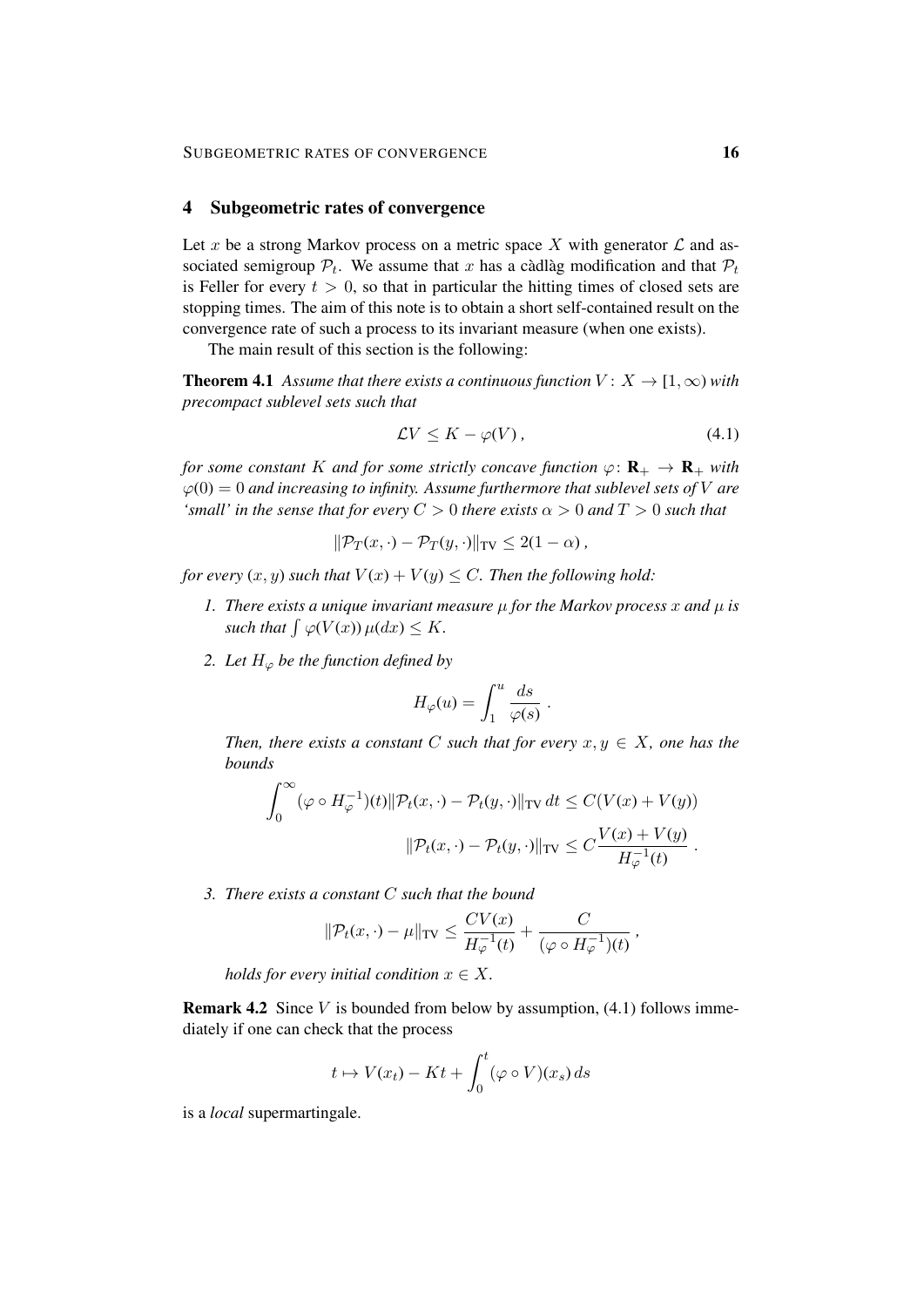The remainder of this section is devoted to the proof of Theorem 4.1. In a nutshell, the proof relies on the fact that if  $x_t$  and  $y_t$  are two processes that are both Markov with transition semigroup  $P_t$ , then one has the coupling inequality

$$
\|\mathcal{P}_t(x_0,\cdot)-\mathcal{P}_t(y_0,\cdot)\|_{\text{TV}} \leq 2\mathbf{P}(x_t \neq y_t).
$$

Of course, this bound will never converge to 0 if the two processes are independent, so the aim of the game is to introduce correlations in a suitable way. This will be done in Section 4.2, after some preliminary calculations that provide the main tools used in this section.

To the best of my knowledge, Theorem 4.1 was stated in the form given in these notes for the first time in the recent work [BCG08, DFG09]. However, it relies on a wealth of previous work, for example [DFMS04] for the same condition in the discrete-time case, early results by Nummelin, Tuominen and Tweedie [NT83, TT94], etc. See also [Ver99, RT99] for examples of early results on subgeometric convergence. The proof given in these notes is a simplification of the arguments given in [BCG08, DFG09] and is more self-contained as it avoids reducing oneself to the discrete-time case.

#### 4.1 Preliminary calculations

#### 4.1.1 Some renewal business

We start with the following result:

**Lemma 4.3** Let  $H: \mathbf{R}_{+} \to \mathbf{R}_{+}$  be an increasing strictly log-concave function *such that*  $H(0) = 1$ *. Let*  $\mathcal{F}_n$  *be an increasing sequence of*  $\sigma$ -algebras over some *probability space and let*  $\{X_n\}_{n>0}$  *be a sequence of positive*  $\mathcal{F}_n$ -measurable ran*dom variables such that there exists*  $C_X > 0$  *with*  $\mathbf{E}(H(X_n) | \mathcal{F}_{n-1}) < C_X$  *almost surely for every* n*. Finally, let* N *be a geometrically distributed random variable such that*  $\{N = n\}$  *is independent of*  $\mathcal{F}_n$  *for every*  $n \geq 1$ *. Then, the random variable*  $X = \sum_{n=1}^{N} X_n$  *satisfies*  $\mathbf{E} H(X) < \infty$ *.* 

*Proof.* The strict log-concavity of H implies that for every  $\varepsilon > 0$  there exists  $K > 0$  such that

$$
H(u+v) \le \frac{\varepsilon}{C_X} H(u)H(v) , \qquad (4.2)
$$

for every u, v such that  $u \geq K$  and  $v \geq K$ . Denoting  $X^{(k)} = \sum_{n=1}^{k} X_n$ , we then have

$$
H(X^{(k)}) = \sum_{A \subset \{1,\dots,k\}} H(X^{(k)}) \prod_{n \in A} \mathbf{1}_{\{X_n \le K\}} \prod_{m \notin A} \mathbf{1}_{\{X_m > K\}}
$$
  
\n
$$
\le \sum_{A \subset \{1,\dots,k\}} H(|A|K + \sum_{m \notin A} X_m) \prod_{m \notin A} \mathbf{1}_{\{X_m > K\}}
$$
  
\n
$$
\le \sum_{A \subset \{1,\dots,k\}} H(|A|K) \varepsilon^{|A^c|} \prod_{m \notin A} \frac{H(X_m)}{C_X},
$$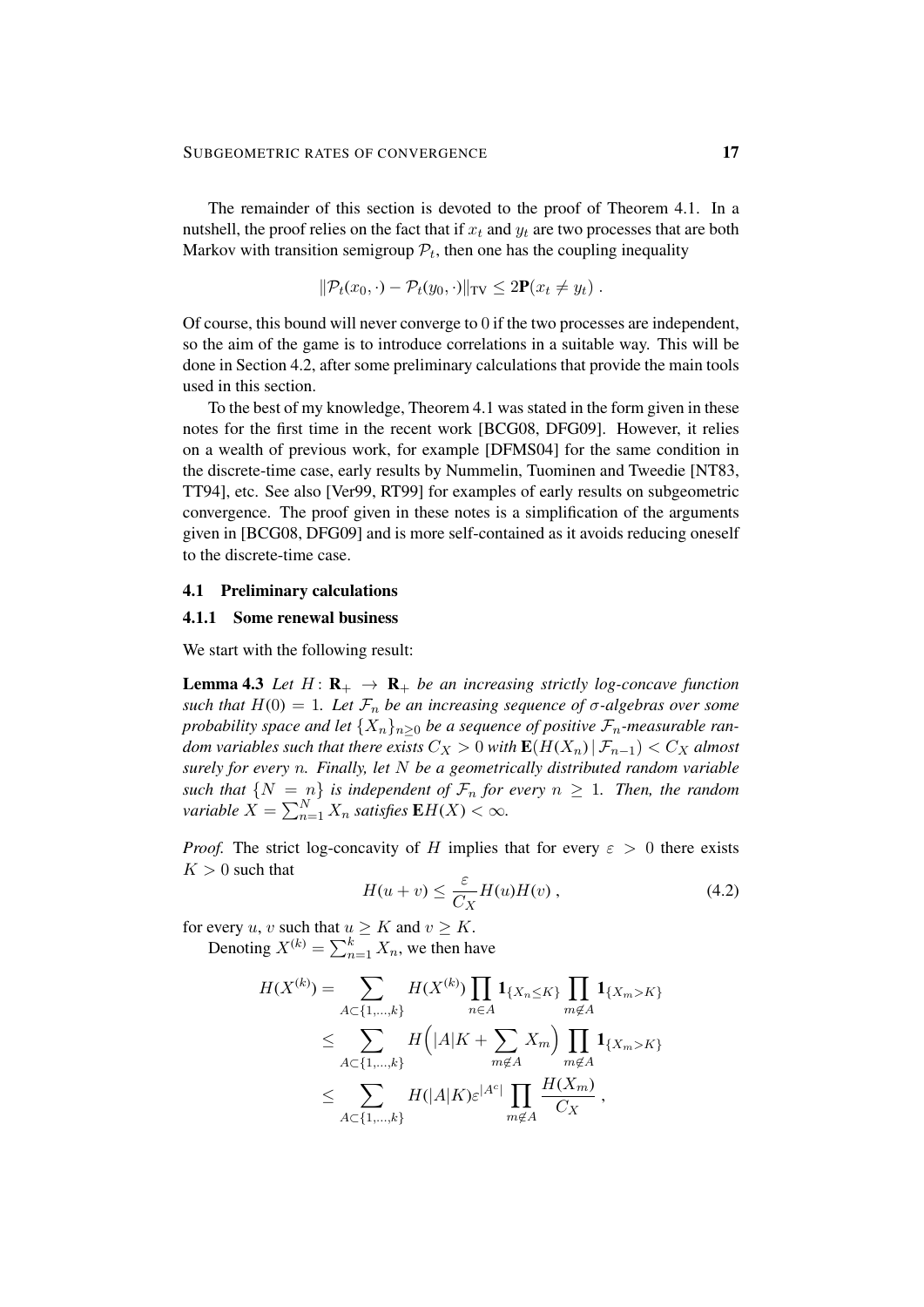where we used (4.2) for the last inequality. It follows that

$$
\mathbf{E} H(X^{(k)}) \leq \sum_{A \subset \{1,\ldots,k\}} H(|A|K) \varepsilon^{k-|A|} \leq H(kK) \sum_{A \subset \{1,\ldots,k\}} \varepsilon^{k-|A|}.
$$

Note now that it follows from Stirling's formula for the binomial coefficients that there exists a constant  $C$  such that

$$
\sum_{A \subset \{1,\dots,k\}} \varepsilon^{k-|A|} \le C\sqrt{k} \sum_{n=0}^k \frac{k^k}{n^n (k-n)^{k-n}} \varepsilon^n.
$$

Setting  $n = kx$  for some  $x \in [0, 1]$ , we deduce that

$$
\mathbf{E}H(X^{(k)}) \le Ck^{3/2}H(kK) \Big(\sup_{x \in [0,1]} \frac{\varepsilon^x}{x^x(1-x)^{1-x}}\Big)^k \tag{4.3}
$$

Since  $\lim_{x\to 0} x^x = 1$  and the function  $x \mapsto x^x$  is continuous for  $x > 0$ , it is possible for every  $\delta > 0$  to find  $\varepsilon > 0$  (and therefore  $K > 0$ ) such that the supremum appearing in this expression is bounded by  $1 + \delta$ .

On the other hand, since N is geometrically distributed, there exists  $\lambda > 1$  such that

$$
\mathbf{P}(N=k) = (\lambda - 1)\lambda^{-k}, \qquad k \ge 1.
$$

Combining this with (4.3), we deduce that

$$
\mathbf{E}H(X) = (\lambda - 1) \sum_{k \ge 1} \lambda^{-k} \mathbf{E}H(X^{(k)}) \le C \sum_{k \ge 1} \lambda^{-k} H(kK)(1 + \delta)^k,
$$

where we made use of the fact that  $\{N = k\}$  is independent of  $\mathcal{F}_k$  to get the first identity. We can first make K large enough so that  $(1 + \delta) < \lambda^{1/3}$ . Then, we note that the strict subexponential growth of  $H$  implies that there exists a constant  $C$ such that  $H(kK) \leq C\lambda^{k/3}$  and the claim follows.  $\Box$ 

#### 4.1.2 Concave functions of semimartingales

We first make the following remark:

**Proposition 4.4** Let y be a real-valued càdlàg semimartingale and let  $\Phi$ :  $\mathbf{R}_{+} \times$  $\mathbf{R} \to \mathbf{R}$  be a function that is  $\mathcal{C}^1$  in its first argument, and  $\mathcal{C}^2$  and concave in its sec*ond argument. Then, the process*  $\Phi(y_t) - \int_0^t \Phi'(y_{s-}, s) dy(s) - \int_0^t \partial_t \Phi(y_{s-}, s) dy(s)$ *is decreasing.*

*Proof.* Since y is a semimartingale, we can decompose it as  $y_t = A_t + M_t$  with M a martingale and  $A$  a process of finite variation. It follows from Itô's formula that

$$
\Phi(y_t) = \Phi(y_0) + \int_0^t \Phi'(y_{s-}, s) dy(s) + \int_0^t \partial_t \Phi(y_{s-}, s) ds
$$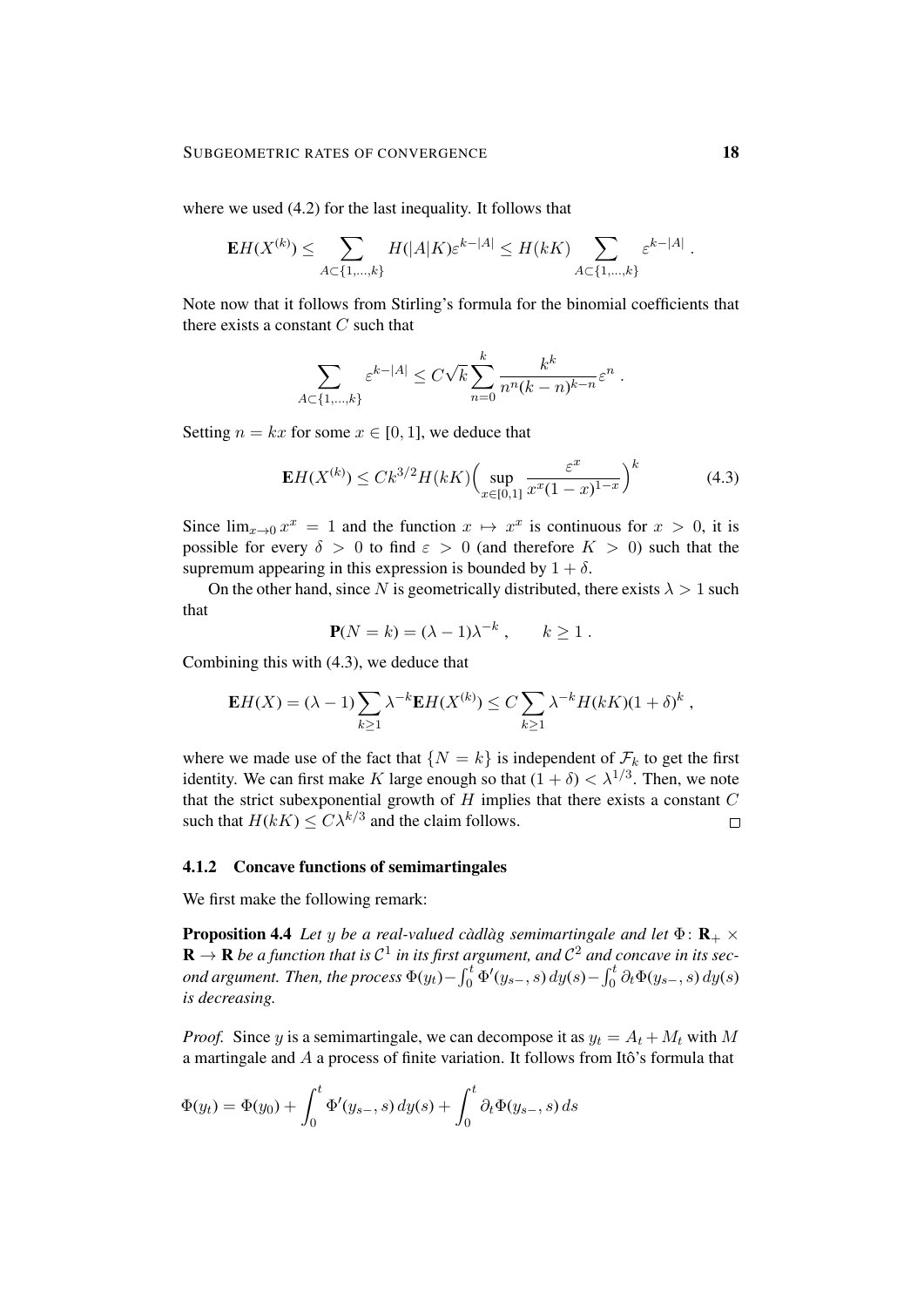$$
+ \int_0^t \Phi''(y_s, s) d\langle M \rangle_t^c + \sum_{s \in [0,t]} (\Phi(y_{s+}, s) - \Phi(y_{s-}, s) - \Phi'(y_{s-}, s) \Delta y_s) ,
$$

where we denote by  $\langle M \rangle_t^c$  the quadratic variation of the continuous part of M and we denote by  $\Delta y_s$  the size of the jump of y at time s. The claim then follows from the facts that  $\langle M \rangle_t^c$  is an increasing process and that  $\Phi''$  is negative.  $\Box$ 

As a consequence, we have that:

Corollary 4.5 Let  $x_t$  be a continuous-time Markov process with generator  $\mathcal L$  and *let* F and G be such that  $\mathcal{L}F \leq G$ . Then, if  $\Phi$  is as in Proposition 4.4 with the *further property that*  $\Phi' \geq 0$ *, we have*  $\mathcal{L}\Phi(F) \leq \partial_t \Phi + \Phi'(F)G$ *.* 

*Proof.* Setting  $y_t = F(x_t, t)$ , it follows from our assumptions that one can write  $dy_t = G(x_t, t) dt + dN_t + dM_t$ , where M is a càdlàg martingale and N is a nonincreasing process. It follows from Proposition 4.4 that

$$
d\Phi(y_t) \leq \Phi'(y_{t-}, t)(G(x_t, t) dt + dN_t + dM_t) + \partial_t \Phi(y_{t-}, t) dt,
$$

so that the claim now follows from the fact that  $dN_t$  is a negative measure and  $\Phi'$ is positive.  $\Box$ 

In order to obtain bounds on the dynamic of x, starting from  $(4.1)$ , it seems natural to consider the solution  $\Phi$  to the ordinary differential equation

$$
\partial_t \Phi = -\varphi \circ \Phi , \qquad \Phi(u,0) = u .
$$

This can be solved explicitly, yielding

$$
\Phi(u,t) = H_{\varphi}^{-1}(H_{\varphi}(u) - t) ,
$$

where  $H_{\varphi}$  is as in the statement of Theorem 4.1. At first glance, one would 'naïvely' expect from (4.1) to have a bound of the type  $\mathbf{E} V(x_t) \leq \Phi(V(x_0), t)$ . Unfortunately, it is easy to be convinced that the application of Jensen's inequality required to obtain such a bound does precisely go in the 'wrong direction'.

However, it turns out that one can obtain a very similar bound, namely (in the case  $K = 0$ ) it is possible to obtain an inequality of the type  $\mathbf{E} \Phi^{-1}(V(x_t), t) \leq$  $V(x_0)$ ! To see this, note first that one has the identity

$$
\Phi^{-1}(x,t) = H_{\varphi}^{-1}(H_{\varphi}(u) + t) . \tag{4.4}
$$

.

Combining this with the fact that  $H'_{\varphi} = 1/\varphi$ , it immediately follows that one has the identity

$$
\partial_x \Phi^{-1}(x,t) = \frac{\partial_t \Phi^{-1}(x,t)}{\varphi(x)} = \frac{\varphi(\Phi^{-1}(x,t))}{\varphi(x)}
$$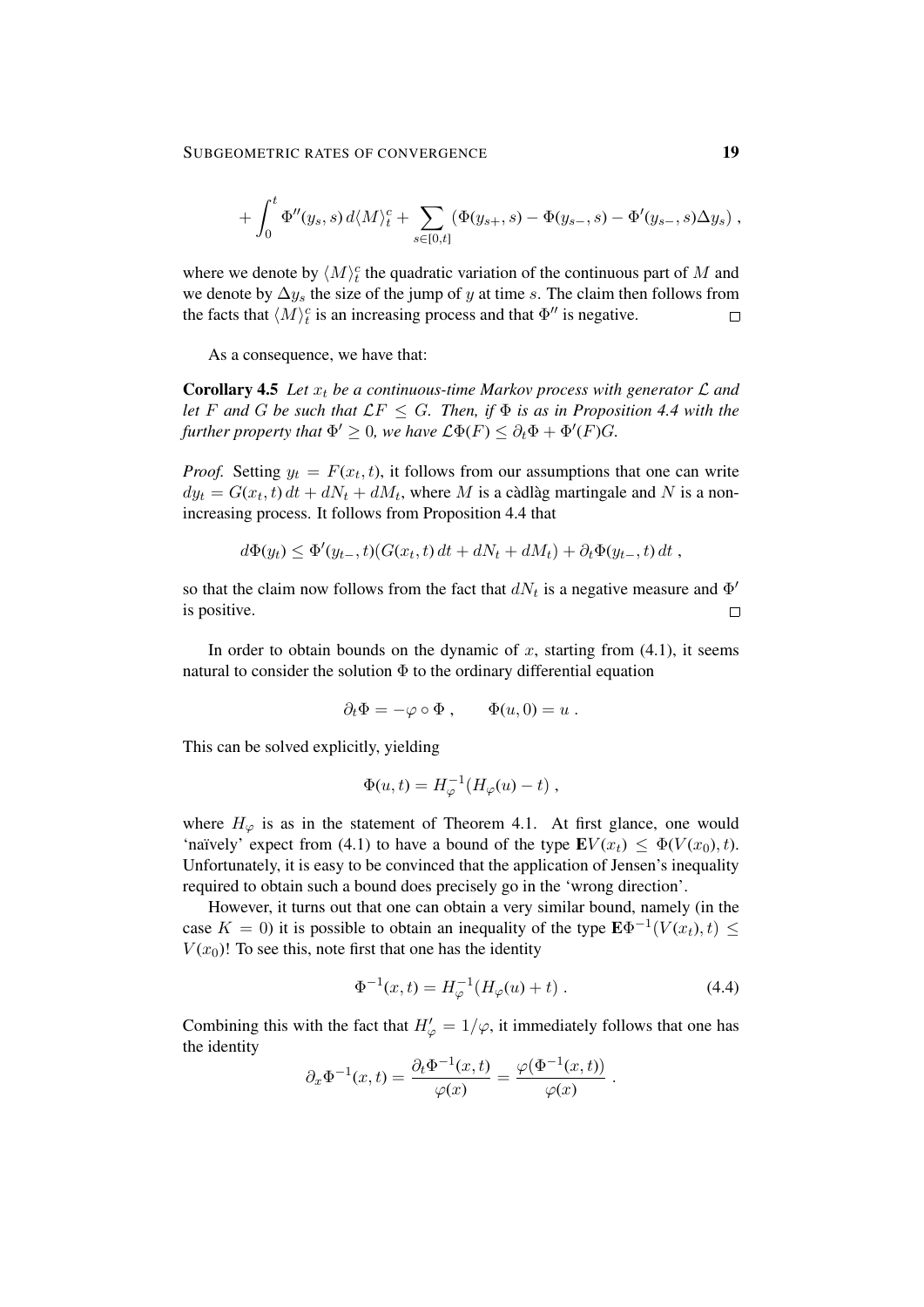Since  $\varphi$  is concave and increasing by assumption, this shows that  $\Phi^{-1}$  is increasing and concave in its first argument for every fixed value of  $t \geq 0$ . It then follows from Corollary 4.5 that, provided that  $V$  satisfies (4.1), one has the bound

$$
\mathcal{L}\Phi^{-1}(V(x),t) \leq \partial_t \Phi^{-1}(V(x),t) + \partial_x \Phi^{-1}(V(x),t)\mathcal{L}V
$$
  
\n
$$
\leq \partial_t \Phi^{-1}(V(x),t) + \partial_x \Phi^{-1}(V(x),t)(K - \varphi(V(x)))
$$
  
\n
$$
= K\partial_x \Phi^{-1}(V(x),t).
$$
 (4.5)

If  $K = 0$ , the claimed bound then follows at once.

#### 4.2 The coupling argument

We now turn to the proof of Theorem 4.1. The first point, namely the existence of an invariant measure follows immediately from the Krylov-Bogoliubov criterion, Theorem 1.10. Indeed, start with any initial condition  $x_0$  such that  $V(x_0) < \infty$ and define  $\mu_T$  as in (1.2) (with the sum replaced by an integral). One then has

$$
\frac{1}{T}(\mathbf{E}V(x_t)-V(x_0))\leq K-\int_{\mathcal{X}}\varphi(V(x))\,\mu_T(dx)\,.
$$

The tightness of the measures  $\mu_T$  then follows immediately from the compactness of the sublevel sets of  $V$ . The required integrability also follows at one from Fatou's lemma.

Take two independent copies of the process  $x$  and define

$$
W(x,y) = 2V(x) + 2V(y) .
$$

We then have

$$
\mathcal{L}_2W(x,y) \le 4K - 2\varphi(V(x)) - 2\varphi(V(y)) \le 4K - 2\varphi(V(x) + V(y)).
$$

Since we assumed that  $\varphi$  is strictly concave, it follows that for every  $C > 0$  there exists  $V_C > 0$  such that  $\varphi(2x) \leq 2\varphi(x) - C$ , provided that  $x > V_C$ . It follows that there exists some  $V_C$  such that

$$
\mathcal{L}_2 W(x,y) \leq -\varphi(W(x,y)),
$$

provided that  $V(x) + V(y) > V_C$ , and  $\mathcal{L}_2 W(x, y) \leq 4K$  otherwise. We denote from now on by K the set  $\{(x, y) : V(x) + V(y) \leq V_C\}$  and by  $\tau$  the first return time to this set.

Performing exactly the same calculation as in (4.5), but this time with the function  $\Phi^{-1}(W(x, y), t)$ , it then follows immediately that

$$
\mathbf{E}_{(x,y)} H_{\varphi}^{-1}(\tau) \le W(x,y) \tag{4.6}
$$

We can now construct a coupling between two copies of the process in the following way: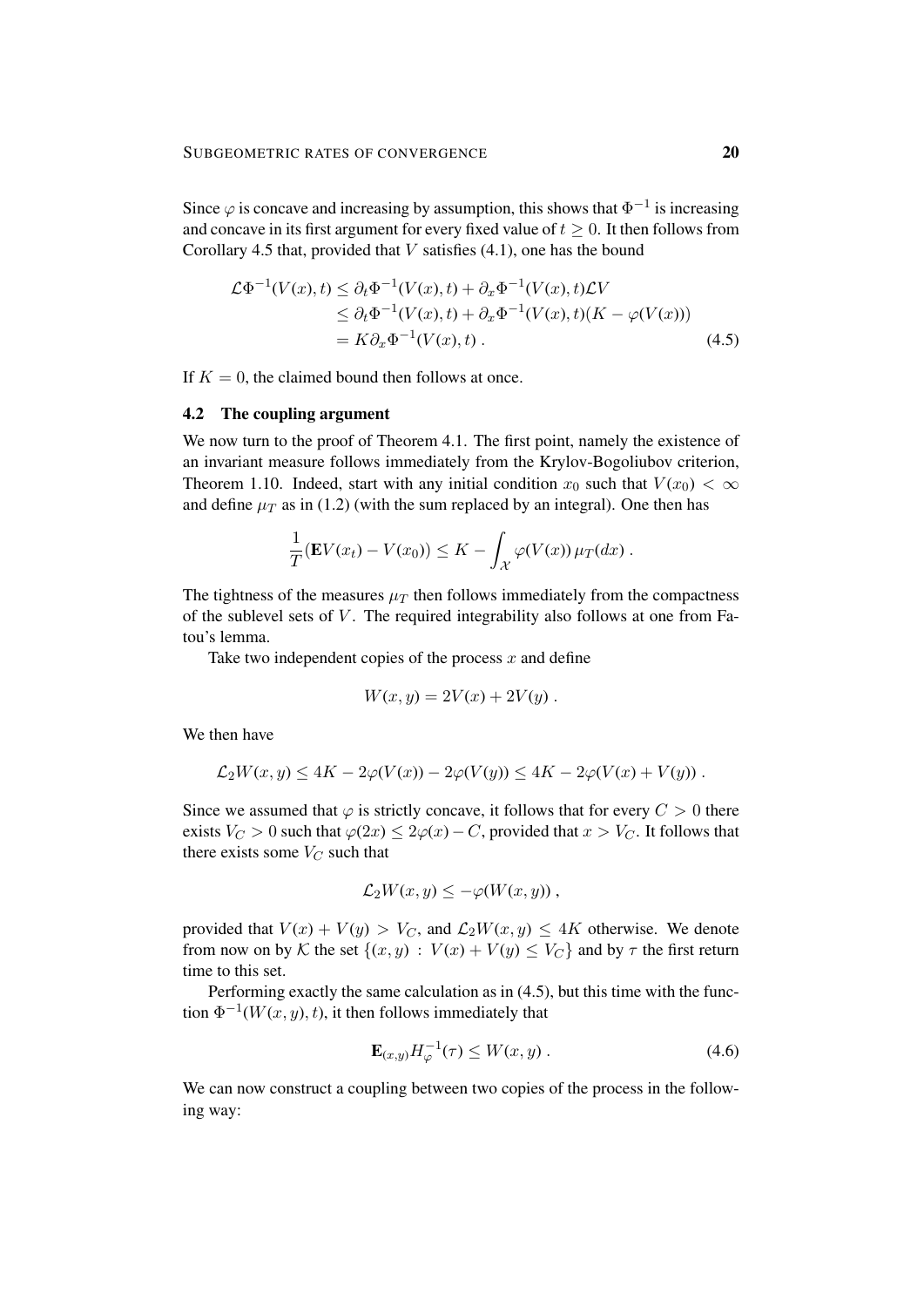- 1. If the two copies are equal at some time, they remain so for future times.
- 2. If the two copies are different and outside of  $K$ , then they evolve independently.
- 3. If the two copies are different and inside of  $K$ , then they try to couple over the next unit time interval.

We denote by  $\tau_C$  the coupling time for the two processes. By assumption, the maximal coupling has probability at least  $\delta$  to succeed at every occurrence of step 3. As a consequence, we can construct the coupling in such a way that this probability is *exactly* equal to  $\delta$ .

Note now that one has the coupling inequality

$$
\|\mathcal{P}_t(x,\cdot) - \mathcal{P}_t(y,\cdot)\|_{\text{TV}} \le \mathbf{P}(\tau_C \ge t) ,\tag{4.7}
$$

which is the main tool to obtain bounds on the convergence speed. We denote by  $\tau_n$  the *n*-th return time to K and by  $z_t$  the pair of processes  $(x_t, y_t)$ . We also denote by  $\mathcal{F}_n$  the  $\sigma$ -algebra generated by  $\tau_n$ . Note that it then follows from (4.1) that

$$
\mathbf{E}(W(z_{\tau_n+1}) | \mathcal{F}_n) \leq 2V_C + 4K,
$$

so that there exists a constant  $C$  such that

$$
\mathbf{E}(F(\tau_{n+1}-\tau_n)\,|\,\mathcal{F}_n)\leq C\,
$$

almost surely for every  $n \geq 1$ .

It then follows immediately from Lemma 4.3 and from (4.6) that

$$
\mathbf{E} F(\tau_C) \leq \mathbf{E} F(\tau_1) \mathbf{E} (F(\tau_C - \tau_1) | \mathcal{F}_1) \leq CW(x, y) .
$$

Combining this with (4.7), it follows that

$$
\int_0^\infty F'(t) \|\mathcal{P}_t(x,\cdot) - \mathcal{P}_t(y,\cdot)\|_{TV} dt < C(V(x) + V(y)),
$$

for some constant C. In particular, since the map  $t \mapsto ||\mathcal{P}_t(x, \cdot) - \mathcal{P}_t(y, \cdot)||_{TV}$  is non-increasing, we have the pointwise bound

$$
\|\mathcal{P}_t(x,\cdot) - \mathcal{P}_t(y,\cdot)\|_{\text{TV}} \le \frac{C(V(x) + V(y))}{F(t)}\,. \tag{4.8}
$$

#### 4.3 Convergence to the invariant measure

In this section, we bound the speed of convergence towards the invariant measure, starting from an arbitrary initial condition  $x$ . Note that this is not necessarily the same speed as the one exhibited in the previous section. Indeed, if we knew that V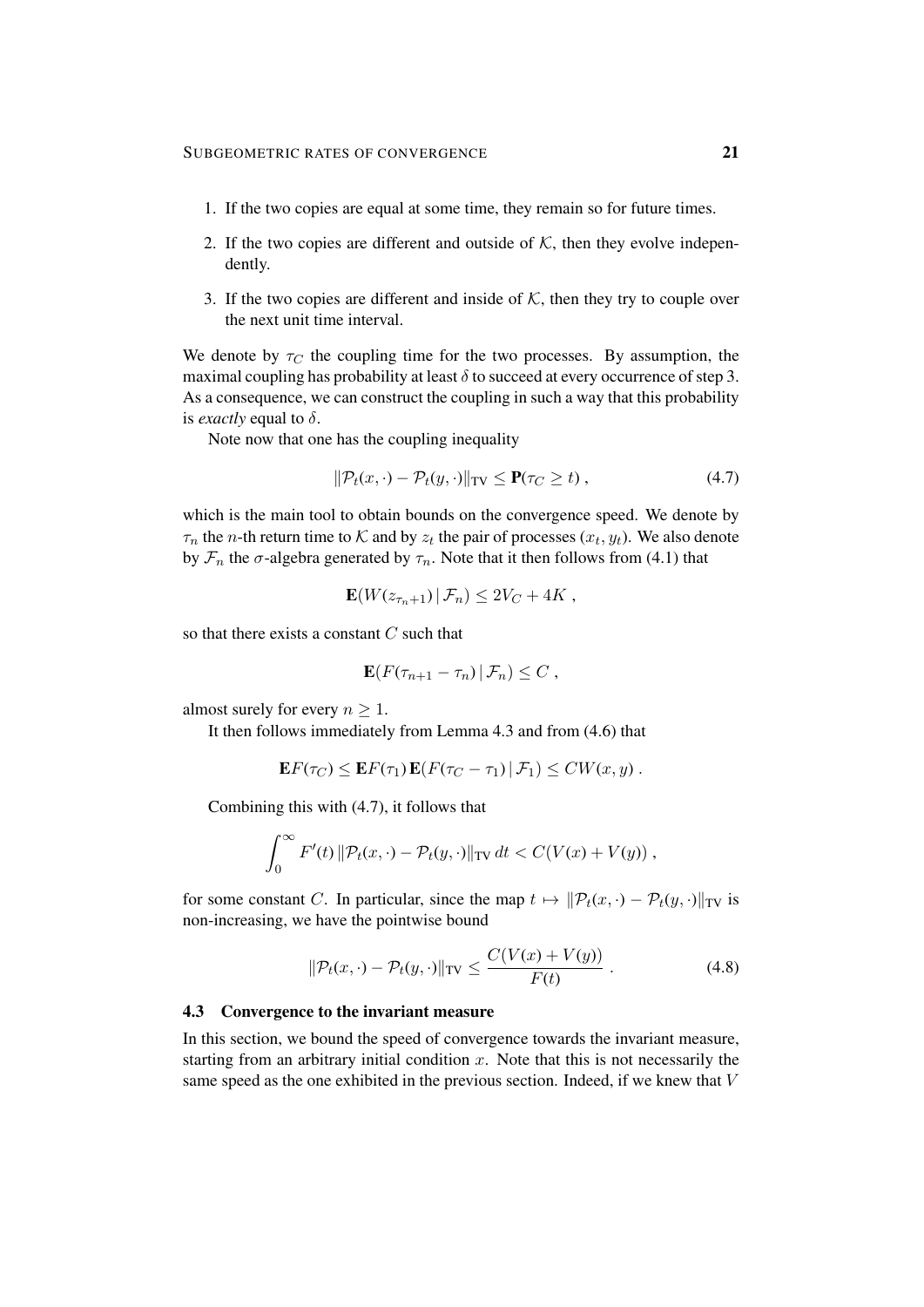is integrable with respect to  $\mu$ , then we would immediately obtain from (4.8) the bound

$$
\|\mathcal{P}_t(x,\cdot) - \mu\|_{\text{TV}} \le \int \|\mathcal{P}_t(x,\cdot) - \mathcal{P}_t(y,\cdot)\|_{\text{TV}} \,\mu(dy) \le \frac{C}{H_{\varphi}^{-1}(t)} \Big(V(x) + \int V(y) \,\mu(dy)\Big).
$$

Unfortunately, all that we can deduce from (4.1) is that  $\varphi(V)$  is integrable with respect to  $\mu$  with

$$
\int \varphi(V(x)) \,\mu(dx) \leq K.
$$

This information can be used in the following way, by decomposing  $\mu$  into the part where  $V \leq R$  and its complement:

$$
\|\mathcal{P}_t(x,\cdot) - \mu\|_{\text{TV}} \le \frac{C}{H_{\varphi}^{-1}(t)} \Big( V(x) + \int_{V \le R} V(y) \,\mu(dy) \Big) + \mu(V > R) \; .
$$

This bound holds for every value of  $R$ , so we can try to optimise over it. Since we assumed that  $\varphi$  is concave, the function  $x \mapsto \varphi(x)/x$  is decreasing so that on the set  $\{V \leq R\}$  one has  $V(y) \leq \varphi(V(y))R/\varphi(R)$ . Furthermore, Chebychev's inequality yields

$$
\mu(V > R) = \mu(\varphi(V) > \varphi(R)) \le \frac{K}{\varphi(R)}.
$$

Combining this with the previous bound, we obtain

$$
\|\mathcal{P}_t(x,\cdot)-\mu\|_{\text{TV}} \leq \frac{C}{H_{\varphi}^{-1}(t)} \Big(V(x)+\frac{KR}{\varphi(R)}\Big)+\frac{K}{\varphi(R)}.
$$

Setting  $R = H_{\varphi}^{-1}(t)$ , we finally obtain for some constant C the bound

$$
\|\mathcal{P}_t(x,\cdot) - \mu\|_{\text{TV}} \le \frac{CV(x)}{H_{\varphi}^{-1}(t)} + \frac{C}{(\varphi \circ H_{\varphi}^{-1})(t)}.
$$

## 4.4 Convergence in stronger norms

Another standard set of results concerns the convergence towards the invariant measure in weighted total variation norms. For any two positive measures  $\mu$  and  $\nu$  on X that have densities  $\mathcal{D}_{\mu}$  and  $\mathcal{D}_{\nu}$  with respect to some common reference measure dx and any function  $G: X \to [1, \infty)$ , we set

$$
\|\mu - \nu\|_G = \int |\mathcal{D}_{\mu}(x) - \mathcal{D}_{\nu}(x)| G(x) dx . \tag{4.9}
$$

The usual total variation distance corresponds to the choice  $G = 1$ . Note also that (4.9) is independent of the choice of reference measure.

With this notation, one has the following result: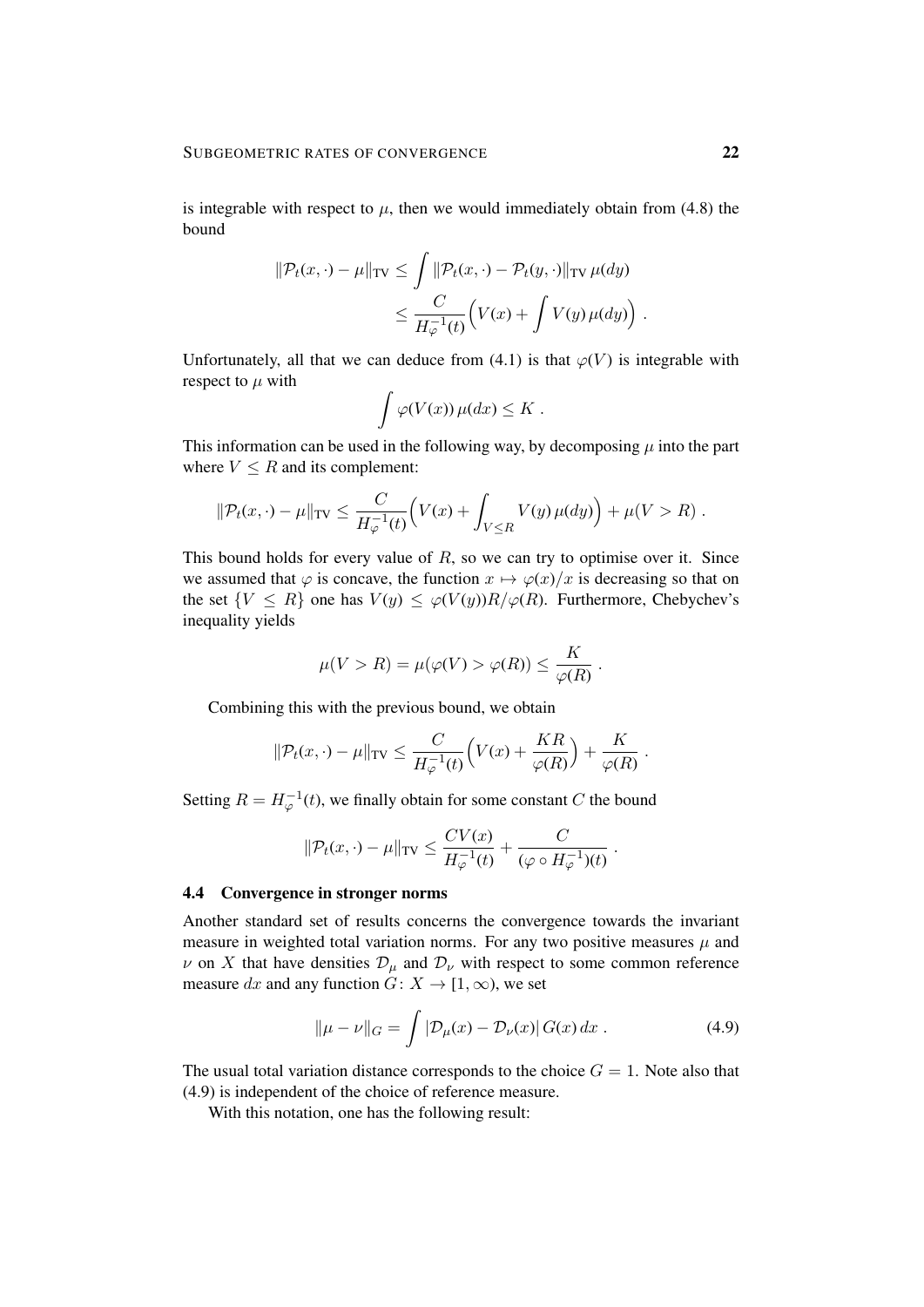**Lemma 4.6** *Let*  $\Psi$ :  $\mathbf{R}_{+} \to \mathbf{R}_{+}$  *be an increasing function such that*  $u \mapsto \Psi(u)/u$ *is increasing. Then, the bound*

$$
\|\mu - \nu\|_{G} \le \|\mu - \nu\|_{TV} \Psi^{-1}\left(\frac{\int_{X} (\Psi \circ G)(x)(\mu + \nu)(dx)}{\|\mu - \nu\|_{TV}}\right)
$$

*holds for any pair of positive measures* µ *and* ν *such that the right hand side is finite.*

*Proof.* From the definition of  $\|\cdot\|_G$ , we have

$$
\|\mu - \nu\|_G \le R \|\mu - \nu\|_{TV} + \int_{G(x) > R} G(x)(\mu + \nu)(dx).
$$

Since  $\Psi(u)/u$  is increasing by assumption, the bound  $u \leq \Psi(u)R/\Psi(R)$  holds for  $u > R$ . We deduce that the bound

$$
\|\mu - \nu\|_G \le R \|\mu - \nu\|_{TV} + \int_X (\Psi \circ G)(x)(\mu + \nu)(dx) \frac{R}{\Psi(R)},
$$

holds for every  $R > 0$ . Optimising over R concludes the proof.

# $\Box$

## 5 Lower bounds on convergence rates

The main idea for obtaining lower bounds on the convergence rate towards the invariant measure is the following. Suppose that on the one hand, we know that  $\int F d\mu = \infty$  for some positive function F, so that we have some lower bound on the 'heaviness' of the tails of the invariant measure  $\mu$ . Suppose on the other hand that we can find a function  $G \gg F$  such that we have an *upper bound* on the growth of the expected value of  $G$  under the transition probabilities starting from some fixed starting point. Then, this can be turned into a lower bound on the convergence rate towards  $\mu$  by arguing that if the convergence was too fast, then the non-integrability of F under  $\mu$  would imply some lower bound on the expected value of G. This lower bound must be compatible with the existing upper bound.

**Theorem 5.1** Let  $x_t$  be a Markov process on a Polish space  $\mathcal X$  with invariant mea*sure*  $\mu_{\star}$  *and let*  $G: \mathcal{X} \to [1, \infty)$  *be such that:* 

- *There exists a function*  $f : [1, \infty) \to [0, 1]$  *such that the function*  $\mathrm{Id} \cdot f : y \mapsto$  $y f(y)$  *is increasing to infinity and such that*  $\mu_{\star}(G \ge y) \ge f(y)$  *for every*  $y > 1$ .
- *There exists a function g:*  $\mathcal{X} \times \mathbf{R}_{+} \to [1, \infty)$  *increasing in its second argument and such that*  $\mathbf{E}(G(x_t) | X_0 = x_0) \leq g(x_0, t)$ *.*

*Then, the bound*

$$
\|\mu_t - \mu_\star\|_{TV} \ge \frac{1}{2} f((\text{Id} \cdot f)^{-1}(2g(x_0, t)))\,,\tag{5.1}
$$

*holds for every*  $t > 0$ , where  $\mu_t$  is the law of  $x_t$  with initial condition  $x_0 \in \mathcal{X}$ .

*,*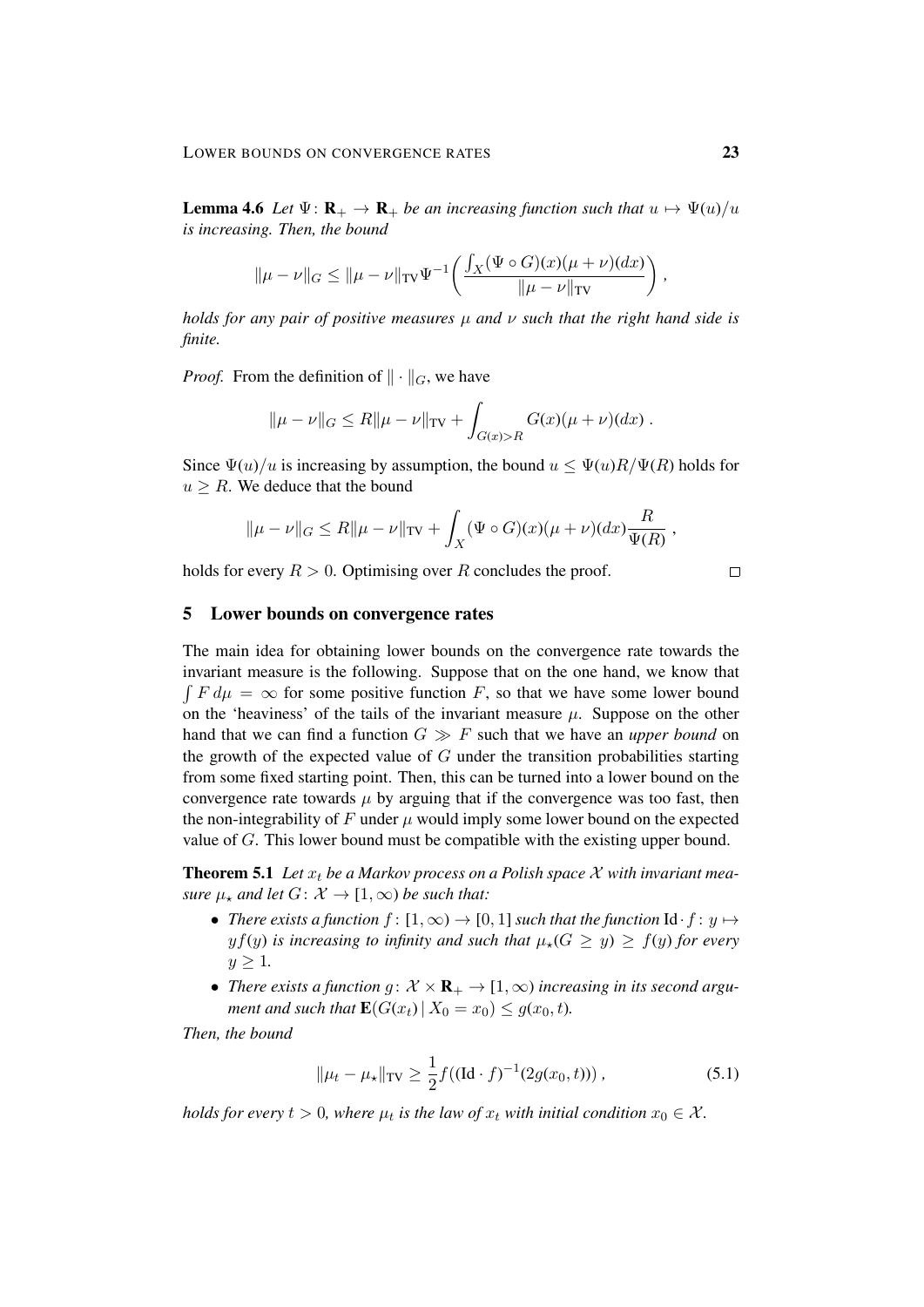*Proof.* It follows from the definition of the total variation distance and from Chebyshev's inequality that, for every  $t \geq 0$  and every  $y \geq 1$ , one has the lower bound

$$
\|\mu_t - \mu_{\star}\|_{TV} \ge \mu_{\star}(G(x) \ge y) - \mu_t(G(x) \ge y) \ge f(y) - \frac{g(x_0, t)}{y}.
$$

Choosing y to be the unique solution to the equation  $y f(y) = 2g(x_0, t)$ , the result follows.  $\Box$ 

The problem is that unless  $\mu_{\star}$  is known exactly, one does not in general have sufficiently good information on the tail behaviour of  $\mu_{\star}$  to be able to apply Theorem 5.1 as it stands. However, it follows immediately from the proof that the bound (5.1) still holds for a subsequence of times  $t_n$  converging to  $\infty$ , provided that the bound  $\mu_*(G \geq y_n) \geq f(y_n)$  holds for a sequence  $y_n$  converging to infinity. This observation allows to obtain the following corollary that is more useful in situations where the law of the invariant measure is not known explicitly:

**Corollary 5.2** Let  $x_t$  be a Markov process on a Polish space  $\chi$  with invariant *measure*  $\mu_{\star}$  and let  $W: \mathcal{X} \to [1, \infty)$  be such that  $\int W(x) \mu_{\star}(dx) = \infty$ . Assume *that there exist*  $F: [1, \infty) \to \mathbf{R}$  *and*  $h: [1, \infty) \to \mathbf{R}$  *such that:* 

- *h* is decreasing and  $\int_1^\infty h(s) ds < \infty$ .
- $F \cdot h$  *is increasing and*  $\lim_{s \to \infty} F(s)h(s) = \infty$ *.*
- *There exists a function g:*  $X \times \mathbf{R}_{+} \to \mathbf{R}_{+}$  *increasing in its second argument and such that*  $\mathbf{E}((F \circ W)(x_t) | x_0) \leq g(x_0, t)$ *.*

*Then, for every*  $x_0 \in \mathcal{X}$ *, there exists a sequence of times*  $t_n$  *increasing to infinity such that the bound*

$$
\|\mu_{t_n} - \mu_{\star}\|_{TV} \ge h((F \cdot h)^{-1}(g(x_0, t_n)))
$$

*holds, where*  $\mu_t$  *is the law of*  $x_t$  *with initial condition*  $x_0 \in \mathcal{X}$ *.* 

*Proof.* Since  $\int W(x) \mu_{\star}(dx) = \infty$ , there exists a sequence  $w_n$  increasing to infinity such that  $\mu_*(W(x) > w_n) > 2h(w_n)$ , for otherwise we would have the bound

$$
\int W(x)\,\mu_{\star}(dx) = 1 + \int_1^{\infty} \mu_{\star}(W(x) \ge w) \, dw \le 1 + 2 \int_1^{\infty} h(w) \, dw < \infty \,,
$$

thus leading to a contradiction. Applying Theorem 5.1 with  $G = F \circ W$  and  $f = 2h \circ F^{-1}$  concludes the proof.  $\Box$ 

# 6 Malliavin calculus and Hörmander's theorem

One of the main ingredients in the convergence results of the previous sections was the existence of sufficiently large 'small sets' in which the transition probabilities of our Markov process can be uniformly bounded from below. One situation where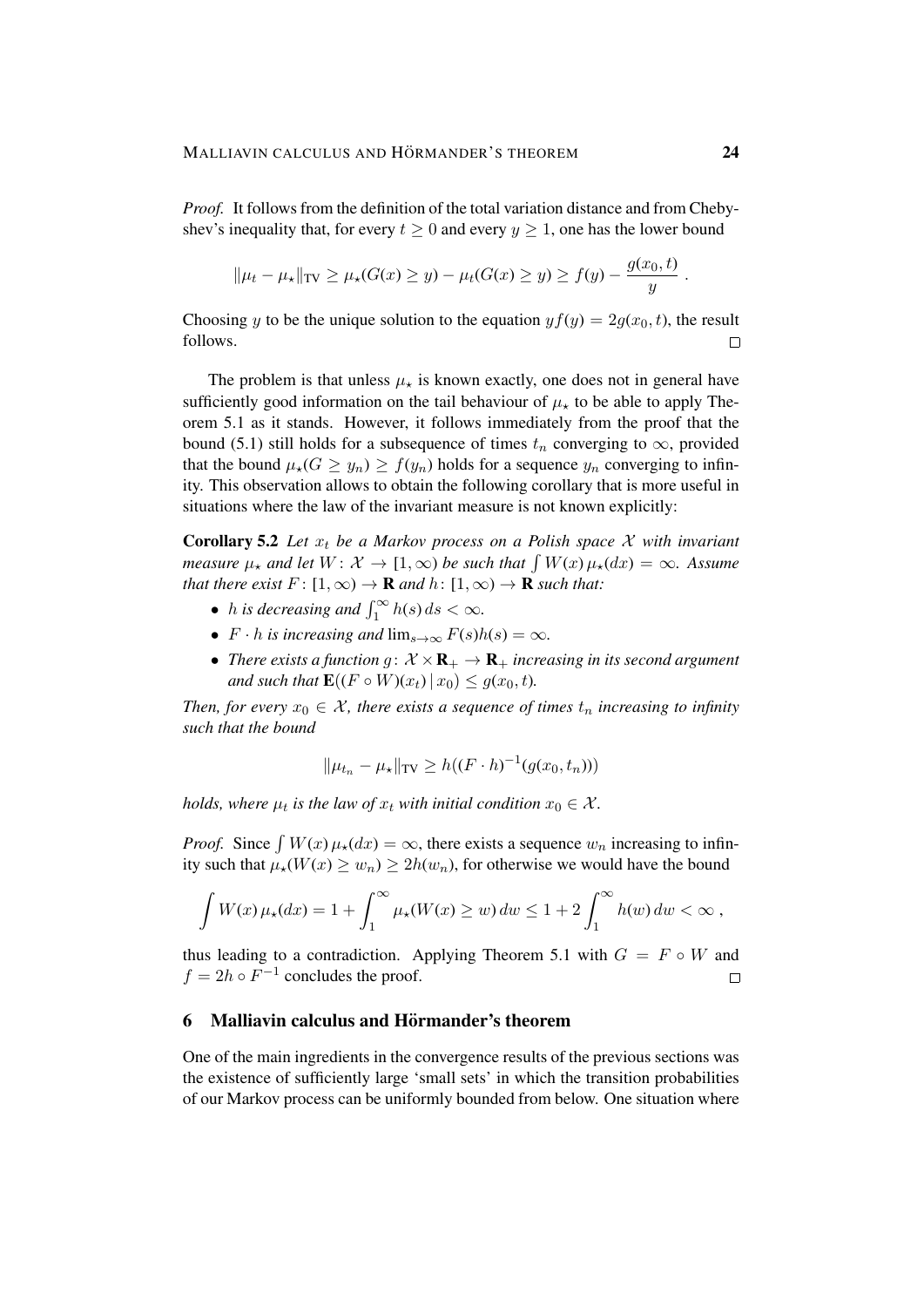this is relatively easy to show is that of a process with transition probabilities that have a continuous density with respect to some reference measure, i.e.

$$
\mathcal{P}_t(x, dy) = p_t(x, y) \mu(dy) ,
$$

where  $p_t$  is continuous in both arguments. In that case, every point  $x \in \mathcal{X}$  admits a neighbourhood  $U_x$  such that  $U_x$  is 'small'. If furthermore there exists  $x<sub>*</sub>$  such that  $x_* \in \text{supp } \mathcal{P}_t(x, \cdot)$  for every  $x \in X$ , then it is a straightforward exercise to check that every compact subset of  $X$  is small.

The aim of this section is to provide a reasonably self-contained proof of Hörmander's criterion which ensures that the transition probabilities of a diffusion with smooth coefficients have a smooth density with respect to Lebesgue measure. Our main object of study in this section is a stochastic differential equation of the form

$$
dx = V_0(x) dt + \sum_{i=1}^{m} V_i(x) \circ dW_i , \qquad (6.1)
$$

where the  $V_i$ 's are smooth vector fields on  $\mathbb{R}^n$ . We assume that these vector fields assume the coercivity assumptions necessary so that the solution to (6.1) is  $\mathcal{C}^{\infty}$  with respect to its initial condition. An import tool for our analysis will be the linearisation of (6.1) with respect to its initial condition. This is given by the stochastic process  $J_{0,t}$  defined as the solution to the SDE

$$
dJ_{0,t} = DV_0(x) J_{0,t} dt + \sum_{i=1}^{m} DV_i(x) J_{0,t} \circ dW_i . \qquad (6.2)
$$

Higher order derivatives  $J_{0,t}^{(k)}$  with respect to the initial condition can be defined similarly. Throughout this section, we will make the following standing assumption:

**Assumption 6.1** *The vector fields*  $V_i$  *are*  $C^{\infty}$  *and all of their derivatives grow at most polynomially at infinity. Furthermore, they are such that*

$$
\mathbf{E} \sup_{t \leq T} |x_t|^p < \infty \,, \qquad \mathbf{E} \sup_{t \leq T} |J_{0,t}^{(k)}|^p < \infty \,, \qquad \mathbf{E} \sup_{t \leq T} |J_{0,t}^{-1}|^p < \infty \,,
$$

*for every initial condition*  $x_0 \in \mathbb{R}^n$ , every terminal time  $T > 0$ , and every  $p > 0$ .

Note here that the inverse  $J_{0,t}^{-1}$  of the Jacobian can be found by solving the SDE

$$
dJ_{0,t}^{-1} = -J_{0,t}^{-1} DV_0(x) dt - \sum_{i=1}^{m} J_{0,t}^{-1} DV_i(x) \circ dW_i.
$$
 (6.3)

The aim of this section is to show that under a certain non-degeneracy assumption on the vector fields  $V_i$ , the law of the solution to  $(6.1)$  has a smooth density with respect to Wiener measure. To describe this non-degeneracy condition, recall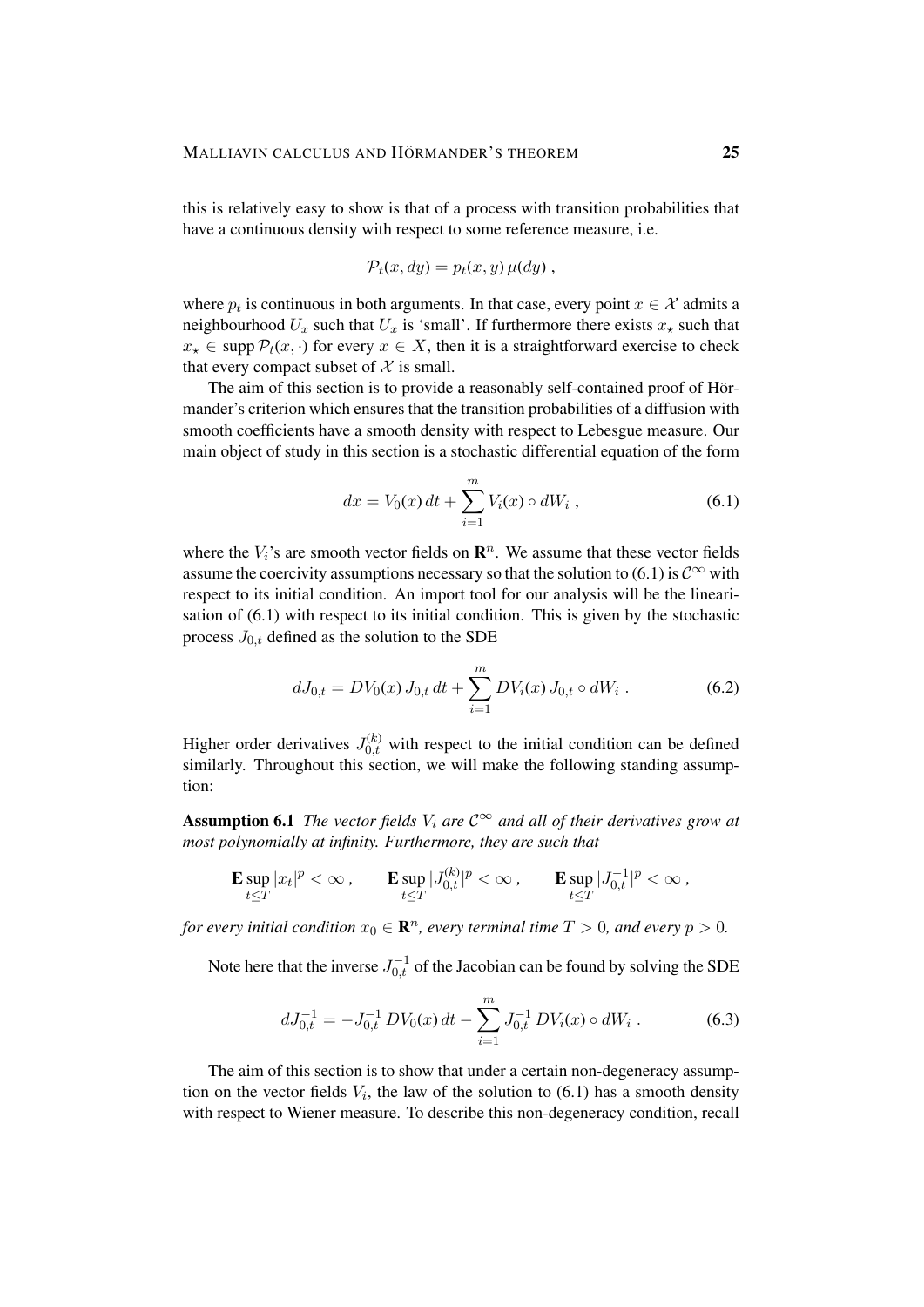that the Lie bracket  $[U, V]$  between two vector fields U and V is the vector field defined by

$$
[U, V](x) = DV(x)U(x) - DU(x)V(x) .
$$

This notation is consistent with the usual notation for the commutator between two linear operators since, if we denote by  $A_U$  the first-order differential operator acting on smooth functions f by  $A_U f(x) = \langle V(x), \nabla f(x) \rangle$ , then we have the identity  $A_{[U,V]} = [A_U, A_V].$ 

With this notation at hand, we give the following definition:

**Definition 6.2** Given an SDE (6.1), define a collection of vector fields  $V_k$  by

 $V_0 = \{V_i : i > 0\}$ ,  $V_{k+1} = V_k \cup \{[U, V_j] : U \in V_k \& j \ge 0\}$ .

We also define the vector spaces  $V_k(x) = \text{span}\{V(x) : V \in V_k\}$ . We say that (6.1) satisfies the *parabolic Hörmander condition* if  $\bigcup_{k\geq 1} \mathrm{V}_k(x) = \mathbf{R}^n$  for every  $x \in \mathbf{R}^n$ .

With these notations, Hörmander's theorem can be formulated as

Theorem 6.3 *Consider (6.1) and assume that Assumption 6.1 holds. If the corresponding vector fields satisfy the parabolic Hörmander condition, then its solutions admit a smooth density with respect to Lebesgue measure.*

A complete rigorous proof of Theorem 6.3 is far beyond the scope of these notes. However, we hope to be able to give a convincing argument showing why this result is true and what are the main steps involved in its probabilistic proof. The interested reader can find the technical details required to make the proof rigorous in [Mal78, KS84, KS85, KS87, Nor86, Nua95]. Hörmander's original, completely different, proof using fractional integrations can be found in [Hör67]. A yet completely different functional-analytic proof using the theory of pseudo-differential operators was developed by Kohn in [Koh78] and can also be found in [Hör85].

## 6.1 Simplified Malliavin calculus

The main tool in the proof is the Malliavin calculus with its integration by part formula in Wiener space, which was developed precisely in order to provide a probabilistic proof of Theorem 6.3. It essentially relies on the fact that the image of a Gaussian measure under a smooth submersion that is sufficiently integrable possesses a smooth density with respect to Lebesgue measure. This can be shown in the following way. First, one observes the following fact, which follows from standard Sobolev embedding results:

**Lemma 6.4** Let  $\mu$  be a probability measure on  $\mathbb{R}^n$  such that the bound

$$
\left| \int_{\mathbf{R}^n} D^{(k)} G(x) \,\mu(dx) \right| \leq C_k ||G||_{\infty} \,,
$$

*holds for every smooth bounded function* G and every  $k \geq 1$ . Then  $\mu$  has a smooth *density with respect to Lebesgue measure.* $\Box$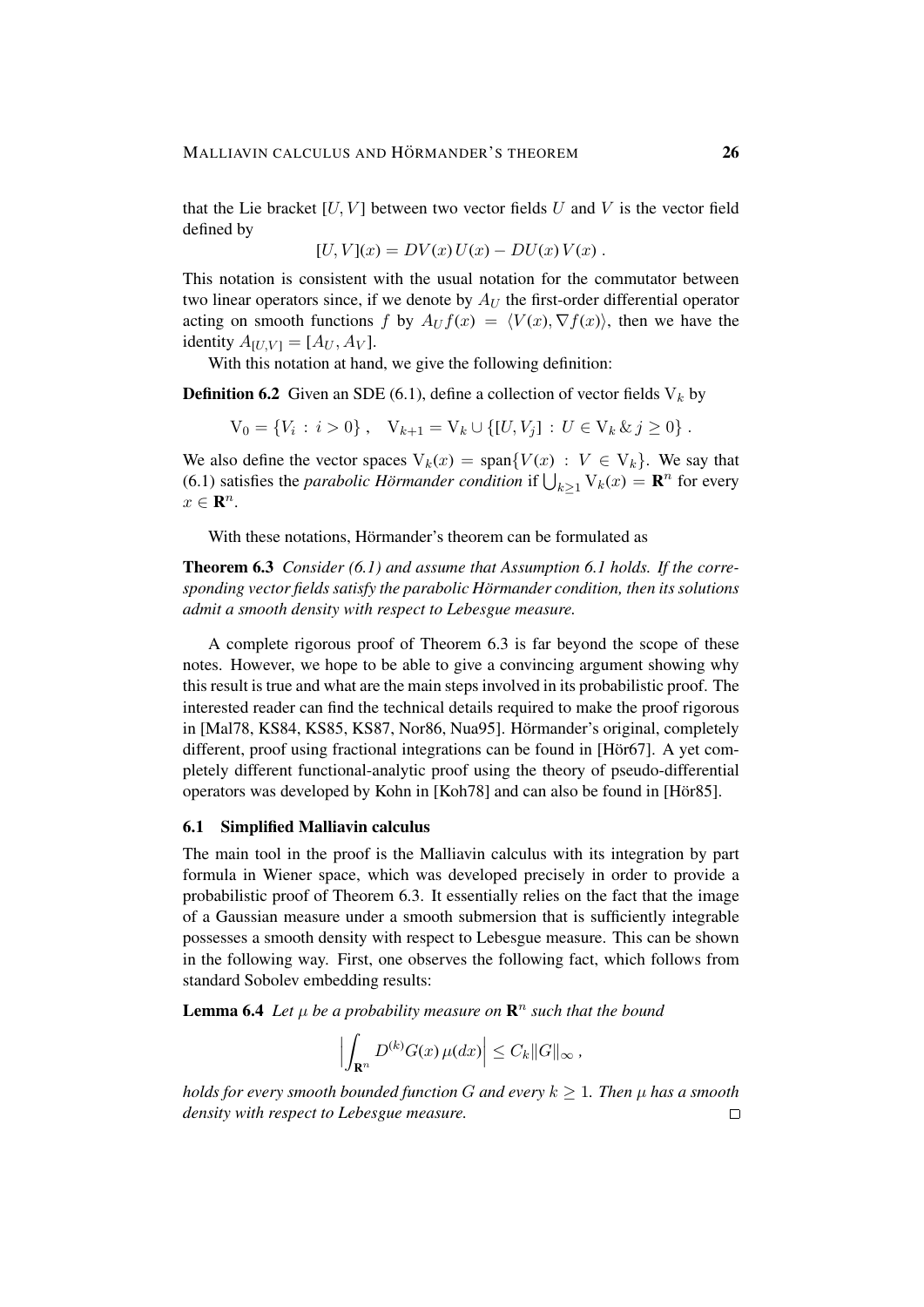Consider now a sequence of N independent Gaussian random variables  $\delta w_k$ with variances  $\delta t_k$  for  $k \in \{1, ..., N\}$ , as well as a smooth map  $X \colon \mathbf{R}^N \to \mathbf{R}^n$ . We also denote by w the collection  $\{\delta w_k\}_{k>1}$  and we define the  $n \times n$  matrixvalued map

$$
M_{ij}(w) = \sum_{k} \partial_k X_i(w) \partial_k X_j(w) \,\delta t_k \;,
$$

where we use  $\partial_k$  as a shorthand for the partial derivative with respect to the variable  $\delta w_k$ . With this notation, X being a surjection is equivalent to  $M(w)$  being invertible for every  $w$ . We then have the following result:

**Theorem 6.5** Let X be as above, assume that  $M(w)$  is invertible for every w and *that, for every*  $p > 1$  *and every*  $m \geq 0$ *, we have* 

$$
\mathbf{E}|\partial_{k_1}\cdots\partial_{k_m}X(w)|^p<\infty\,,\qquad \mathbf{E}|\mathbf{M}(w)^{-1}|\mathbf{P}<\infty\,.
$$
 (6.4)

*Then the law of* X(w) *has a smooth density with respect to Lebesgue measure.*

Before we turn to the proof of Theorem 6.5, note that if  $F_k$  and  $G$  are square integrable functions with square integrable derivatives, then we have the integration by parts formula

$$
\mathbf{E} \sum_{k} \partial_{k} G(w) F_{k}(w) \delta t_{k} = \mathbf{E} G(w) \sum_{k} F_{k}(w) \delta w_{k} - \mathbf{E} G(w) \sum_{k} \partial_{k} F_{k}(w) \delta t_{k}
$$

$$
\stackrel{\text{def}}{=} \mathbf{E} G(w) \int F dw .
$$
(6.5)

Here we *defined* the Skorokhod integral  $\int F dw$  by the expression on the first line. This Skorokhod integral satisfies the following isometry:

**Proposition 6.6** Let  $F_k$  be square integrable functions with square integrable deriva*tives, then*

$$
\mathbf{E}\left(\int F dw\right)^2 = \sum_k \mathbf{E} F_k^2(w) \,\delta t_k + \sum_{k,\ell} \mathbf{E} \partial_k F_\ell(w) \partial_\ell F_k(w) \,\delta t_k \,\delta t_\ell
$$
  

$$
\leq \sum_k \mathbf{E} F_k^2(w) \,\delta t_k + \sum_{k,\ell} \mathbf{E} (\partial_k F_\ell(w))^2 \,\delta t_k \,\delta t_\ell ,
$$

*holds.*

*Proof.* It follows from the definition that one has the identity

$$
\mathbf{E}\Big(\int F\,dw\Big)^2=\sum_{k,\ell}\mathbf{E}(F_kF_\ell\,\delta w_k\delta w_\ell+\partial_kF_k\partial_\ell F_\ell\,\delta t_k\delta t_\ell-2F_k\partial_\ell F_\ell\,\delta w_k\delta t_\ell)\;.
$$

Applying the identity  $\mathbf{E}G \,\delta w_\ell = \mathbf{E} \partial_\ell G \,\delta t_\ell$  the first term in the above formula (with  $G = F_k F_\ell \, \delta w_k$ , we thus obtain

$$
\ldots = \sum_{k,\ell} \mathbf{E} (F_k F_\ell \delta_{k,\ell} \delta t_\ell + \partial_k F_k \partial_\ell F_\ell \delta t_k \delta t_\ell + (F_\ell \partial_\ell F_k - F_k \partial_\ell F_\ell) \delta w_k \delta t_\ell).
$$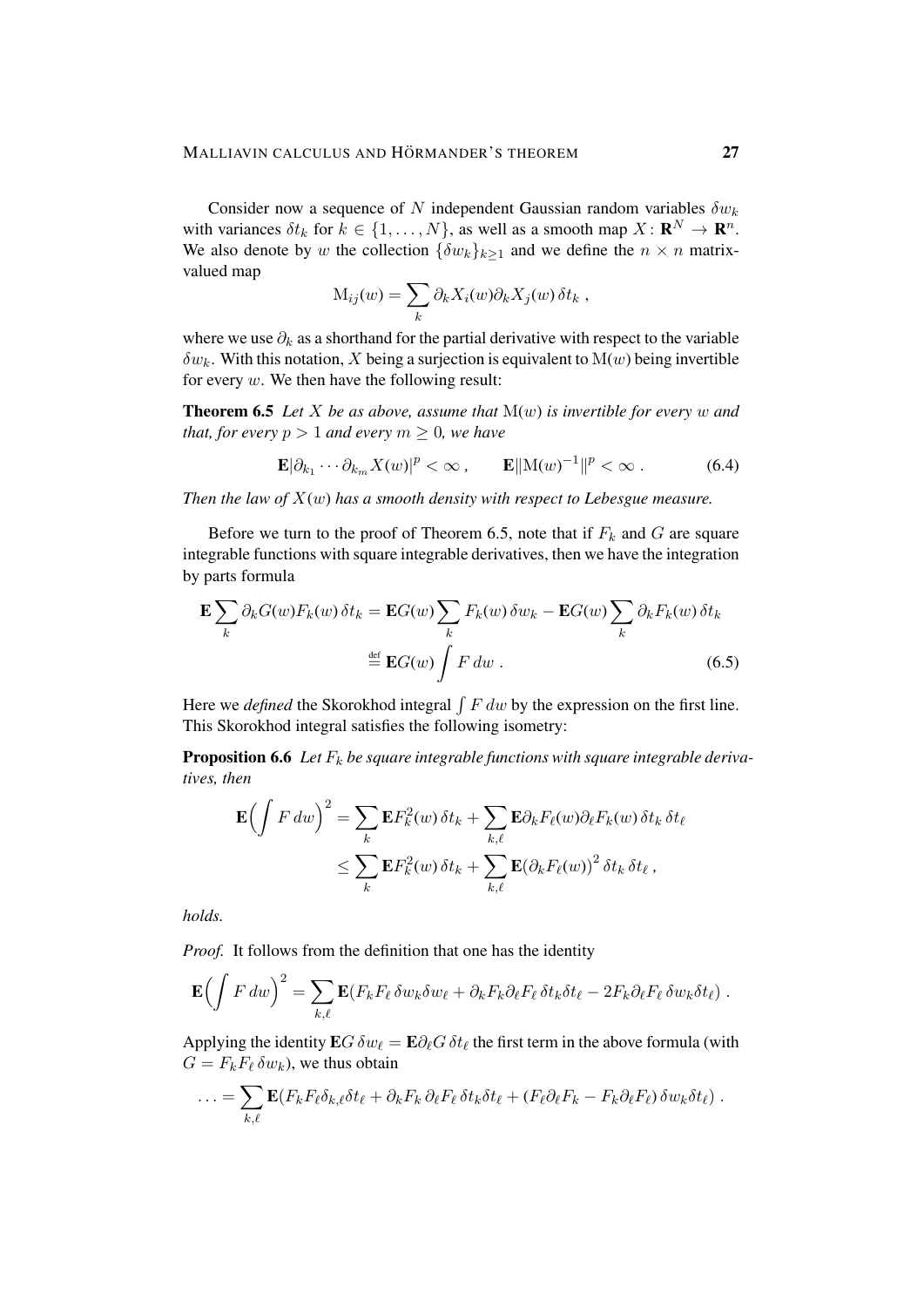Applying the same identity to the last term then finally leads to

$$
\ldots = \sum_{k,\ell} \mathbf{E} (F_k F_\ell \delta_{k,\ell} \delta t_\ell + \partial_k F_\ell \, \partial_\ell F_k \, \delta t_k \delta t_\ell) ,
$$

which is the desired result.

*Proof of Theorem 6.5.* We want to show that Lemma 6.4 can be applied. For  $\eta \in$  $\mathbf{R}^n$ , we then have from the definition of M the identity

$$
(D_j G)(X(w)) = \sum_{k,m} \partial_k (G(X(w))) \partial_k X_m(w) \,\delta t_k \,\mathcal{M}_{mj}^{-1}(w) \,. \tag{6.6}
$$

Combining this identity with (6.5), it follows that

$$
\mathbf{E}D_jG(X) = \mathbf{E}G(X(w))\sum_m \int \partial X_m(w) \, \mathrm{M}_{mj}^{-1}(w) \, dw \, .
$$

Combining this with Proposition 6.6 and (6.4) immediately shows that the requested result holds for  $k = 1$ . Higher values of k can be treated similarly by repeatedly applying (6.6).  $\Box$ 

#### 6.2 Back to diffusions

The results in the previous section strongly suggest that one can define a "Malliavin derivative" operator D, acting on random variables and returning a stochastic process, that has all the usual properties of a derivative and such that

$$
D_t \int_0^T f(s) dW(s) = f(t) , \quad t \in [0, T] ,
$$

for smooth (deterministic) functions f. If on the other hand f is a stochastic process, then the following chain rule holds:

$$
D_t \int_0^T f(s) dW(s) = f(t) + D_t \int_0^T D_t f(s) dW(s), \quad t \in [0, T],
$$

Using this identity, it then follows from differentiating (6.1) on both sides that one has for  $r \leq t$  the identity

$$
D_r^j X(t) = \int_r^t DV_0(X_s) D_r^j X_s ds + \sum_{i=1}^m \int_r^t DV_i(X_s) D_r^j X_s \circ dW_i(s) + V_j(X_r) .
$$

We see that this equation is identical (save for the initial condition at time  $t = r$ ) given by  $V_i(X_r)$  to the equation giving the derivative of X with respect to its initial condition! Denoting by  $J_{s,t}$  the Jacobian for the stochastic flow between times s and  $t$ , we therefore have for  $s < t$  the identity

$$
D_s^j X_t = J_{s,t} V_j(X_s) \,. \tag{6.7}
$$

 $\Box$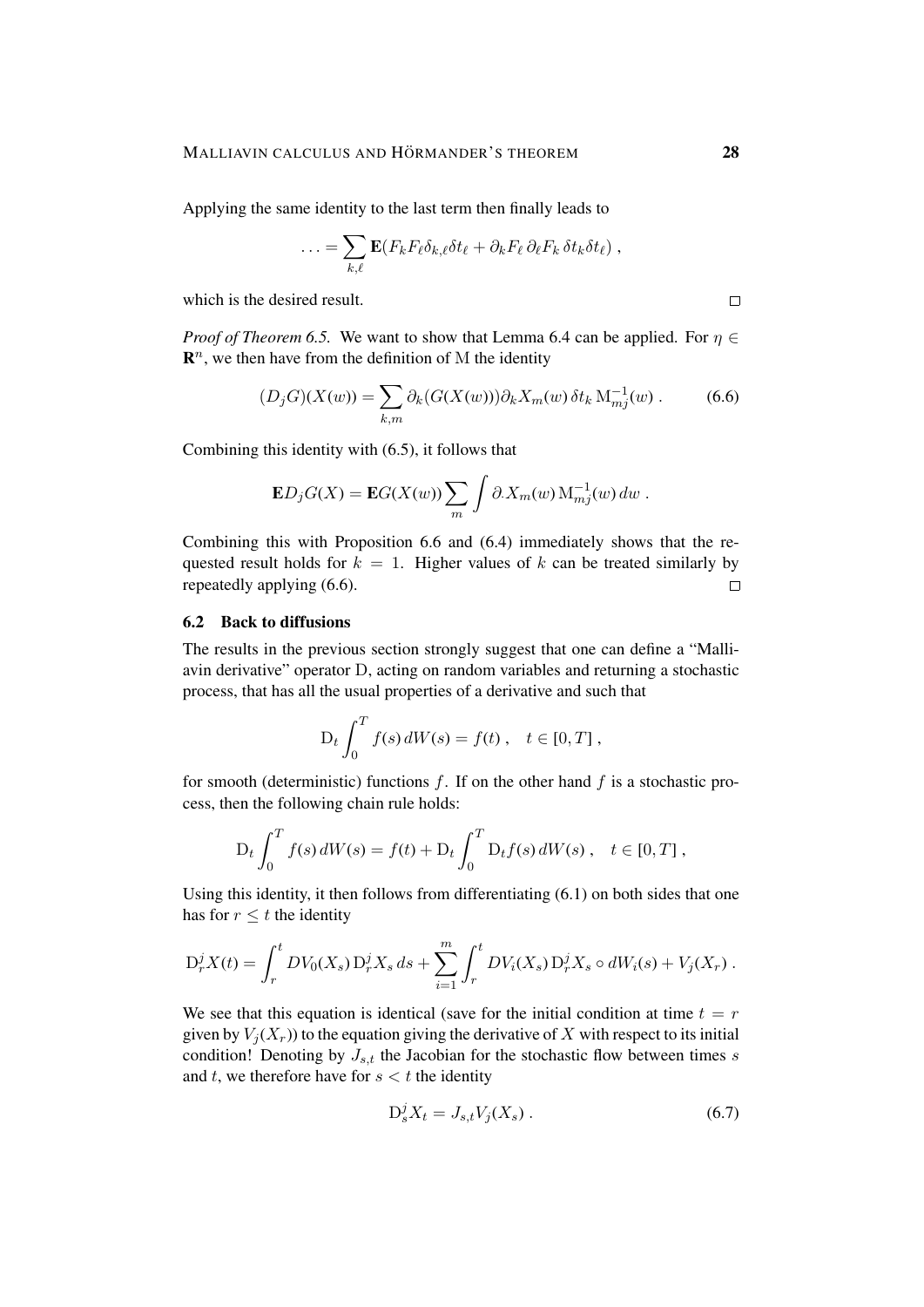(Since X is adapted, we have  $D_s^j X_t = 0$  for  $s \ge t$ .) Note that the Jacobian has the composition property  $J_{0,t} = J_{s,t} J_{0,s}$ , so that  $J_{s,t}$  can be rewritten in terms of the 'usual' Jacobian as  $J_{s,t} = J_{0,t} J_{0,s}^{-1}$ .

We now denote by  $A_{0,t}$  the operator  $A_{0,t}v = \int_0^t J_{s,t}V(X_s)v(s) ds$ , where v is a square integrable, not necessarily adapted,  $\mathbb{R}^m$ -valued stochastic process and V is the  $n \times m$  matrix-valued function obtained by concatenating the vector fields  $V_i$ for  $j = 1, \ldots, m$ . This allows us to define the Malliavin covariance matrix  $M_{0,t}$  of  $X_t$  in the same way as in the previous section by

$$
M_{0,t} = A_{0,t} A_{0,t}^* = \int_0^t J_{s,t} V(X_s) V^*(X_s) J_{s,t}^* ds.
$$

Note that  $M_{0,t}$  is a random positive definite  $n \times n$  matrix. We then have:

Proposition 6.7 *Consider a diffusion of the type (6.1) satisfying Assumption 6.1.* If  $M_{0,t}$  is almost surely invertible and that  $\mathbf{E} \|\mathrm{M}_{0,t}^{-1}\|^p < \infty$  for every  $p > 0$ , then *the transition probabilities of (6.1) have a*  $\mathbb{C}^{\infty}$  *density with respect to Lebesgue measure for every*  $t > 0$ .

*Proof.* This is essentially a version of Theorem 6.5. The technical details required to make it rigorous are well beyond the scope of these notes and can be found for example in [Nua95].  $\Box$ 

The remainder of this section is devoted to a proof of Hörmander's theorem, which gives a simple (but essentially sharp!) criterion for the invertibility of the Malliavin matrix of a diffusion process. Actually, it turns out that for technical reasons, it is advantageous to rewrite the Malliavin matrix as

$$
M_{0,t} = J_{0,t}C_{0,t}J_{0,t}^*, \qquad C_{0,t} = \int_0^t J_{0,s}^{-1} V(X_s) V^*(X_s) (J_{0,s}^{-1})^* ds,
$$

where  $C_{0,t}$  is the *reduced Malliavin matrix* of our diffusion process. Then since we assumed that  $J_{0,t}$  has inverse moments of all orders, the invertibility of  $M_{0,t}$  is equivalent to that of  $C_{0,t}$ . Note first that since  $C_{0,t}$  is a positive definite symmetric matrix, the norm of its inverse is given by

$$
\|\mathcal{C}_{0,t}^{-1}\| = \left(\inf_{|\eta|=1} \langle \eta, \mathcal{C}_{0,t} \eta \rangle\right)^{-1}.
$$

A very useful observation is then the following:

**Lemma 6.8** Let M be a symmetric positive semidefinite  $n \times n$  matrix-valued random variable such that  $\mathbf{E}||M||^p < \infty$  for every  $p \geq 1$  and such that, for every  $p > 1$  *there exists*  $C_p$  *such that* 

$$
\sup_{|\eta|=1} \mathbf{P}(\langle \eta, M\eta \rangle < \varepsilon) \le C_p \varepsilon^p \,, \tag{6.8}
$$

holds for every  $\varepsilon \leq 1$ . Then,  $\mathbf{E} \| M^{-1} \|^{p} < \infty$  for every  $p \geq 1$ .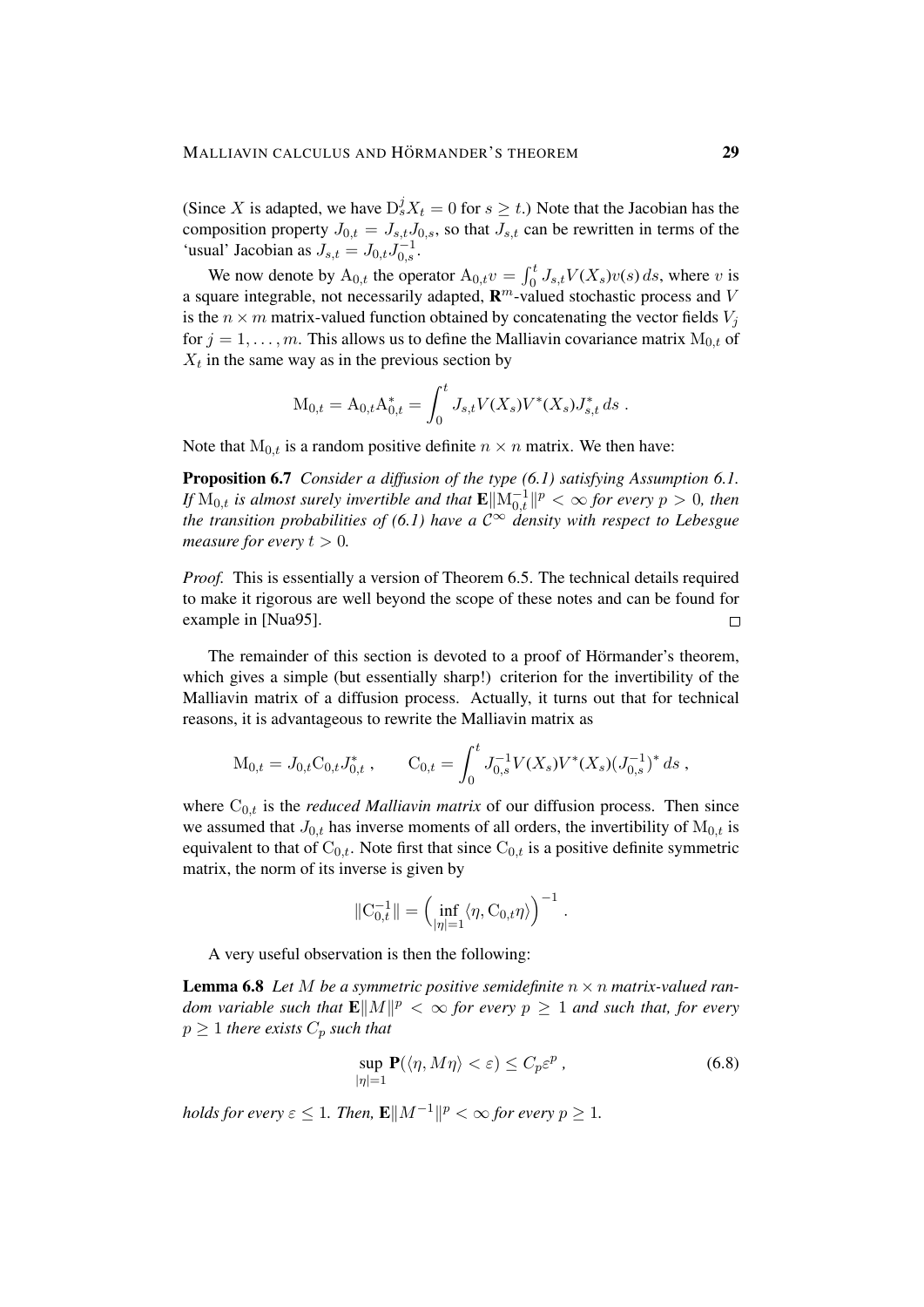*Proof.* The non-trivial part of the result is that the supremum over  $\eta$  is taken outside of the probability in (6.8). For  $\varepsilon > 0$ , let  $\{\eta_k\}_{k \leq N}$  be a sequence of vectors with  $|\eta_k| = 1$  such that for every  $\eta$  with  $|\eta| = 1$ , there exists k such that  $|\eta_k - \eta| \leq \varepsilon^2$ . It is clear that one can find such a set with  $N \leq C \varepsilon^{2-2n}$  for some  $C > 0$  independent of  $\varepsilon$ . We then have the bound

$$
\langle \eta, M\eta \rangle = \langle \eta_k, M\eta_k \rangle + \langle \eta - \eta_k, M\eta \rangle + \langle \eta - \eta_k, M\eta_k \rangle
$$
  

$$
\geq \langle \eta_k, M\eta_k \rangle - 2\|M\| \varepsilon^2,
$$

so that

$$
\mathbf{P}\Big(\inf_{|\eta|=1} \langle \eta, M\eta \rangle \leq \varepsilon\Big) \leq \mathbf{P}\Big(\inf_{k \leq N} \langle \eta_k, M\eta_k \rangle \leq 4\varepsilon\Big) + \mathbf{P}\Big(\|M\| \geq \frac{1}{\varepsilon}\Big) \leq C\varepsilon^{2-2n} \sup_{|\eta|=1} \mathbf{P}\Big(\langle \eta, M\eta \rangle \leq 4\varepsilon\Big) + \mathbf{P}\Big(\|M\| \geq \frac{1}{\varepsilon}\Big) .
$$

It now suffices to use  $(6.8)$  for p large enough to bound the first term and Chebychev's inequality combined with the moment bound on  $||M||$  to bound the second term.  $\Box$ 

As a consequence of this, Thoerem 6.3 is a corollary of:

Theorem 6.9 *Consider (6.1) and assume that Assumption 6.1 holds. If the corresponding vector fields satisfy the parabolic Hörmander condition then, for every initial condition*  $x \in \mathbb{R}^n$ *, we have the bound* 

$$
\sup_{|\eta|=1} \mathbf{P}(\langle \eta, C_{0,1}\eta \rangle < \varepsilon) \le C_p \varepsilon^p,
$$

*for suitable constants*  $C_p$  *and all*  $p \geq 1$ *.* 

**Remark 6.10** The choice  $t = 1$  as the final time is of course completely arbitrary. Here and in the sequel, we will always consider functions on the time interval  $[0, 1]$ .

Before we turn to the proof of this result, we introduce a useful notation. Given a family  $A = \{A_{\varepsilon}\}_{{\varepsilon} \in (0,1]}$  of events depending on some parameter  ${\varepsilon} > 0$ , we say that A is 'almost true' if, for every  $p > 0$  there exists a constant  $C_p$  such that  $P(A_{\varepsilon}) \geq 1 - C_p \varepsilon^p$  for all  $\varepsilon \in (0, 1]$ . Similarly for 'almost false'. Given two such families of events  $A$  and  $B$ , we say that  $A$  almost implies  $B$  and we write  $A \Rightarrow_{\varepsilon} B$  if  $A \setminus B$  is almost false. It is straightforward to check that these notions behave as expected (almost implication is transitive, finite unions of almost false events are almost false, etc). Note also that these notions are unchanged under any reparametrisation of the form  $\varepsilon \mapsto \varepsilon^{\alpha}$  for  $\alpha > 0$ . Given two families X and Y of real-valued random variables, we will similarly write  $X \leq_{\varepsilon} Y$  as a shorthand for the fact that  $\{X_{\varepsilon} \leq Y_{\varepsilon}\}\$ is 'almost true'.

Before we proceed, we state the following useful result, where  $\|\cdot\|_{\infty}$  denotes the  $L^{\infty}$  norm and  $\|\cdot\|_{\alpha}$  denotes the best possible  $\alpha$ -Hölder constant.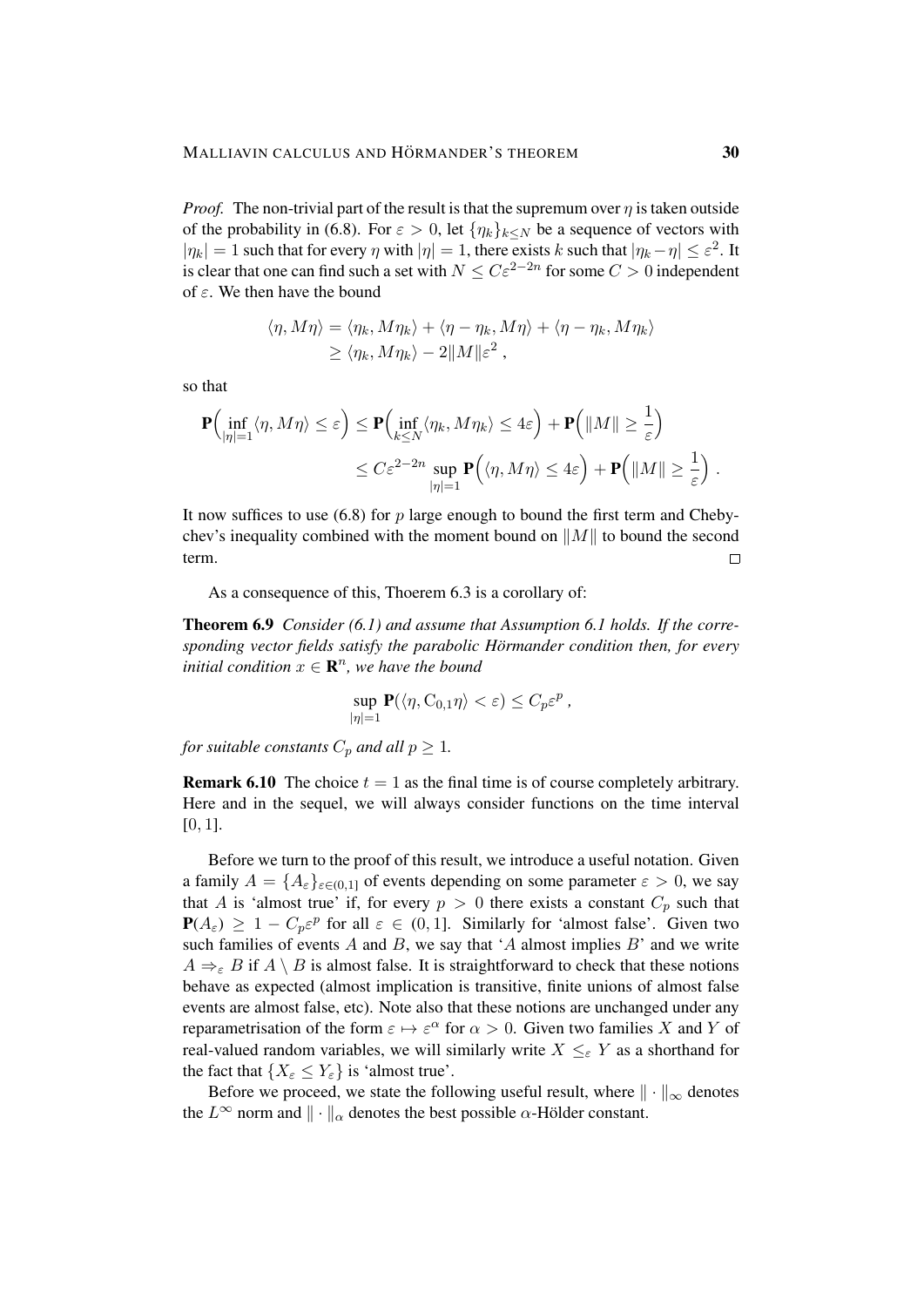**Lemma 6.11** *Let*  $f : [0, 1] \rightarrow \mathbb{R}$  *be continuously differentiable and let*  $\alpha \in (0, 1]$ *. Then, the bound*

$$
\|\partial_t f\|_{\infty} = \|f\|_1 \le 4 \|f\|_{\infty} \max\left\{1, \|f\|_{\infty}^{-\frac{1}{1+\alpha}} \|\partial_t f\|_{\alpha}^{\frac{1}{1+\alpha}}\right\}
$$

*holds, where*  $||f||_{\alpha}$  *denotes the best*  $\alpha$ *-Hölder constant for f.* 

*Proof.* Denote by  $x_0$  a point such that  $|\partial_t f(x_0)| = ||\partial_t f||_{\infty}$ . It follows from the definition of the  $\alpha$ -Hölder constant  $\|\partial_t f\|_{\mathcal{C}^{\alpha}}$  that  $|\partial_t f(x)| \geq \frac{1}{2} \|\partial_t f\|_{\infty}$  for every x such that  $|x-x_0| \leq (||\partial_t f||_{\infty}/2||\partial_t f||_{\mathcal{C}^{\alpha}})^{1/\alpha}$ . The claim then follows from the fact that if f is continuously differentiable and  $|\partial_t f(x)| \geq A$  over an interval I, then there exists a point  $x_1$  in the interval such that  $|f(x_1)| \ge A|I|/2$ .  $\Box$ 

With these notations at hand, we have the following statement, which is essentially a quantitative version of the Doob-Meyer decomposition theorem. Originally, it appeared in [Nor86], although some form of it was already present in earlier works. The proof given here is a further simplification of the arguments in [Nor<sub>86</sub>].

Lemma 6.12 (Norris) *Let* W *be an* m*-dimensional Wiener process and let* A *and* B be **R** and  $\mathbf{R}^m$ -valued adapted processes such that, for  $\alpha = \frac{1}{3}$  $\frac{1}{3}$ , one has  $\mathbf{E}(\Vert A \Vert_{\alpha} +$  $||B||_{\alpha}$ <sup>*p*</sup> <  $\infty$  *for every p. Let Z be the process defined by* 

$$
Z_t = Z_0 + \int_0^t A_s \, ds + \int_0^t B_s \, dW(s) \,. \tag{6.9}
$$

*Then, there exists a universal constant*  $r \in (0, 1)$  *such that one has* 

$$
\{||Z||_{\infty} < \varepsilon\} \Rightarrow_{\varepsilon} \{||A||_{\infty} < \varepsilon^r\} \& \{||B||_{\infty} < \varepsilon^r\}.
$$

*Proof.* Recall the exponential martingale inequality [RY99, p. 153], stating that if M is any continuous martingale with quadratic variation process  $\langle M \rangle(t)$ , then

$$
\mathbf{P}\Bigl(\sup_{t\leq T} M(t) \geq x \quad \& \quad \langle M\rangle(T) \leq y\Bigr) \leq \exp(-x^2/2y) ,
$$

for every positive  $T$ ,  $x$ ,  $y$ . With our notations, this immediately implies that for any  $q < \frac{1}{2}$ , one has the almost implication

$$
\{ \| \langle M \rangle \|_{\infty} < \varepsilon \} \quad \Rightarrow_{\varepsilon} \quad \{ \| M \|_{\infty} < \varepsilon^q \} \; . \tag{6.10}
$$

With this bound in mind, we apply Itô's formula to  $Z^2$ , so that

$$
Z_t^2 = Z_0^2 + 2 \int_0^t Z_s A_s ds + 2 \int_0^t Z_s B_s dW(s) + \int_0^t B_s^2 ds .
$$
 (6.11)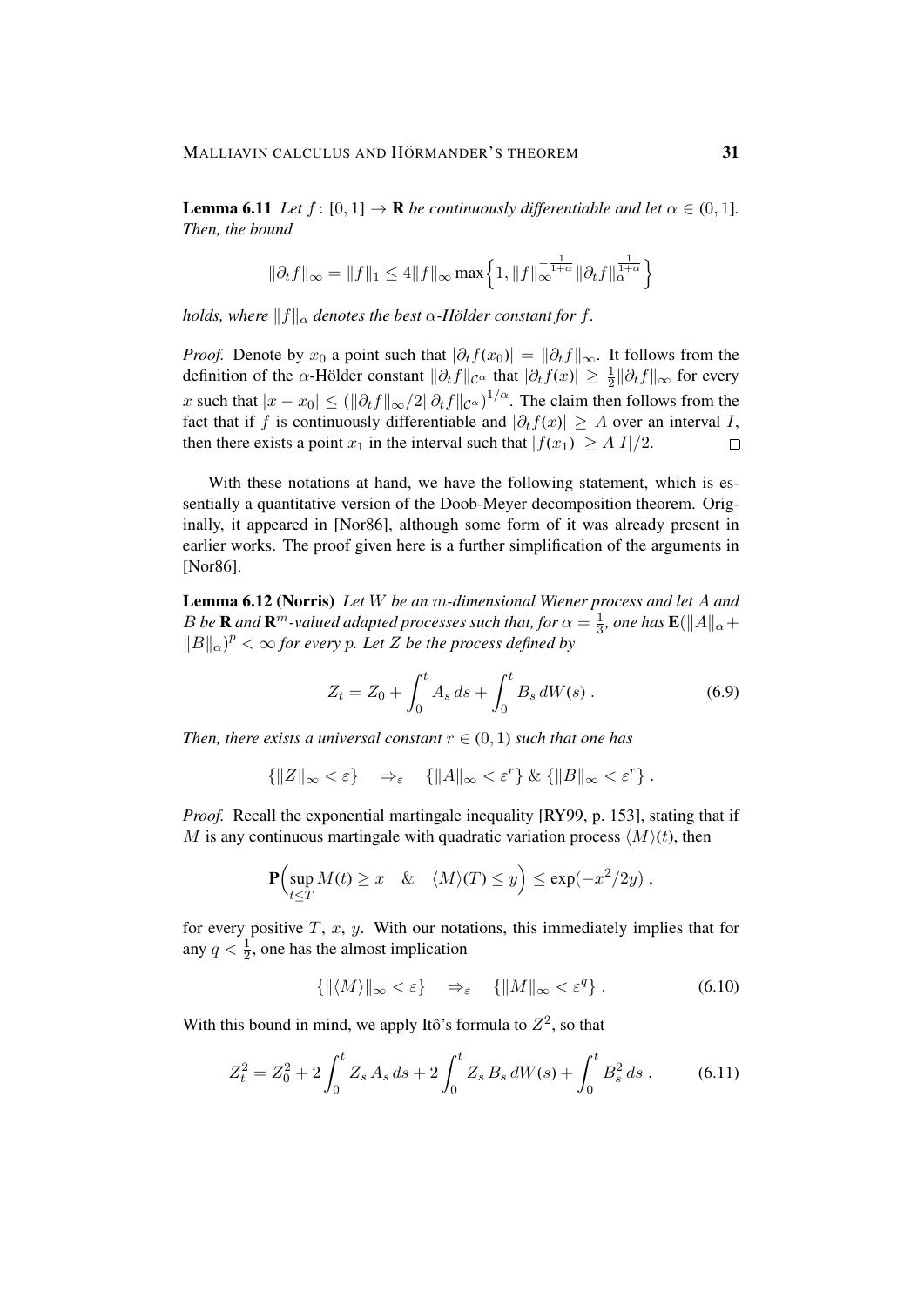Since  $||A||_{\infty} \leq_{\varepsilon} \varepsilon^{-1/2}$  (or any other negative exponent for that matter) by assumption and similarly for  $B$ , it follows from this and (6.10) that

$$
\left\{\|Z\|_{\infty} < \varepsilon\right\} \quad \Rightarrow_{\varepsilon} \quad \left\{\left|\int_0^1 A_s Z_s \, ds\right| \leq \varepsilon^{\frac{1}{2}}\right\} \, \& \left\{\left|\int_0^1 B_s Z_s \, dW(s)\right| \leq \varepsilon^{\frac{1}{2}}\right\}.
$$

Inserting these bounds back into (6.11) and applying Jensen's inequality then yields

$$
\{|Z\|_{\infty} < \varepsilon\} \quad \Rightarrow_{\varepsilon} \quad \left\{ \int_0^1 B_s^2 ds \leq \varepsilon^{1/2} \right\} \quad \Rightarrow \quad \left\{ \int_0^1 |B_s| ds \leq \varepsilon^{1/4} \right\}.
$$

We now use the fact that  $||B||_{\alpha} \leq_{\varepsilon} \varepsilon^{-q}$  for every  $q > 0$  and we apply Lemma 6.11 with  $\partial_t f(t) = |B_t|$  (we actually do it component by component), so that

$$
\{\|Z\|_{\infty} < \varepsilon\} \quad \Rightarrow_{\varepsilon} \quad \{\|B\|_{\infty} \leq \varepsilon^{1/17}\}\,,
$$

say. In order to get the bound on  $A$ , note that we can again apply the exponential martingale inequality to obtain that this 'almost implies' the martingale part in (6.9) is 'almost bounded' in the supremum norm by  $\varepsilon^{1/18}$ , so that

$$
\left\{ \|Z\|_{\infty} < \varepsilon \right\} \quad \Rightarrow_{\varepsilon} \quad \left\{ \left\| \int_0^{\cdot} A_s \, ds \right\|_{\infty} \leq \varepsilon^{1/18} \right\}.
$$

Finally applying again Lemma 6.11 with  $\partial_t f(t) = A_t$ , we obtain that

$$
\{||Z||_{\infty} < \varepsilon\} \quad \Rightarrow_{\varepsilon} \quad \{||A||_{\infty} \leq \varepsilon^{1/80}\},
$$

and the claim follows with  $r = 1/80$ .

**Remark 6.13** By making  $\alpha$  arbitrarily close to  $1/2$ , keeping track of the different norms appearing in the above argument, and then bootstrapping the argument, it is possible to show that

$$
\{\|Z\|_{\infty} < \varepsilon\} \quad \Rightarrow_{\varepsilon} \quad \{\|A\|_{\infty} \le \varepsilon^p\} \& \{\|B\|_{\infty} \le \varepsilon^q\} \, ,
$$

for p arbitrarily close to  $1/5$  and q arbitrarily close to  $3/10$ . This is a slight improvement over the exponent 1/8 that was originally obtained in [Nor86]. (Note however that the two results are not necessarily comparable since [Nor86] used  $L^2$ norms instead of  $L^{\infty}$  norms.)

We now have all the necessary tools to prove Theorem 6.9:

*Proof of Theorem 6.9.* We fix some initial condition  $x \in \mathbb{R}^n$  and some unit vector  $\eta \in \mathbb{R}^n$ . With the notation introduced earlier, our aim is then to show that

$$
\{\langle \eta, C_{0,1}\eta \rangle < \varepsilon\} \quad \Rightarrow_{\varepsilon} \quad \phi \; .
$$

 $\Box$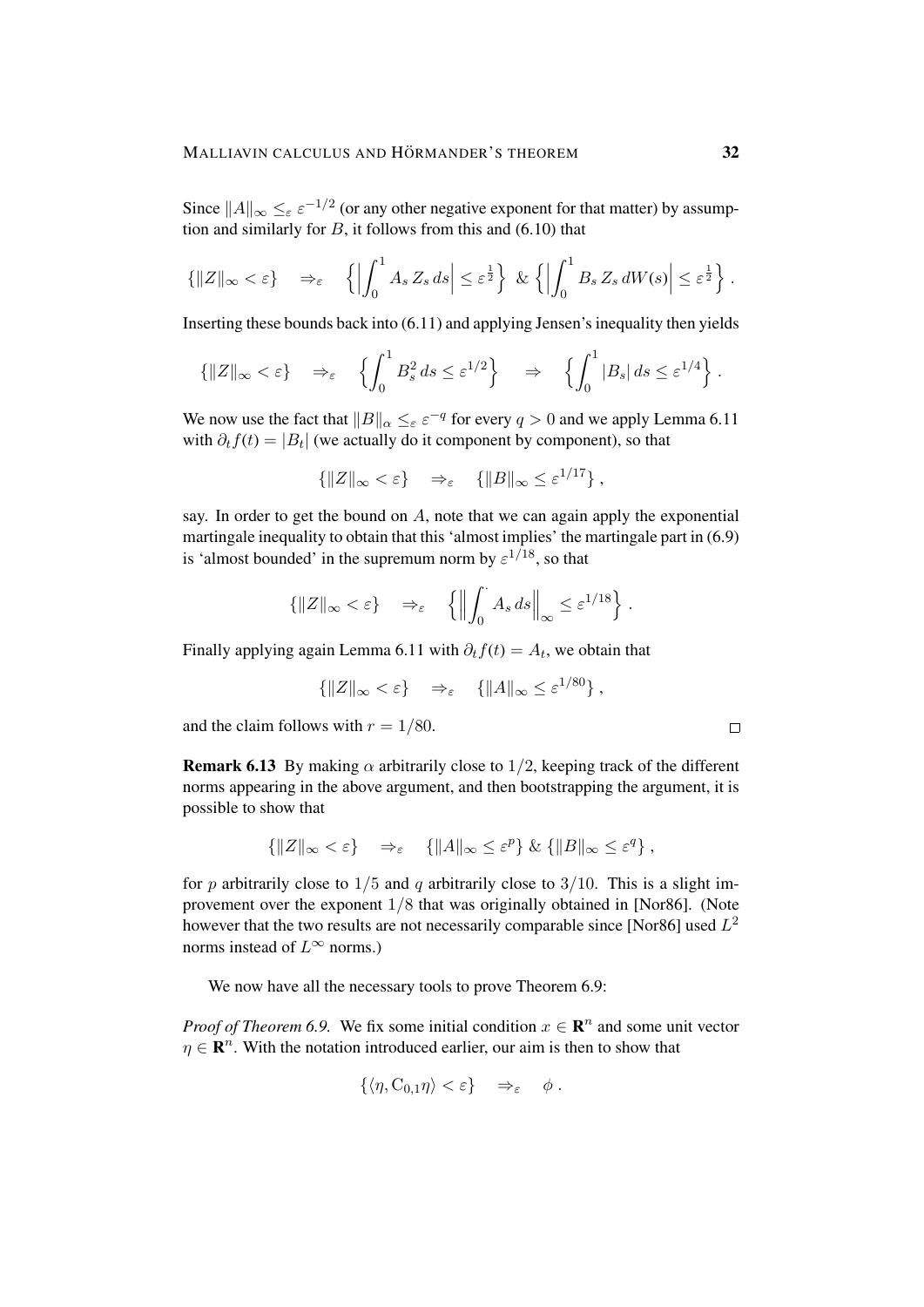At this point, we introduce for an arbitrary vector field F on  $\mathbb{R}^n$  the process  $Z_F$ defined by

$$
Z_F(t) = \langle \eta, J_{0,t}^{-1} F(x_t) \rangle ,
$$

so that

$$
\langle \eta, C_{0,1} \eta \rangle = \sum_{k=1}^{m} \int_0^1 |Z_{V_k}(t)|^2 dt \ge \sum_{k=1}^{m} \Bigl( \int_0^1 |Z_{V_k}(t)| dt \Bigr)^2 . \tag{6.12}
$$

The processes  $Z_F$  have the nice property that they solve the stochastic differential equation

$$
dZ_F(t) = Z_{[F,V_0]}(t) dt + \sum_{i=1}^m Z_{[F,V_k]}(t) \circ dW_k(t) .
$$

This can be rewritten in Itô form as

$$
dZ_F(t) = \left(Z_{[F,V_0]}(t) + \sum_{k=1}^m \frac{1}{2} Z_{[[F,V_k],V_k]}(t) \right) dt + \sum_{i=1}^m Z_{[F,V_k]}(t) dW_k(t) .
$$
 (6.13)

Since we assumed that all derivatives of the  $V_j$  grow at most polynomially, we deduce from the Hölder regularity of Brownian motion that  $Z_F$  does indeed satisfy the assumptions on its Hölder norm required for the application of Norris' lemma.

We deduce from it that one has the implication

$$
\left\{ \|Z_F\|_{\infty} < \varepsilon \right\} \Rightarrow \varepsilon \quad \left\{ \|Z_{[F,V_k]}\|_{\infty} < \varepsilon^r \right\} \& \left\{ \|Z_G\|_{\infty} < \varepsilon^r \right\},
$$

for  $k = 1, ..., m$  and for  $G = [F, V_0] + \frac{1}{2}$  $\frac{1}{2} \sum_{k=1}^{m} [[F, V_k], V_k]$ . Iterating this bound a second time, we obtain that

$$
\left\{ \|Z_F\|_{\infty} < \varepsilon \right\} \quad \Rightarrow_{\varepsilon} \quad \left\{ \|Z_{[[F,V_k],V_\ell]} \|_{\infty} < \varepsilon^{r^2} \right\},
$$

so that we finally obtain the implication

$$
\left\{ \|Z_F\|_{\infty} < \varepsilon \right\} \quad \Rightarrow_{\varepsilon} \quad \left\{ \|Z_{[F,V_k]}\|_{\infty} < \varepsilon^{r^2} \right\},\tag{6.14}
$$

for  $k = 0, \ldots, m$ .

At this stage, we are basically done. Indeed, combining (6.12) with Lemma 6.11 as above, we see that

$$
\{\langle \eta, C_{0,1}\eta \rangle < \varepsilon\} \quad \Rightarrow_{\varepsilon} \quad \{\|Z_{V_k}\|_{\infty} < \varepsilon^{1/5}\}.
$$

Applying (6.14) iteratively, we see that for every  $k > 0$  there exists some  $q_k > 0$ such that

$$
\{\langle \eta, C_{0,1}\eta \rangle < \varepsilon\} \quad \Rightarrow_{\varepsilon} \quad \bigcap_{V \in V_k} \{\|Z_V\|_{\infty} < \varepsilon^{q_k}\}.
$$

Since  $Z_V(0) = \langle \eta, V(x_0) \rangle$  and since there exists some  $k > 0$  such that  $V_k(x_0) =$  $\mathbf{R}^n$ , the right hand side of this expression is empty for some sufficiently large value of  $k$ , which is precisely the desired result.  $\Box$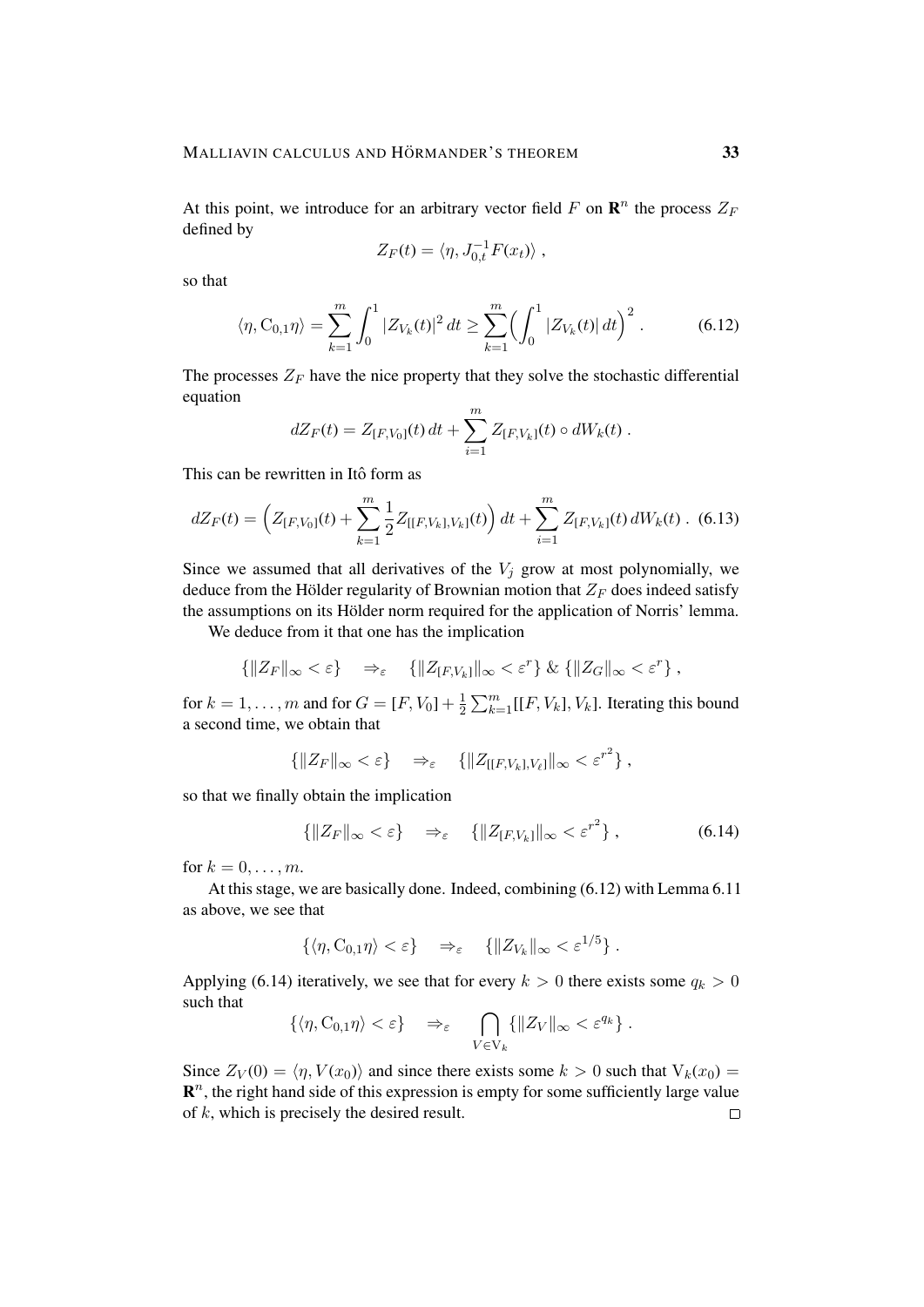#### 7 Examples

In this section, we go through a number of examples where it is possible, using the results presented in these notes, to give very sharp upper and lower bounds on the rate of convergence to equilibrium.

#### 7.1 Gradient dynamic

This is the simplest case of a reversible dynamic on  $\mathbb{R}^n$ , namely the solution to the SDE √

$$
dx = -\nabla V(x) dt + \sqrt{2} dW(t) , \qquad (7.1)
$$

where  $W$  is a  $d$ -dimensional Wiener process. In this case, the diffusion is elliptic, so it is straightforward that the assumptions of Hörmander's theorem are satisfied, so that it has smooth transition probabilities, provided that  $V$  is smooth. We assume that  $V(x)$  is behaves like  $|x|^{2k}$  at  $\infty$ , in the sense that the bounds

$$
c|x|^{2k} \le V(x) \le C|x|^{2k}
$$
,  $\langle x, \nabla V(x) \rangle \ge c|x|^{2k}$ ,  $|D^2V(x)| \le C|x|^{2k-2}$ ,

hold for some positive constants  $c$  and  $C$  outside of some sufficiently large compact set. We also assume that all derivatives of  $V$  grow at most polynomially fast.

It then follows from Itô's formula that the generator of  $(7.1)$  is given by

$$
\mathcal{L} = \Delta - \nabla V \, \nabla \, .
$$

In particular, we have the identity

$$
\mathcal{L} \exp(\alpha V) = \alpha (\Delta V + (\alpha - 1) |\nabla V|^2) \exp(\alpha V).
$$

It follows that if  $k \geq \frac{1}{2}$  $\frac{1}{2}$ , then there exists  $\alpha > 0$  and  $C > 0$  such that

$$
\mathcal{L}\exp(\alpha V) \leq -C\exp(\alpha V) ,
$$

outside of some compact set. In particular, the assumptions of Harris's theorem hold and we do obtain exponential converge towards the invariant measure.

What about  $k \in (0, \frac{1}{2})$  $\frac{1}{2}$ )? In this case, the conditions of Harris's theorem do not hold, but if we set  $W(x) = \exp(\alpha V(x))$  for some  $\alpha < 1$ , then we have

$$
\mathcal{L}W \le -C|x|^{4k-2}W \le -C\frac{W}{(\log W)^{\frac{1}{k}-2}},\tag{7.2}
$$

so that we can apply Theorem 4.1 with  $\varphi(x) = Cx/(\log x)^\gamma$  for  $\gamma = \frac{1}{k} - 2$ . In this case, we have

$$
H_{\varphi}(u) \propto \int_1^u (\log x)^{\gamma} \frac{dx}{x} = \int_0^{\log u} y^{\gamma} dy = \frac{(\log u)^{\gamma+1}}{\gamma+1} ,
$$

so that  $H_{\varphi}^{-1}(u) \propto \exp(cu^{1/(\gamma+1)})$ , for some  $c > 0$ . This immediately yields an upper bound on the convergence towards the invariant measure of the type

$$
\|\mathcal{P}_t(x,\cdot) - \mu_\star\|_{\text{TV}} \le C \exp(\alpha V(x) - ct^{\frac{k}{1-k}}) \,. \tag{7.3}
$$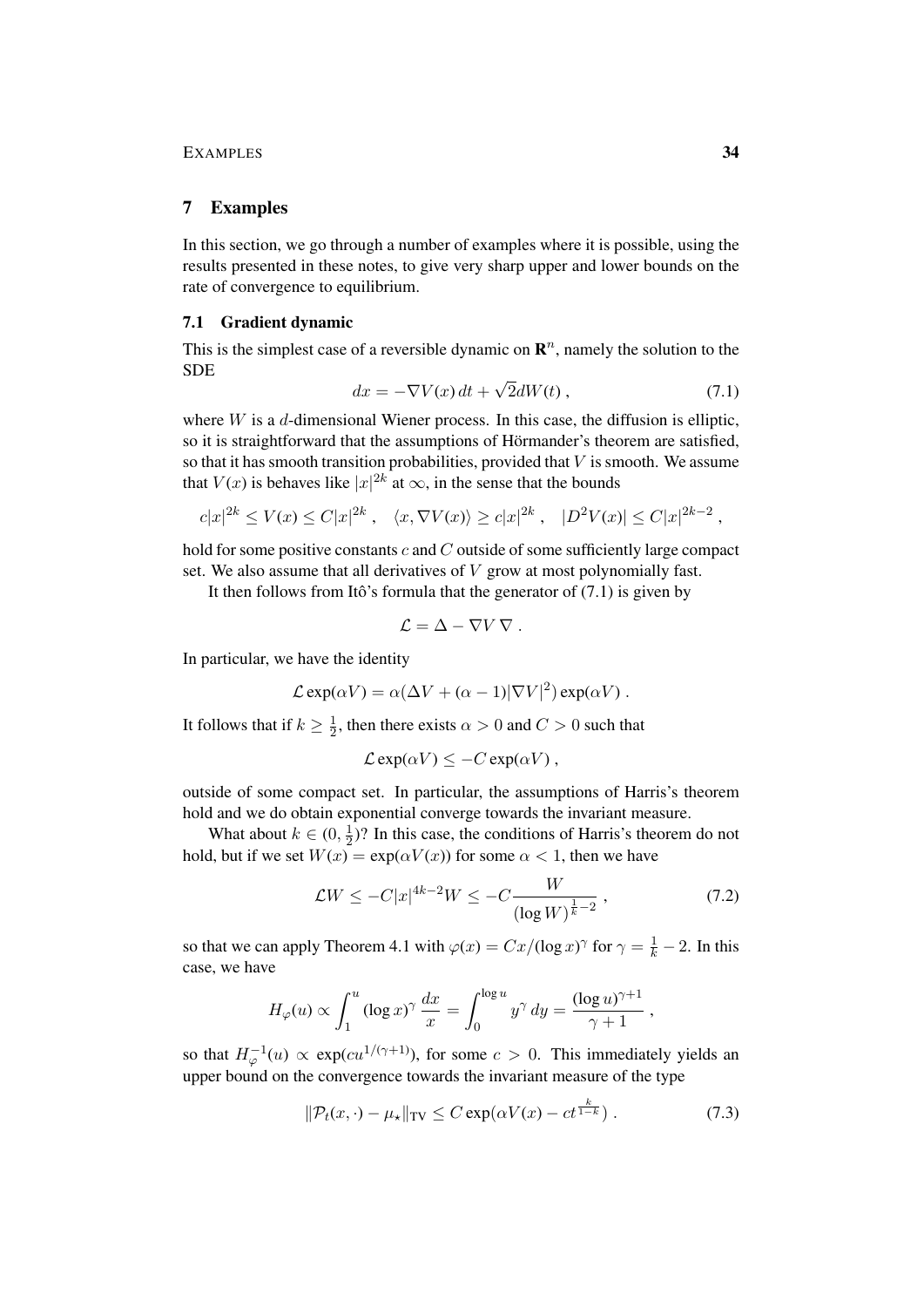Let us now turn to the lower bounds. Consider the function

$$
G(x) = \exp(\kappa V(x)),
$$

for a constant  $\kappa$  to be determined later. It is then a straightforward calculation to check, similarly to before, that there exists a constant  $C$  such that

$$
\mathcal{L}G(x) \leq C \frac{G(x)}{\left(\log G(x)\right)^{\frac{1}{k}-2}}.
$$

Note that the difference between this and (7.2) is that the right hand side is *positive* rather than negative. It follows from Jensen's inequality that the quantity  $g(t)$  =  $EG(x_t)$  satisfies the differential inequality

$$
\frac{dg(t)}{dt} \le \frac{Cg(t)}{(\log g(t))^{\frac{1}{k}-2}} ,
$$

so that there exist some constants  $c$  and  $C$  such that

$$
\mathbf{E}G(x_t) \leq CG(x_0)e^{ct^{k/(1-k)}}.
$$

On the other hand, since the invariant measure for our system is known to be given by

$$
\mu_{\star}(dx) \propto \exp(-V(x)) dx ,
$$

one can check that the bound

$$
\mu_{\star}(G > R) = \mu_{\star}(\kappa V(x) > \log R) \geq CR^{-\gamma},
$$

is valid for some  $C > 0$  and some  $\gamma > 0$  for sufficiently large values of R. The value of  $\gamma$  can be made arbitrarily small by increasing the value of  $\kappa$ . This enables us to apply Theorem 5.1 with  $f(R) = CR^{-\gamma}$  and  $g(x,t) = G(x)e^{ct^{k/(1-k)}},$  so that we obtain a lower bound of the form

$$
\|\mathcal{P}_t(x,\cdot)-\mu_\star\|_{\text{TV}} \geq C \exp(\frac{\gamma \kappa}{1-\gamma}V(x)-ct^{\frac{k}{1-k}}),
$$

which essentially matches the upper bound previously obtained in  $(7.3)$ .

#### 7.2 Renewal processes

Let  $\nu$  be a probability distribution on  $\mathbf{R}_{+} \setminus \{0\}$  with finite expectation. Then the renewal process with holding time distribution  $\nu$  is a point process on **R** such the times between successive events are independent and distributed with law  $\nu$ . This renewal process can be described by the Markov process  $x_t$  on  $\mathbf{R}_+$  that is equal to the time left until the next event. The dynamic of  $x_t$  is given by  $\dot{x}_t = -1$  as long as  $x_t > 0$ . When it reaches zero, then it jumps instantaneously to a positive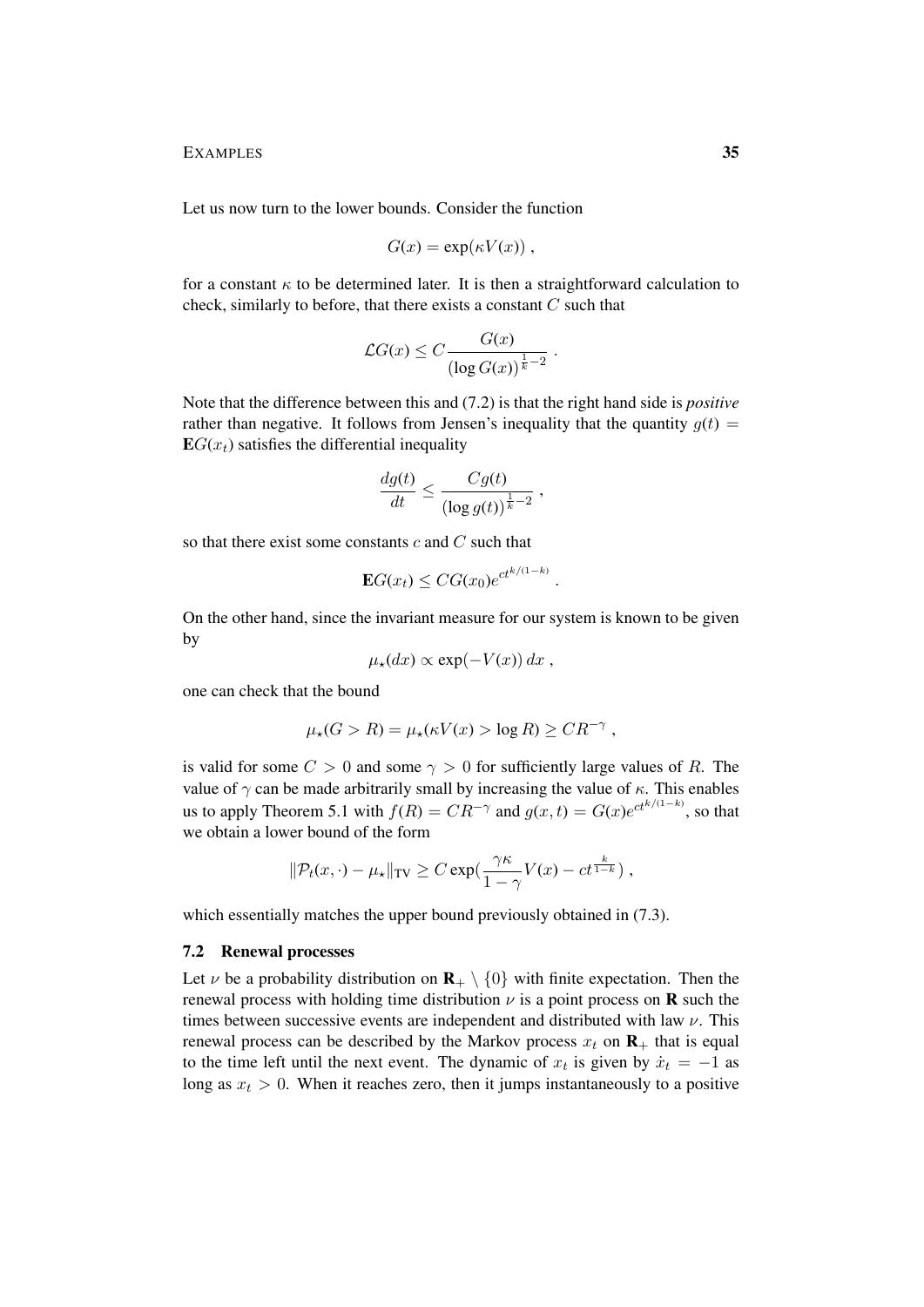value distributed according to  $\nu$ . It is possible to convince oneself that the invariant measure  $\mu_{\star}$  of x is given by

$$
\mu_{\star}(dx) = c \nu([x,\infty)) dx , \qquad (7.4)
$$

for a suitable normalisation constant  $c > 0$ . (Check that  $\int \mathcal{L} f \mu_{\star} = 0$  for all smooth compactly supported f belonging to the domain of the generator  $\mathcal L$  given below.)

The generator of this process is given by  $\mathcal{L}f(x) = -\partial_x f(x)$ , but a differentiable function  $f$  belongs to the domain of  $\mathcal L$  only if

$$
f(0) = \int_0^\infty f(x)\,\nu(dx) \,. \tag{7.5}
$$

Suppose now that  $\nu$  has a density  $p$  with respect to Lebesgue measure such that

$$
\frac{c_-}{x^{\zeta}} \le p(x) \le \frac{c_+}{x^{\zeta}} ,
$$

for some  $\zeta > 2$ . How fast does such a process converge to its invariant measure? A natural choice of a Lyapunov function is to take V such that  $V(x) = x^{\alpha}$  for  $x > 1$ and to adjust it on [0, 1] in such a way that the compatibility condition (7.5) holds. Note that this is possible if and only if one chooses  $\alpha < \zeta - 1$ .

In that case, one has

$$
\mathcal{L}V(x) \sim -x^{\alpha-1} = -V^{1-\frac{1}{\alpha}},
$$

for sufficiently large values of  $x$ , so that the conditions of Theorem 4.1 hold with  $\varphi(x) = x^{\gamma}$  and  $\gamma = 1 - \frac{1}{\alpha}$  $\frac{1}{\alpha}$ . In this case,  $H_{\varphi}(u) \sim u^{1/\alpha}$ , so that we have an upper bound on the convergence towards the invariant measure given by

$$
\|\mathcal{P}_t(x,\cdot) - \mu_\star\|_{\text{TV}} \le \frac{C|x|^\alpha}{t^{\alpha - 1}} \,. \tag{7.6}
$$

Since  $\alpha$  can be taken arbitrarily close to  $\zeta - 1$ , we have

$$
\limsup_{t \to \infty} \frac{\log \|\mathcal{P}_t(x, \cdot) - \mu_\star\|_{\mathrm{TV}}}{\log t} \le 2 - \zeta \,. \tag{7.7}
$$

Lower bounds can be obtained in a similar way by using the fact that  $\mathcal{L}V$  is bounded from above, so that  $\mathbf{E} x_t^{\alpha} \leq x_0^{\alpha} + Ct$  for some constant C. Furthermore, since we know by (7.4) that the invariant measure  $\mu_{\star}$  has a density behaving like  $x^{1-\zeta}$  for large values of x, we have the bound

$$
\mu_{\star}(V > R) = \mu_{\star}(x > R^{1/\alpha}) \sim R^{-\frac{\zeta - 2}{\alpha}}.
$$

This enables us again to apply Theorem 5.1 with  $f(R) = CR^{-\frac{\zeta-2}{\alpha}}$  and  $g(x,t) =$  $|x|^{\alpha} + Ct$ , so that we obtain a lower bound of the form

$$
\|\mathcal{P}_t(x,\cdot)-\mu_\star\|_{\text{TV}} \geq C(|x|^\alpha+t)^{\frac{\zeta-2}{\zeta-2-\alpha}}.
$$

Taking again  $\alpha$  close to  $\zeta - 1$  and combining this with (7.7), we see that one does actually have the identity

$$
\lim_{t\to\infty}\frac{\log \|\mathcal{P}_t(x,\cdot)-\mu_\star\|_{\mathrm{TV}}}{\log t}=2-\zeta.
$$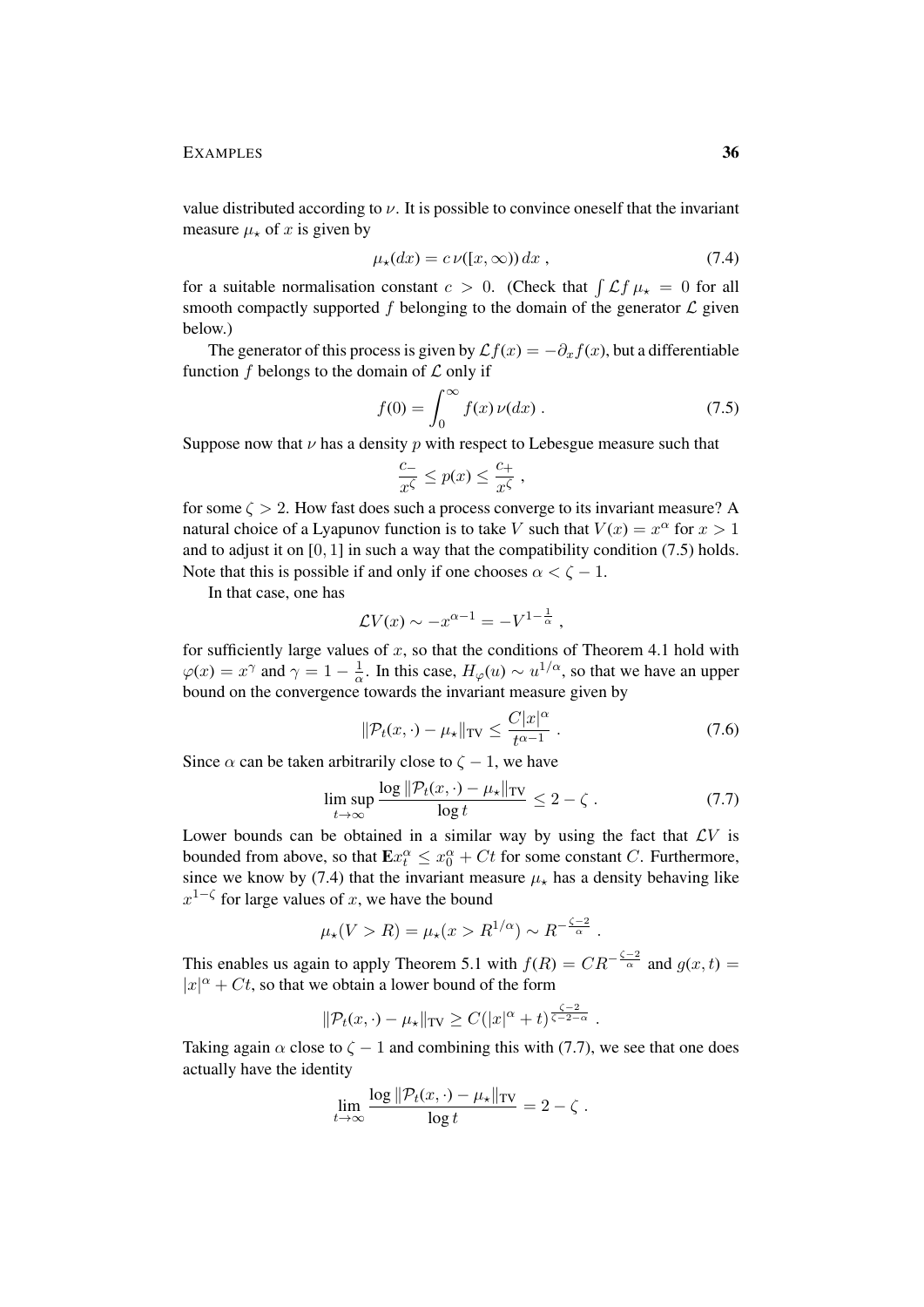#### 7.3 Conclusive remarks

We have seen in the previous two examples that Theorems 4.1 and 5.1 are surprisingly sharp in the sense that we are able to match upper and lower bounds almost exactly. This is not a special feature of these two examples, but a widespread property of Markov processes that exhibit subgeometric convergence. In a nutshell, the reason is that Lyapunov function techniques essentially reduce a potentially very complicated Markov process to a one-dimensional situation, since all the information on the process is simply encoded by the value  $V(x_t)$ . It is not surprising then that these techniques tend to be sharp for one-dimensional systems, but one might wonder whether they still perform well for higher dimensional systems.

The reason why this is still the case is that the convergence of Markov process that exhibit subgeometric convergence to stationarity is dominated by some relatively rare but very long excursions into "bad regions" from which the process takes very long times to escape. In both of the previous examples, these were the regions where  $|x|$  is large, but it may potentially be much more complicated regions.

Very often, there will be one "worst case scenario" degree of freedom that varies on a very slow timescale when the process gets trapped in one of these bad regions. The aim of the game is then to gain a good understanding of the mechanisms that allows one to construct a Lyapunov function that captures the dynamic of this slow degree of freedom. A good example of situations where this philosophy can be implemented in a more complicated setting is given in [HM09, Hai09].

#### References

- [Bax05] P. H. BAXENDALE. Renewal theory and computable convergence rates for geometrically ergodic Markov chains. *Ann. Appl. Probab.* 15, no. 1B, (2005), 700–738.
- [BCG08] D. BAKRY, P. CATTIAUX, and A. GUILLIN. Rate of convergence for ergodic continuous Markov processes: Lyapunov versus Poincaré. J. Funct. Anal. 254, no. 3, (2008), 727–759.
- [Cha89] K. S. CHAN. A note on the geometric ergodicity of a Markov chain. *Adv. in Appl. Probab.* 21, no. 3, (1989), 702–704.
- [DFG09] R. DOUC, G. FORT, and A. GUILLIN. Subgeometric rates of convergence of f-ergodic strong Markov processes. *Stochastic Process. Appl.* 119, no. 3, (2009), 897–923.
- [DFMS04] R. DOUC, G. FORT, E. MOULINES, and P. SOULIER. Practical drift conditions for subgeometric rates of convergence. *Ann. Appl. Probab.* 14, no. 3, (2004), 1353–1377.
- [DMLM03] P. DEL MORAL, M. LEDOUX, and L. MICLO. On contraction properties of Markov kernels. *Probability Theory and Related Fields* 126, no. 3, (2003), 395–420.
- [DMR04] R. DOUC, E. MOULINES, and J. S. ROSENTHAL. Quantitative bounds on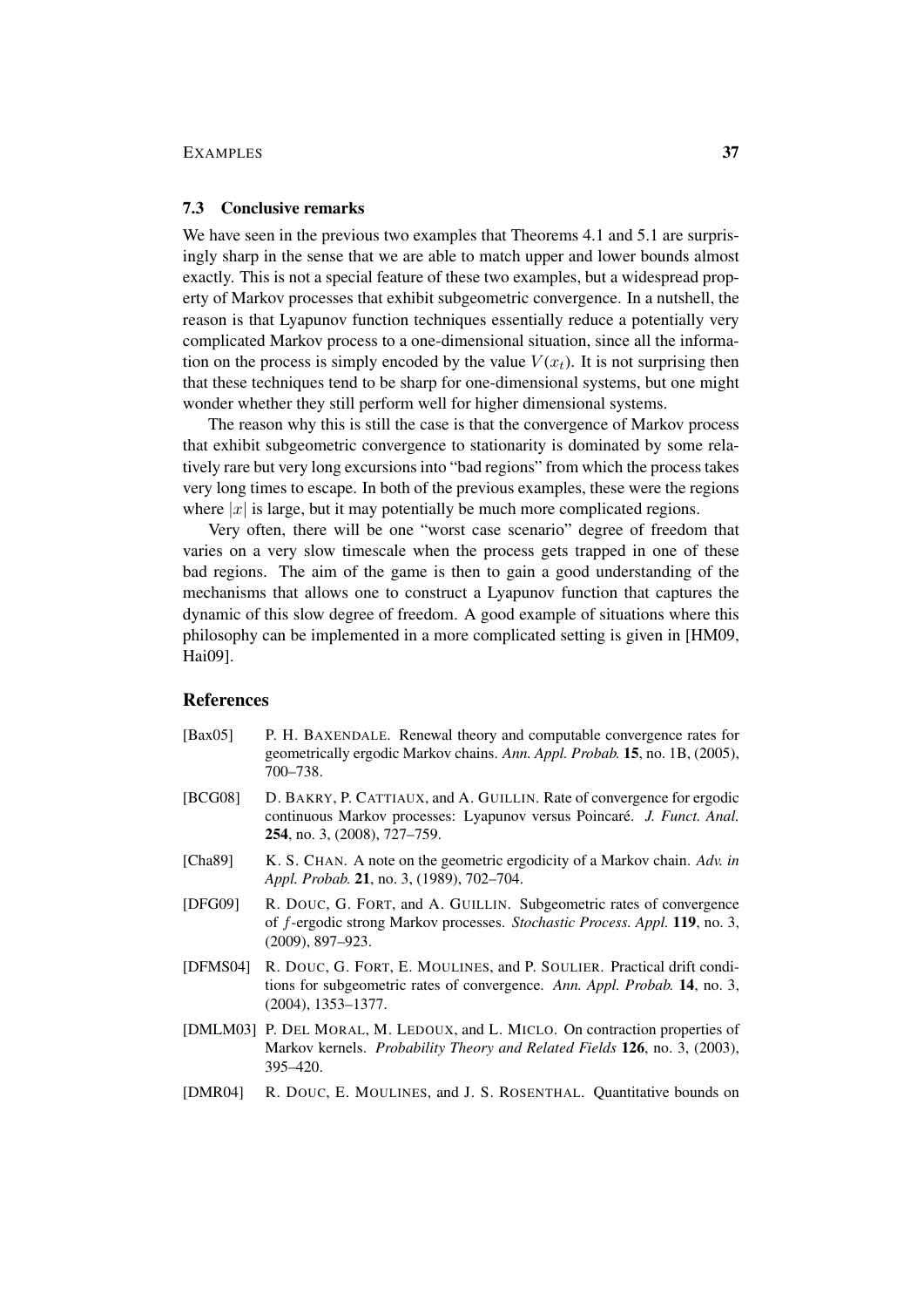convergence of time-inhomogeneous Markov chains. *The Annals of Applied Probability* 14, no. 4, (2004), 1643–1665.

- [Geo88] H.-O. GEORGII. *Gibbs measures and phase transitions*, vol. 9 of *de Gruyter Studies in Mathematics*. Walter de Gruyter & Co., Berlin, 1988.
- [Hai09] M. HAIRER. How hot can a heat bath get? *Comm. Math. Phys.* 292, no. 1, (2009), 131–177.
- [Har56] T. E. HARRIS. The existence of stationary measures for certain Markov processes. In *Proceedings of the Third Berkeley Symposium on Mathematical Statistics and Probability, 1954–1955, vol. II*, 113–124. University of California Press, Berkeley and Los Angeles, 1956.
- [Has80] R. Z. HAS'MINSKII. *Stochastic stability of differential equations*, vol. 7 of *Monographs and Textbooks on Mechanics of Solids and Fluids: Mechanics and Analysis*. Sijthoff & Noordhoff, Alphen aan den Rijn, 1980. Translated from the Russian by D. Louvish.
- [HM08] M. HAIRER and J. C. MATTINGLY. Spectral gaps in Wasserstein distances and the 2D stochastic Navier-Stokes equations. *Ann. Probab.* 36, no. 6, (2008), 2050–2091.
- [HM09] M. HAIRER and J. C. MATTINGLY. Slow energy dissipation in anharmonic oscillator chains. *Comm. Pure Appl. Math.* 62, no. 8, (2009), 999–1032.
- [HM10] M. HAIRER and J. C. MATTINGLY. Yet another look at Harris' ergodic theorem for Markov chains. In *Seminar on Stochastic Analysis, Random Fields and Applications VI*, Progr. Probab. Birkhäuser, Basel, 2010. To appear.
- [Hör67] L. HÖRMANDER. Hypoelliptic second order differential equations. *Acta Math.* 119, (1967), 147–171.
- [Hör85] L. HÖRMANDER. *The Analysis of Linear Partial Differential Operators I–IV.* Springer, New York, 1985.
- [KM05] I. KONTOYIANNIS and S. P. MEYN. Large deviations asymptotics and the spectral theory of multiplicatively regular markov processes. *Electronic Journal of Probability* 10, (2005), no. 3, 61—123 (electronic).
- [Koh78] J. J. KOHN. Lectures on degenerate elliptic problems. In *Pseudodifferential operator with applications (Bressanone, 1977)*, 89–151. Liguori, Naples, 1978.
- [KS84] S. KUSUOKA and D. STROOCK. Applications of the Malliavin calculus. I. In *Stochastic analysis (Katata/Kyoto, 1982)*, vol. 32 of *North-Holland Math. Library*, 271–306. North-Holland, Amsterdam, 1984.
- [KS85] S. KUSUOKA and D. STROOCK. Applications of the Malliavin calculus. II. *J. Fac. Sci. Univ. Tokyo Sect. IA Math.* 32, no. 1, (1985), 1–76.
- [KS87] S. KUSUOKA and D. STROOCK. Applications of the Malliavin calculus. III. *J. Fac. Sci. Univ. Tokyo Sect. IA Math.* 34, no. 2, (1987), 391–442.
- [Mal78] P. MALLIAVIN. Stochastic calculus of variations and hypoelliptic operators. *Proc. Intern. Symp. SDE* 195–263.
- [MT92] S. P. MEYN and R. L. TWEEDIE. Stability of Markovian processes. I. Criteria for discrete-time chains. *Adv. in Appl. Probab.* 24, no. 3, (1992), 542–574.